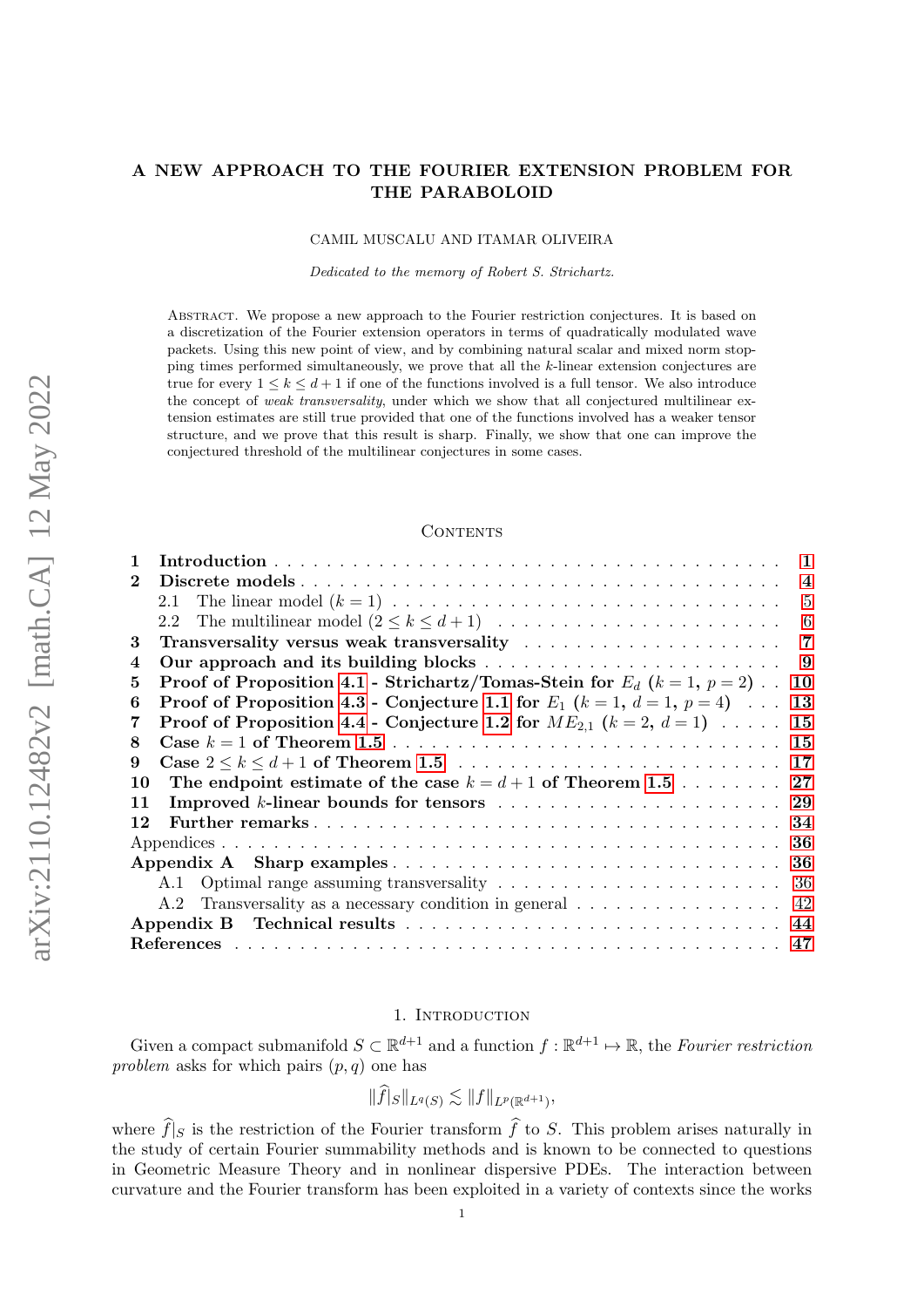ofHörmander ([\[23\]](#page-47-0)), Fefferman ([\[15\]](#page-47-1)) and Stein and Wainger ([\[47\]](#page-48-0)) in the study of oscillatory integrals. For a more detailed description of the restriction problem we refer the reader to the classical survey [\[37\]](#page-47-2). In this paper we work with the equivalent dual formulation of the question above (known as the Fourier extension problem), and specialize to the case where S is the compact piece of the paraboloid parametrized by  $\Gamma(x) = (x, |x|^2) \subset \mathbb{R}^{d+1}$  with  $x \in [0, 1]^d$ . In this setting, the Fourier extension operator is initially defined on  $C([0, 1]^d)$  by

(1) 
$$
\mathcal{E}_d g(x_1,\ldots,x_d,t) = \int_{[0,1]^d} g(\xi_1,\ldots,\xi_d) e^{-2\pi i (\xi_1 x_1 + \ldots \xi_d x_d)} e^{-2\pi i t (\xi_1^2 + \ldots + \xi_d^2)} d\xi.
$$

<span id="page-1-3"></span>E. Stein proposed the following conjecture:

<span id="page-1-0"></span>Conjecture 1.1. The inequality

(2) 
$$
\|\mathcal{E}_d g\|_{L^q(\mathbb{R}^{d+1})} \lesssim_{p,q,d} \|g\|_{L^p([0,1]^d)}
$$

holds if and only if  $q > \frac{2(d+1)}{d}$  and  $q \geq \frac{(d+2)}{d}$  $\frac{+2)}{d}p'.$ 

Multilinear variants of Conjecture [1.1](#page-1-0) arose naturally from the works [\[26\]](#page-47-3),[\[27\]](#page-47-4) and [\[28\]](#page-47-5) of Klainerman and Machedon on wellposedness of certain PDEs. Given  $2 \leq k \leq d+1$  compact and connected domains  $U_j \subset \mathbb{R}^d$ ,  $1 \leq j \leq k$ , define

(3) 
$$
\mathcal{E}_{U_j} g(x,t) := \int_{U_j} g(\xi) e^{-2\pi i x \cdot \xi} e^{-2\pi i t |\xi|^2} d\xi, \quad (x,t) \in \mathbb{R}^d \times \mathbb{R}.
$$

Taking the product of all k such operators associated to a set of transversal  $U_j$  leads to the following conjecture (see Appendix [A\)](#page-35-1):

<span id="page-1-1"></span>**Conjecture 1.2** ([\[1\]](#page-46-1)). If the caps parametrized by  $U_j$  are transversal, then

$$
\left\| \prod_{j=1}^k \mathcal{E}_{U_j} g_j \right\|_p \lesssim \prod_{j=1}^k \|g_j\|_2
$$

for all  $p \geq \frac{2(d+k+1)}{k(d+k-1)}$ .

<span id="page-1-2"></span>Roughly, transversality means that any choice of one normal vector per cap is a set of linearly independent vectors, as shown below in Figure [1.](#page-1-2)



Figure 1. A choice of normal vectors to the caps parametrized by  $U_j$  via  $x \mapsto |x|^2$ .

**Remark 1.3.** From now on, we shall refer to Conjecture [1.1](#page-1-0) as the case  $k = 1$ . It was settled only for  $d = 1$  by Fefferman and Zygmund ([\[14\]](#page-47-6), [\[51\]](#page-48-1)). In higher dimensions we highlight the case $p = 2$  solved by Strichartz in [\[48\]](#page-48-2), which is equivalent to the Tomas-Stein theorem ([\[42\]](#page-48-3)) in the restriction setting. Progress beyond these two results was made in many works over the last decades through a diverse set of techniques: localization, bilinear estimates, wave-packet decompositions and more recently polynomial methods. We mention the papers [\[8\]](#page-46-2), [\[35\]](#page-47-7), [\[38\]](#page-47-8), [\[30\]](#page-47-9), [\[49\]](#page-48-4), [\[18\]](#page-47-10) and [\[24\]](#page-47-11). Analogous problems for other manifolds were studied in [\[50\]](#page-48-5), [\[48\]](#page-48-2) and [\[34\]](#page-47-12).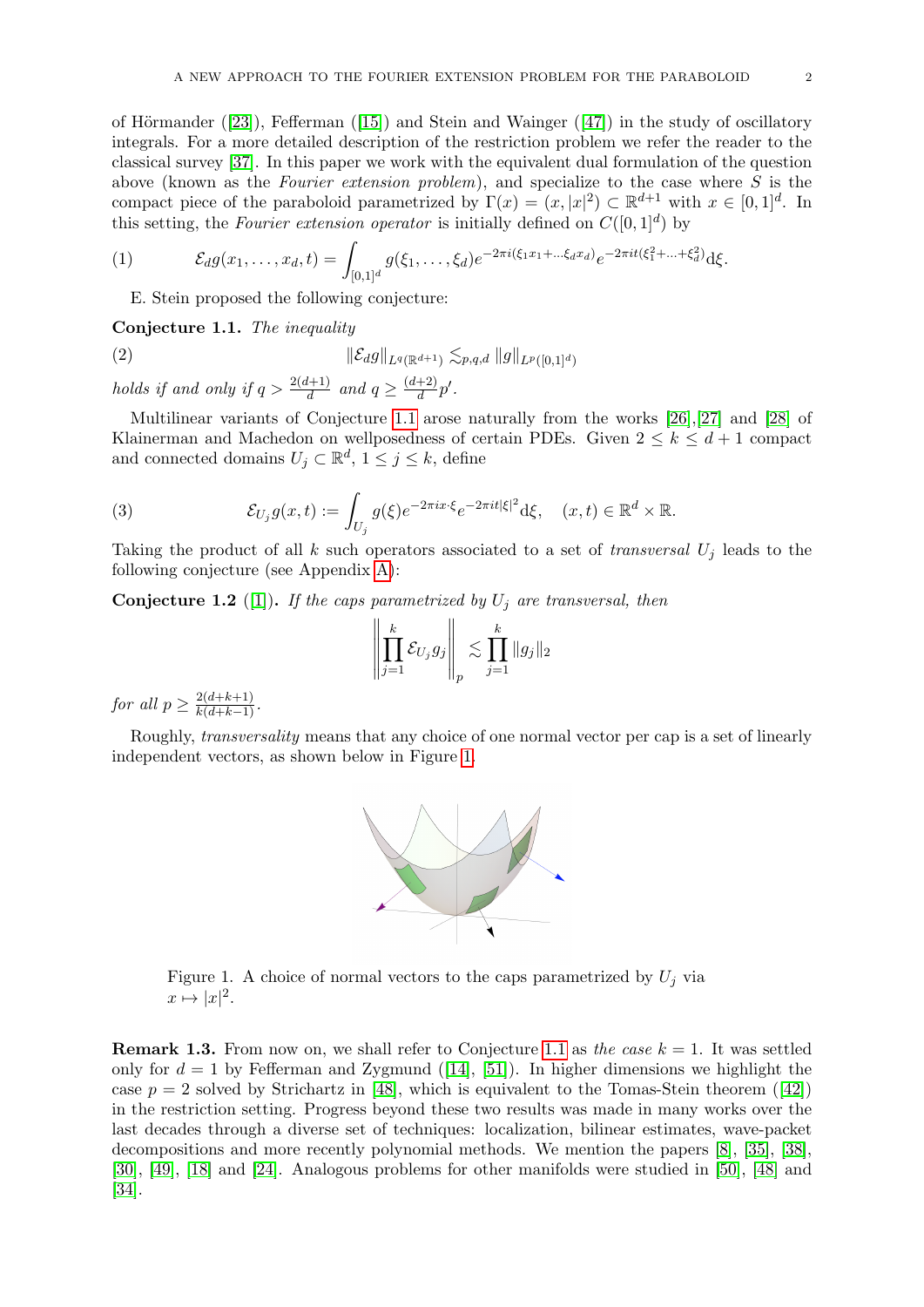Remark 1.4. Only three cases of Conjecture [1.2](#page-1-1) are well understood:

- (i) Tao settled the case  $k = 2$  in [\[38\]](#page-47-8) up to the endpoint inspired by Wolff's work [\[50\]](#page-48-5) for the cone. Lee obtained the endpoint for  $k = 2$  in [\[29\]](#page-47-13).
- (ii) Bennett, Carbery and Tao settled the case  $k = d + 1$  up to the endpoint in [\[2\]](#page-46-3).
- (iii) Bejenaru settled the case  $k = d$  in [\[5\]](#page-46-4) up to the endpoint.

The goal of this paper is to propose a new approach to these problems based on a natural discretization of the operators in terms of scalar products against quadratically modulated wave-packets. Our main theorem reads as follows:

<span id="page-2-0"></span>Theorem 1.5. Conjectures [1.1](#page-1-0) and [1.2](#page-1-1) hold up to the endpoint if one (any) of the functions involved is a full tensor<sup>[1](#page-2-1)</sup>.

**Remark 1.6.** The endpoint  $(p, q) = (\frac{2(d+1)}{d}, \frac{2(d+1)}{d})$  $\frac{d+1}{d}$ ) is not included in the range where [\(2\)](#page-1-3) is supposed to hold, therefore our main theorem implies the case  $k = 1$  when g is a full tensor.

<span id="page-2-2"></span>**Remark 1.7.** For  $2 \leq k \leq d+1$ , Theorem [1.5](#page-2-0) can be proved if the caps are assumed to be weakly transversal, which is defined in Section [3.](#page-6-0) We will prove that transversality implies weak transversality (up to dividing the caps into finitely many pieces), the latter being what is actually exploited in this paper. Under weak transversality, Theorem [1.5](#page-2-0) holds if one (any) of the functions has a weaker tensor structure. This will be made precise in Section [9.](#page-16-0)

<span id="page-2-3"></span>**Remark 1.8.** For  $2 \leq k \leq d+1$ , Theorem [1.5](#page-2-0) is sharp under weak transversality in the following sense: if all functions  $g_1, \ldots, g_k$  are generic, it does not hold if the caps are assumed to be weakly transversal. This is explained in Appendix [A.](#page-35-1)

**Remark 1.9.** For  $2 \leq k \leq d+1$  we do not use the tensor structure explicitly. It is used in an implicit way when comparing the sizes of natural scalar and mixed norm quantities that appear in the proofs.

**Remark 1.10.** For  $2 \leq k \leq d$ , if all functions involved are full tensors, one has more estimates than those predicted by Conjecture [1.2](#page-1-1) assuming extra degrees of transversality, as proven in Section [11.](#page-28-0)

The paper is organized as follows: in Section [2](#page-3-0) we present the linear and multilinear models that we will work with in the proof of Theorem [1.5.](#page-2-0) We also highlight the main differences between the linearized models that are used in most recent approaches and ours. In Section [3](#page-6-0) we define the concepts of transversality and weak transversality, and state in what sense the former implies the latter. Section [4](#page-8-0) presents what we refer to as the building blocks of our approach. Sections [5,](#page-9-0) [6](#page-12-0) and [7](#page-14-0) establish these building blocks: in Section [5](#page-9-0) we revisit the case  $k = 1$  and  $p = 2$  for our model, in Section [6](#page-12-0) we revisit Zygmund's argument and recover the case  $k = 1$  for  $d = 1$ , and in Section [7](#page-14-0) we deal with the case  $k = 2$  and  $d = 1$ . In Section [8](#page-14-1) we settle the case  $k = 1$  of Theorem [1.5,](#page-2-0) and in Section [9](#page-16-0) we show the cases  $2 \leq k \leq d+1$ . Section [10](#page-26-0) covers the endpoint estimate of the case  $k = d + 1$ . In Section [11](#page-28-0) we discuss how one can improve the bounds of Conjecture [1.2](#page-1-1) under extra transversality and tensor hypotheses. In Section [12](#page-33-0) we make a few additional remarks. Appendix [A](#page-35-1) contains examples that show that the range of  $p$  in Conjecture [1.2](#page-1-1) is sharp, and also that one can not obtain this range in general under a condition that is strictly weaker than transversality. Appendix [B](#page-43-0) contains technical results used throughout the paper.

We thank David Beltrán, Jonathan Bennett, Emanuel Carneiro, Andrés Fernandez, Jonathan Hickman, Victor Lie, Diogo Oliveira e Silva, Keith Rogers, Mateus Sousa, Terence Tao and Joshua Zhal for many important remarks, corrections and for pointing out references in the literature.

 $q(x_1, \ldots, x_d) = q_1(x_1) \cdot \ldots \cdot q_d(x_d).$ 

<span id="page-2-1"></span><sup>&</sup>lt;sup>1</sup>A function g in d variables is a *full tensor* if it can be written as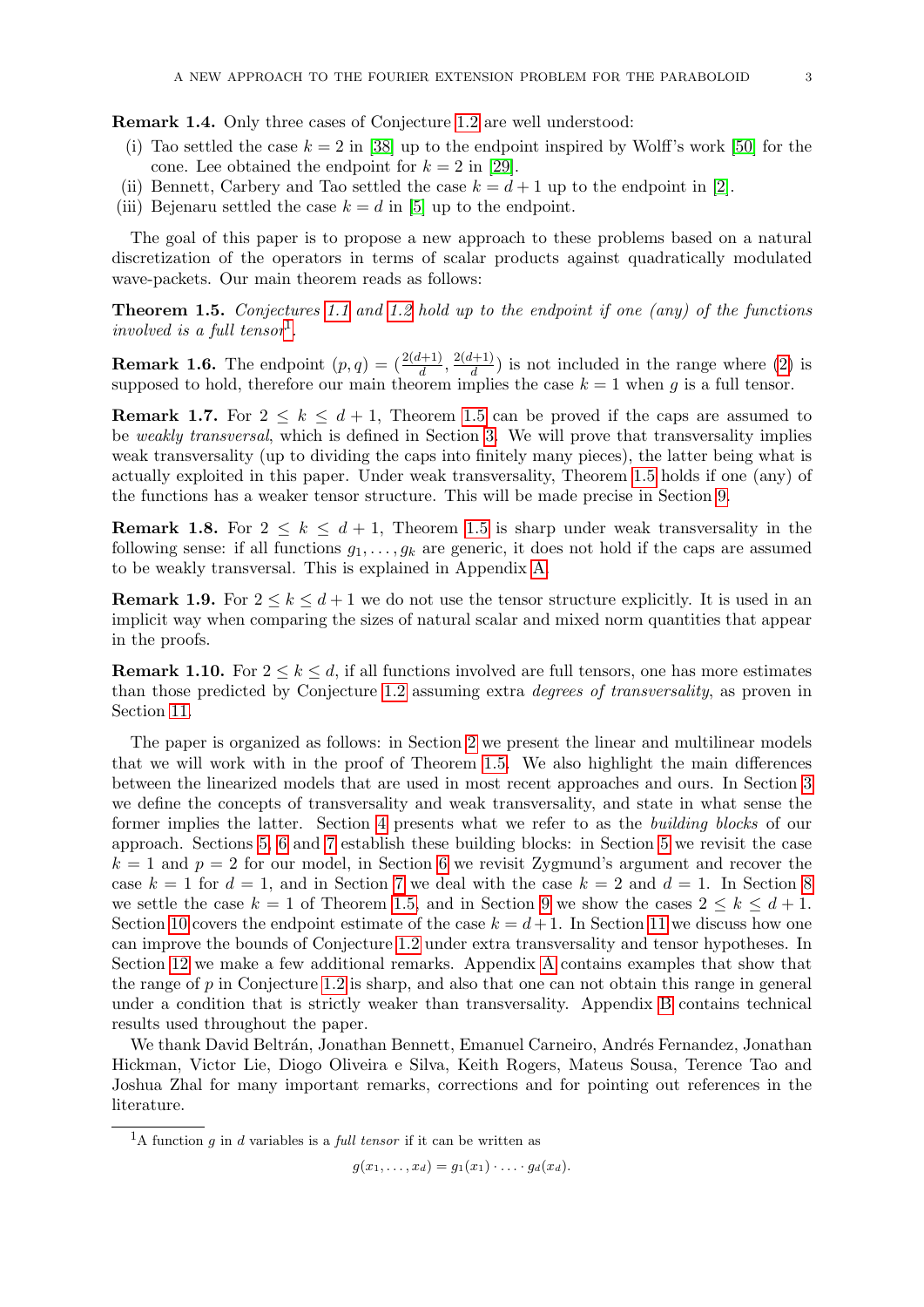## 2. DISCRETE MODELS

<span id="page-3-0"></span>A common first step of the earlier works is to linearize the contribution of the quadratic phase  $x \mapsto |x|^2$ . One starts by studying  $\mathcal{E}_d g$  on a ball of radius R (hence  $|(x, t)| \leq R$ ) and splits the domain of g into balls  $\theta_k$  of radius  $R^{-\frac{1}{2}}$ . Let us consider  $d=1$  here for simplicity. If

$$
g_{\theta_k} := g \cdot \varphi_{\theta_k},
$$

where  $\varphi_{\theta_k}$  is a bump adapted to  $[kR^{-\frac{1}{2}}, (k+1)R^{-\frac{1}{2}}]$ , the quadratic exponential

(4) 
$$
e_{x,t}(\xi) = e^{2\pi i x \xi} e^{2\pi i t \xi^2}
$$

behaves in a similar way to a linear exponential  $e^{i\# \xi}$  when restricted to this interval. Indeed, the phase-space portrait of  $e_{x,t}$  is the (oblique if  $t \neq 0$ ) line

$$
u \mapsto x + 2tu,
$$

as it is explained in more detail in Chapter 1 of [\[32\]](#page-47-14). When we evaluate this line at the endpoints of the support of  $g_{\theta_k}$  (taking into account that  $|t| \leq R$ ), we see that the phase-space portrait of

 $\varphi_{\theta_k} \cdot e_{x,t}$ 

is a parallelogram that essentially coincides with the rectangle

<span id="page-3-1"></span>(5) 
$$
I \times J = [kR^{-\frac{1}{2}}, (k+1)R^{-\frac{1}{2}}] \times [x + 2tkR^{-\frac{1}{2}}, x + 2tkR^{-\frac{1}{2}} + R^{\frac{1}{2}}].
$$

Observe that  $I \times J$  has area 1. On the other hand, the phase-space portrait of  $\varphi_{\theta_k}$  is a Heisenberg box of sizes  $R^{-\frac{1}{2}}$  and  $R^{\frac{1}{2}}$ , and the linear modulation

$$
(6) \qquad \qquad e^{2\pi i\xi(x+2tkR^{-\frac{1}{2}})}
$$

shifts it in frequency to J. The conclusion is that the phase-space portrait of

<span id="page-3-2"></span>
$$
\varphi_{\theta_k} \cdot e^{2\pi i \xi (x + 2tkR^{-\frac{1}{2}})}
$$

is the Heisenberg box [\(5\)](#page-3-1), hence the effect of the quadratic modulation  $e_{x,t}$  in this setting is essentially the same as the linear one in [\(6\)](#page-3-2).

Using bumps such as  $\varphi_{\theta}$  to decompose the domain of g and expanding each  $g_{\theta}$  into Fourier series allows us to write

$$
g(x)=\sum_{\theta\in R^{-\frac{1}{2}}\mathbb{Z}^d\cap[0,1]^d}\overbrace{g(x)\varphi_\theta(x)}^{g_\theta(x)}\widetilde{\varphi}_\theta(x)=\sum_{\theta\in R^{-\frac{1}{2}}\mathbb{Z}^d\cap[0,1]^d}\sum_{\nu\in R^{\frac{1}{2}}\mathbb{Z}^d}\overbrace{c_{\nu,\theta}e^{2\pi ix\cdot\nu}\widetilde{\varphi}_\theta(x)}^{g_{\theta,\nu}(x)},
$$

where  $\tilde{\varphi}_{\theta}$  is  $\equiv 1$  on the support of  $\varphi_{\theta}$  and decays very fast away from it. Applying  $\mathcal{E}_{d}$  and using the previous intuition gives rise to the wave packet decomposition

$$
\mathcal{E}_d g = \sum_{(\theta,\nu) \in R^{-\frac{1}{2}} \mathbb{Z}^d \cap [0,1]^d \times R^{\frac{1}{2}} \mathbb{Z}^d} \mathcal{E}_d(g_{\theta,\nu}),
$$

where  $\mathcal{E}_d(g_{\theta,\nu})$  is essentially supported on a tube in  $\mathbb{R}^{d+1}$  of size  $R^{\frac{1}{2}} \times \ldots \times R^{\frac{1}{2}} \times R$  whose direction is determined by  $\theta$  and that is translated by a parameter depending on  $\nu$ . With this linearized model at hand, one can study the interference between these tubes pointing in different directions (both in the linear and multilinear settings) and take advantage of orthogonality both in space and in frequency. This leads to local estimates of type

$$
\|\mathcal{E}_d g\|_{L^q(B(0,R))} \lesssim_{\varepsilon} R^{\varepsilon} \|f\|_p, \quad \forall \varepsilon > 0
$$

and multilinear analogues of it that are later used to obtain global estimates via  $\varepsilon$ -removal arguments (as in [\[39\]](#page-47-15)). The reader is referred to [\[17\]](#page-47-16) for the details of the decomposition above. This approach has given the current best  $L^p$  bounds for  $\mathcal{E}_d$ .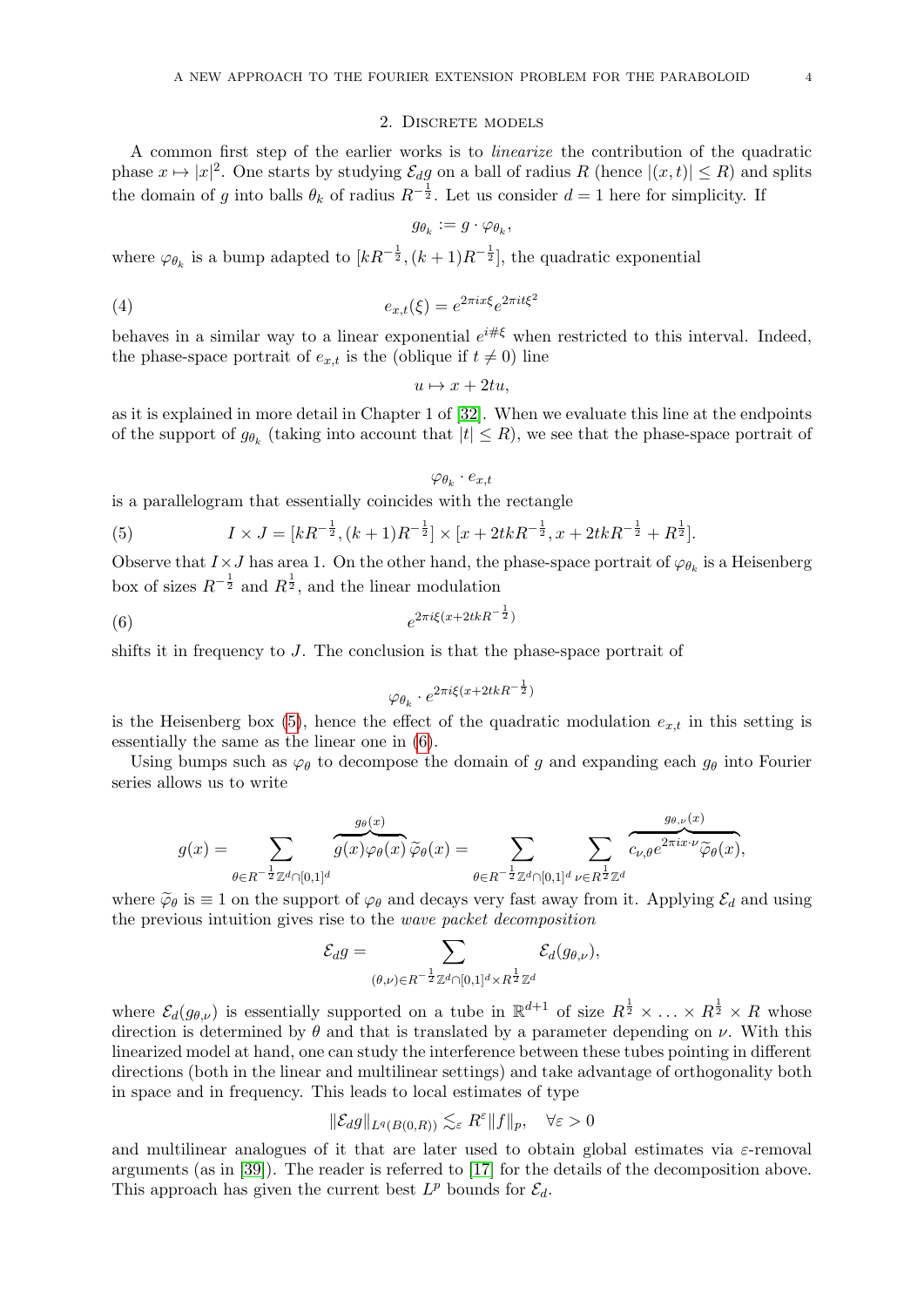In our case, we do not linearize the contribution of the quadratic phase. Instead, we consider a discrete model that keeps the quadratic nature of  $\mathcal{E}_d$  intact.

<span id="page-4-0"></span>2.1. The linear model  $(k = 1)$ . We consider  $d = 1$  for simplicity, but the discretization process is analogous for all  $d > 1$ . Recall that the extension operator for the parabola defined for functions supported on  $[0, 1]$  is given by

$$
\mathcal{E}(x,t) = \int_0^1 g(u)e^{-2\pi i xu}e^{-2\pi i tu^2} du.
$$

We can insert a bump  $\varphi$  in the integrand that is equal to 1 on [0, 1] and supported in a small neighborhood of this interval. Rewriting  $\mathcal{E}$ ,

$$
\mathcal{E}(x,t) = \sum_{n,m \in \mathbb{Z}} \left[ \int g(u)\varphi(u)e^{-2\pi i x u} e^{-2\pi i t u^2} du \right] \phi_n(x)\phi_m(t),
$$

where  $\phi_n := \chi_{[n,n+1)}$ . Define the sequences  $x_n$  and  $t_m$  by

$$
\sup_{(x,t)\in[n,n+1)\times[m,m+1)}\left|\int g(u)\varphi(u)e^{-2\pi i xu}e^{-2\pi i tu^2}du\right|=\left|\int g(u)\varphi(u)e^{-2\pi i x_n u}e^{-2\pi i t_m u^2}du\right|.
$$

These sequences depend on g, but the bounds we will prove do not. Bounding  $\mathcal{E}$ ,

$$
|\mathcal{E}(x,t)| \leq \sum_{n,m \in \mathbb{Z}} \left| \int g(u)\varphi(u)e^{-2\pi ix_n u} e^{-2\pi it_m u^2} du \right| \phi_n(x)\phi_m(t)
$$
  
=  $|E_1 g(x,t)| + |E_2 g(x,t)| + |E_3 g(x,t)| + |E_4 g(x,t)|,$ 

where  $E_j$  are operators that have the form

$$
E_j g(x,t) = \sum_{n,m \in \mathbb{Z}} \left[ \int g(u)\varphi(u)e^{-2\pi i \alpha_n u} e^{-2\pi i \beta_m u^2} du \right] \phi_n(x)\phi_m(t)
$$

and  $\alpha_n$ ,  $\beta_m$  are increasing sequences such that

(7) 
$$
|\alpha_n - \alpha_{n+1}| \approx 1, \quad |\beta_m - \beta_{m+1}| \approx 1.
$$

<span id="page-4-1"></span>

Figure 2. The points  $\{(\alpha_n, \beta_m)\}_{n,m}$ .

Suppose we have the bound

$$
||E_j g||_q \lesssim ||g||_p,
$$

and the implicit constant does not depend on the sequences  $\alpha_n, \beta_m$ . The considerations above imply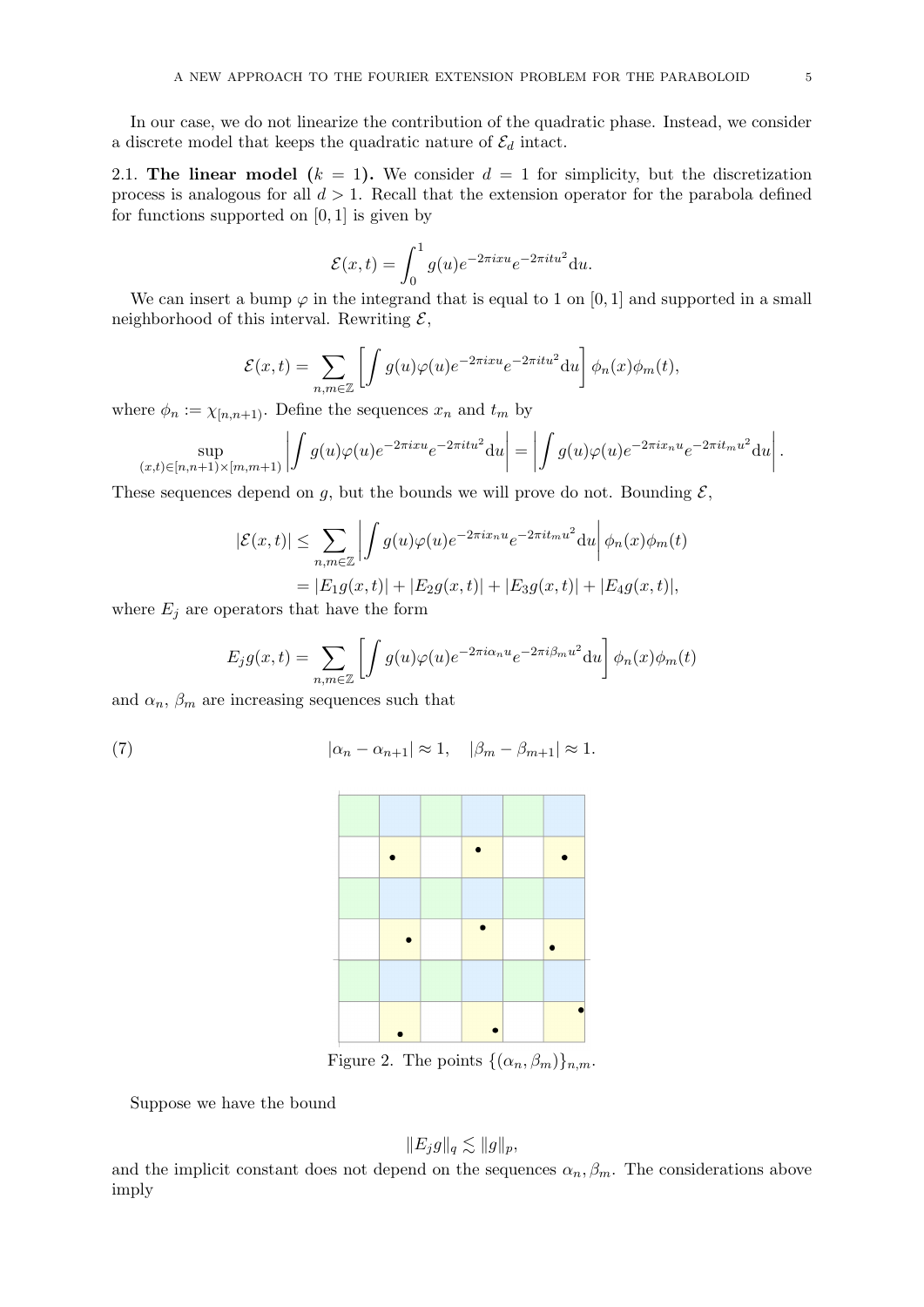<span id="page-5-1"></span>
$$
\|\mathcal E g\|_q\lesssim \|g\|_p.
$$

Let  $\varphi$  be a compactly supported bump with  $\varphi \equiv 1$  on [0, 1] and denote

(8) 
$$
\varphi_{\overrightarrow{n},m}(x) := \varphi(x)e^{2\pi ix \cdot \overrightarrow{n}}e^{2\pi i|x|^2m}.
$$

**Definition 2.1.** Let  $E_d$  be defined on  $C([0,1]^d)$  given by

$$
E_d(g) = \sum_{\substack{\overrightarrow{n} \in \mathbb{Z}^d \\ m \in \mathbb{Z}}} \langle g, \varphi_{\overrightarrow{n},m} \rangle (\phi_{\overrightarrow{n}} \otimes \phi_m),
$$

where  $\phi_{\vec{n}} \otimes \phi_m$  is the characteristic function of the box  $[n_1, n_1+1) \times ... \times [n_d, n_d+1) \times [m, m+1)$ .

Observe that we made a special choice in the definition above. The scalar products in the sum are indexed by points in  $\mathbb{Z}^{d+1}$ , but there is no guarantee that the points  $\{(\alpha_n, \beta_m)\}_{n,m}$  are in this lattice. This is not an issue because all bounds we will prove for  $E_d$  and  $\Lambda_d$  will depend only on the fact that points in  $\mathbb{Z}^{d+1}$  satisfy the spacing condition [\(7\)](#page-4-1).

The wave packets [\(8\)](#page-5-1) have a natural phase-space portrait that consist of parallelograms in the phase plane.



Figure 3. The phase-space portrait of  $\varphi_{n,m}$ 

By keeping the quadratic nature of  $E_d$  intact we take advantage of orthogonality in different ways. For example, for a fixed m the wave packets  $\varphi_{n,m}$  are almost orthogonal, as suggested by the fact that the corresponding parallelograms are (almost) disjoint.

<span id="page-5-0"></span>2.2. The multilinear model  $(2 \le k \le d+1)$ . We recall the definition of the k-linear extension operator:

**Definition 2.2.** For  $Q = \{Q_1, \ldots, Q_k\}$  a transversal set of cubes, the k-linear extension operator is given by

(9) 
$$
\mathcal{M}\mathcal{E}_{k,d}(g_1,\ldots,g_{d+1}) := \prod_{j=1}^k \mathcal{E}_{Q_j}g_j,
$$

where

$$
\mathcal{E}_{Q_j} g_j(x,t) = \int_{Q_j} g_j(\xi) e^{-2\pi i x \cdot \xi} e^{-2\pi i t |\xi|^2} d\xi, \quad (x,t) \in \mathbb{R}^d \times \mathbb{R}.
$$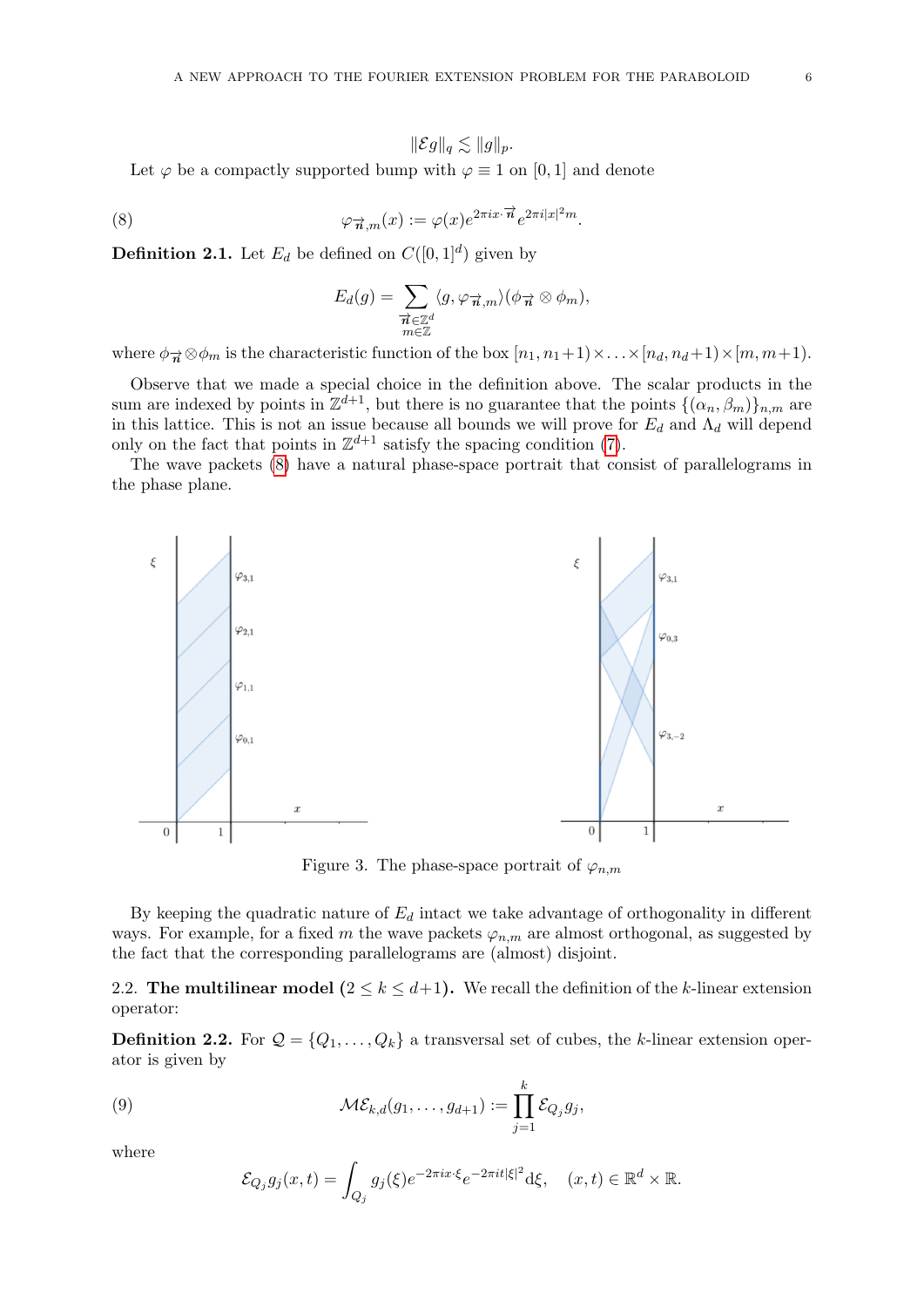By an analogous argument to the one we showed in subsection [2.1,](#page-4-0) it is enough to prove the corresponding bounds for the following model operator:

<span id="page-6-4"></span>**Definition 2.3.** Let  $ME_{k,d}$  be defined on  $C(Q_1) \times \ldots \times C(Q_k)$  by

$$
ME_{k,d}(g_1,\ldots,g_k) := \sum_{(\overrightarrow{n},m) \in \mathbb{Z}^{d+1}} \prod_{j=1}^k \langle g_j, \varphi^j_{\overrightarrow{n},m} \rangle (\phi_{\overrightarrow{n}} \otimes \phi_m).
$$

where

$$
\varphi^j_{\vec{n},m} = \bigotimes_{l=1}^d \varphi^{j,l}_{n_l,m}, \quad \varphi^{j,l}_{n_l,m}(x_l) = \varphi^{j,l}(x_l) e^{2\pi i n_l x_l} e^{2\pi i m x_l^2}
$$

and  $\varphi^{j,l}(x)$  is  $\equiv 1$  on the *l*-coordinate projection of the domain of  $g_j$  defined above and decays fast away from it.

## 3. Transversality versus weak transversality

<span id="page-6-0"></span>We recall the following definition from [\[1\]](#page-46-1):

<span id="page-6-1"></span>**Definition 3.1.** Let  $2 \le k \le d+1$  and  $c > 0$ . A k-tuple  $S_1, \ldots, S_k$  of smooth codimension-one submanifolds of  $\mathbb{R}^{d+1}$  is *c*-transversal if

$$
|v_1 \wedge \ldots \wedge v_k| \geq c
$$

for all choices  $v_1, \ldots, v_k$  of unit normal vectors to  $S_1, \ldots, S_k$ , respectively. We say that  $S_1, \ldots, S_k$ are transversal if they are c-transversal for some  $c > 0$ .

In other words, if the k-dimensional volume of the parallelepiped generated by  $v_1, \ldots, v_k$  is bounded below by some absolute constant for any choice of normal vectors  $v_j$ , the submanifolds are transversal. From now on, we will say that a collection of k cubes in  $\mathbb{R}^d$  is *transversal* if the associated caps defined by them on the paraboloid are transversal in the sense of Definition [3.1.](#page-6-1)

One can assume without loss of generality that the  $U_i$ 's in the statements of Conjecture [1.2](#page-1-1) are cubes that parametrize transversal caps on  $\mathbb{P}^d$  via the map  $x \mapsto |x|^2$ . Even though these conjectures are known to fail in general if one does not assume transversality between the caps (see Appendix [A.2\)](#page-41-0), the theorem that we will prove holds under a weaker condition, since one of the functions is a tensor.

<span id="page-6-3"></span>**Definition 3.[2](#page-6-2).** Let  $\mathcal{Q} = \{Q_1, \ldots, Q_k\}$  be a collection of k cubes<sup>2</sup> in  $\mathbb{R}^d$ .  $\mathcal{Q}$  is said to be *weakly* transversal if for all  $1 \leq j \leq k$  there is a set of  $(k-1)$  distinct directions  $E_j = \{e_{i_1}, \ldots, e_{i_{k-1}}\}$ (depending on  $j$ ) of the canonical basis such that

<span id="page-6-5"></span>(10)  

$$
\begin{cases}\n\pi_{i_1}(Q_j) \cap \pi_{i_1}(Q_1) = \emptyset, \\
\vdots \\
\pi_{i_{j-1}}(Q_j) \cap \pi_{i_{j-1}}(Q_{j-1}) = \emptyset, \\
\pi_{i_j}(Q_j) \cap \pi_{i_j}(Q_{j+1}) = \emptyset, \\
\vdots \\
\pi_{i_{k-1}}(Q_j) \cap \pi_{i_{k-1}}(Q_k) = \emptyset,\n\end{cases}
$$

where  $\pi_l$  is the projection onto  $e_l$ .

**Remark 3.3.** For each  $1 \leq j \leq k$ , from now on we will refer to a set  $E_j$  above as a set of directions associated to  $Q_i$ . Notice that there could be many of such sets for a single j. Also, if  $j_1 \neq j_2$ , it could be the case that no set of directions associated to  $Q_{j_1}$  is associated to  $Q_{j_2}$ .

<span id="page-6-2"></span><sup>&</sup>lt;sup>2</sup>The word *cube* will be used throughout the paper to refer to any rectangular box in  $\mathbb{R}^d$ , regardless of the sizes of its edges.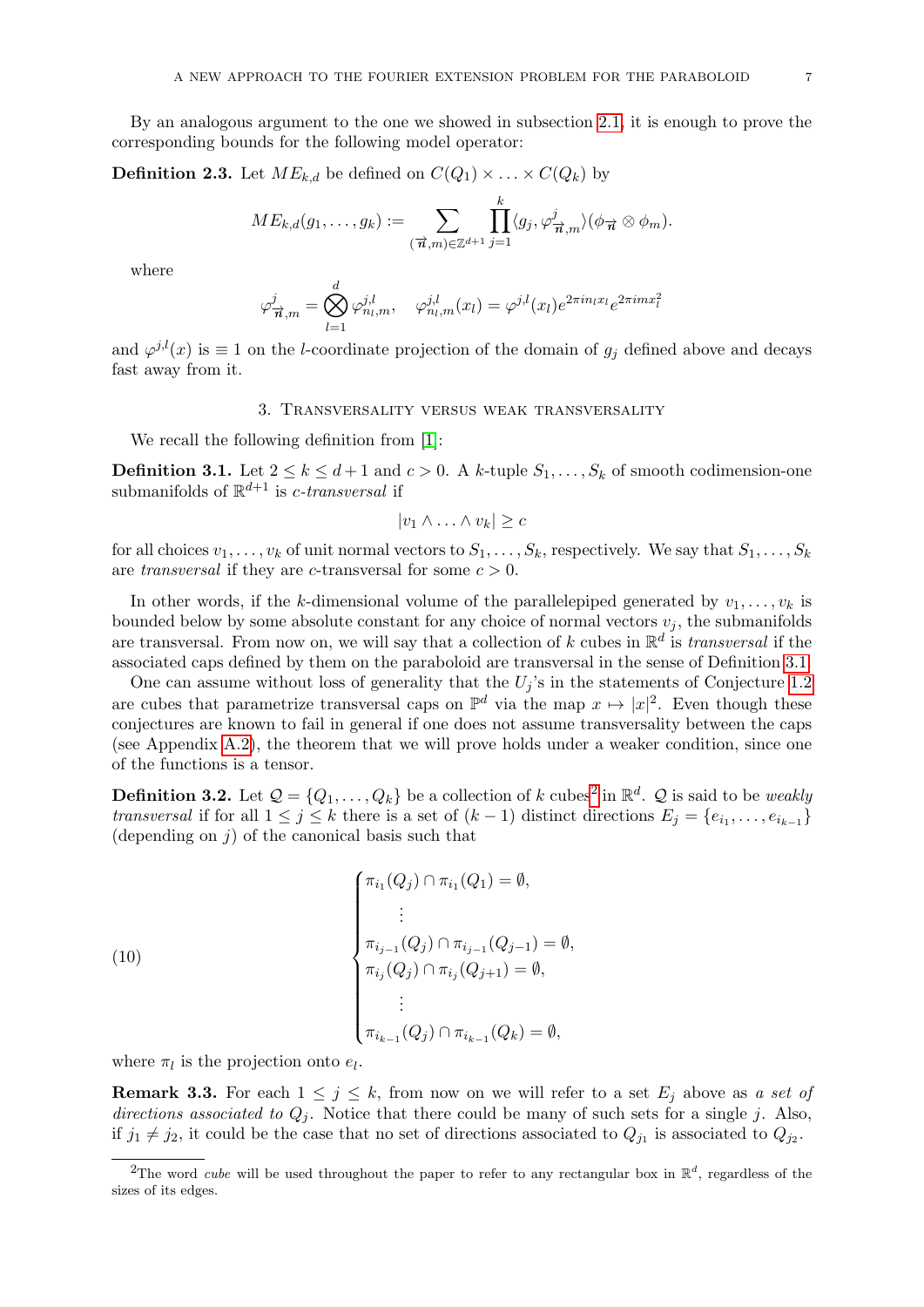Let us give a few examples to distinguish between definitions [3.1](#page-6-1) and [3.2.](#page-6-3) Consider the case  $d = 2, k = 3, Q_1 = [0, 1]^2, Q_2 = [2, 3]^2$ , and  $Q_3 = [4, 5]^2$ . The line  $y = x$  intersects  $Q_1, Q_2$  and  $Q_3$ , then it follows from Definition [3.1](#page-6-1) that they are not transversal. However, observe that

$$
\begin{cases} \pi_1(Q_1) \cap \pi_1(Q_2) = \emptyset, \\ \pi_2(Q_1) \cap \pi_2(Q_3) = \emptyset, \end{cases}
$$

so  $\{e_1, e_2\}$  is a set associated to  $Q_1$  (and similarly one can verify that it is also associated to  $Q_2$ and  $Q_3$ ). This shows that the collection defined by  $Q_1$ ,  $Q_2$  and  $Q_3$  is weakly transversal.

Consider now the cubes  $K_1 = [0, 1]^2$ ,  $K_2 = [4, 5] \times [0, 1]$  and  $K_3 = [2, 3]^2$ . Not only are they transversal in the sense of Definition [3.1,](#page-6-1) but also weakly transversal.



Figure 4. Transversality versus weak transversality

This is not by chance: a given transversal collection of k cubes can be "decomposed" into finitely many collections of  $k$  cubes that are **also** weakly transversal.

<span id="page-7-0"></span>**Claim 3.4.** Given a collection  $Q = \{Q_1, \ldots, Q_k\}$  of transversal cubes, each  $Q_l \in Q$  can be partitioned into finitely many sub-cubes

$$
Q_l = \bigcup_i Q_{l,i}
$$

so that all collections  $\widetilde{Q}$  made of picking one sub-cube  $Q_{l,i}$  per  $Q_l$ 

$$
\widetilde{\mathcal{Q}} = {\{\widetilde{Q}_1,\ldots,\widetilde{Q}_k\}}, \quad \widetilde{Q}_l \in \{Q_{l,i}\}_i,
$$

are weakly transversal.

Proof. See Claim [B.4](#page-43-1) in the appendix.

As a consequence of Claim [3.4,](#page-7-0) to prove the case  $2 \leq k \leq d+1$  of Theorem [1.5](#page-2-0) it suffices to show it for weakly transversal collections. To simplify the exposition, we will present our results for the cubes

$$
Q_1 = [0, 1]d,Q_j = [2, 3]j-2 × [4, 5] × [0, 1]d-j+1, 2 ≤ j ≤ k.
$$

The associated directions to  $Q_1$  are  $\{e_1, \ldots, e_{k-1}\}$ . Any other weakly transversal collection of cubes can be dealt with in the same way.

 $\Box$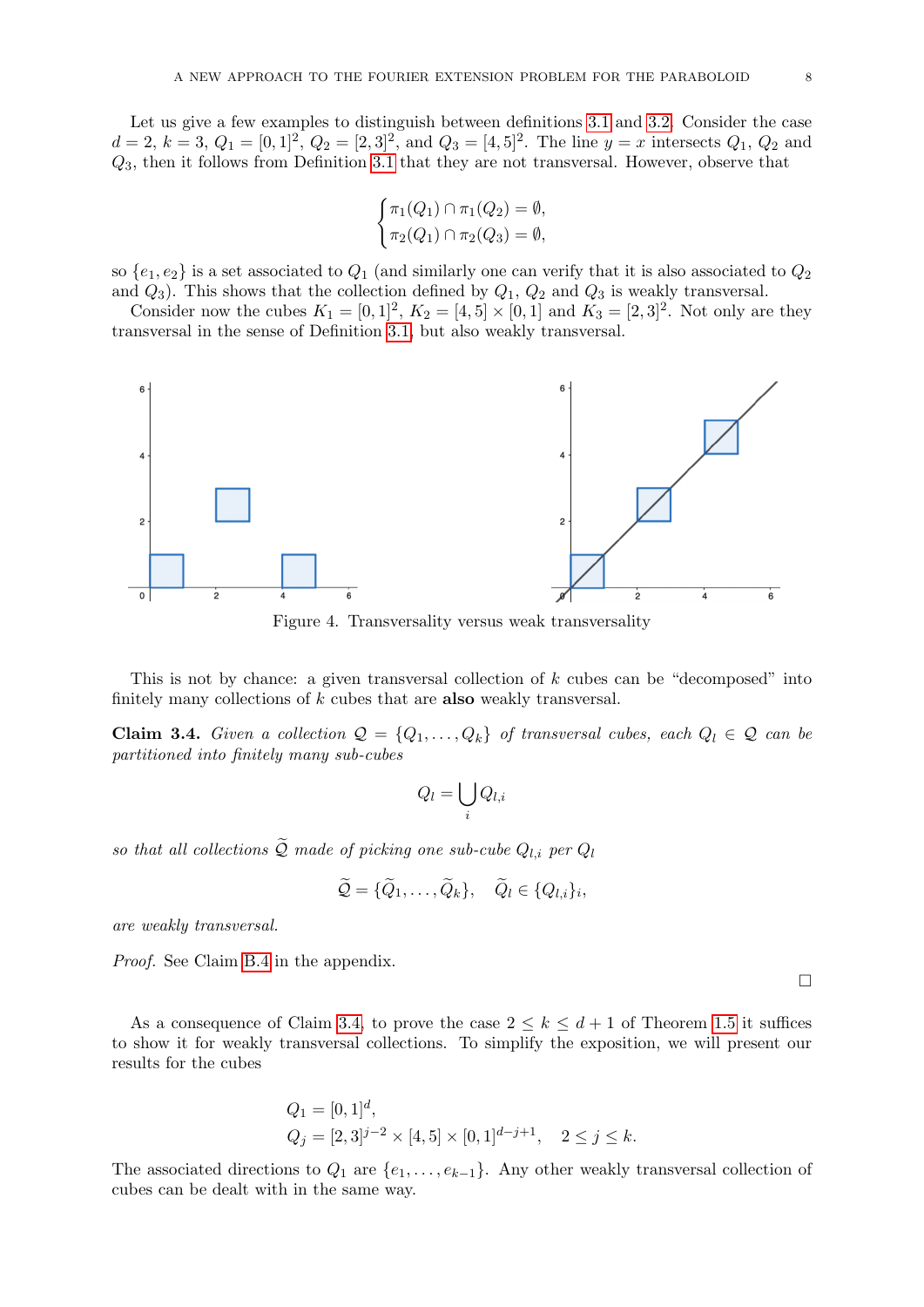## 4. Our approach and its building blocks

<span id="page-8-0"></span>Notice that the operators  $\mathcal{E}_d$  and  $\mathcal{ME}_{k,d}$  are pointwise bounded by  $E_d$  and  $ME_{k,d}$ , respectively, therefore we can not directly conclude any result about the models from the fact that they hold for the original operators. Some of these results will be reproven for the models in this paper, and they will act as building bocks in the proof of Theorem [1.5,](#page-2-0) which is presented in Sections [8](#page-14-1) and [9.](#page-16-0) More precisely, Theorem [1.5](#page-2-0) relies on the following:

(1) Mixed norm Strichartz/Tomas-Stein  $(k = 1, p = 2)$ . In Section [5](#page-9-0) we show the following:

<span id="page-8-1"></span>**Proposition 4.1.** For all  $p > \frac{2(d+2)}{d}$ ,  $||E_d g||_p \lesssim_p ||g||_2.$ 

<span id="page-8-6"></span>As a consequence, we have:

<span id="page-8-4"></span>Corollary 4.2. For all  $\varepsilon > 0$ ,

(11) 
$$
\|E_d(g)\|_{L^{\frac{2(d-l+2)}{d-l}+\varepsilon}_{x_{l+1},...,x_d,t}L^2_{x_1,...,x_l}} \lesssim_{\varepsilon} \|g\|_2.
$$

*Proof.* Apply Minkowski's inequality and Proposition [4.1](#page-8-1) in dimension  $d - l$ .

We will use Corollary [4.2](#page-8-4) in Section [1.2](#page-1-1) to prove Theorem [1.5](#page-2-0) for  $2 \leq k \leq d+1$ . It will not be needed when  $k = d + 1$ .

(2) Extension conjecture for the parabola  $(k = 1, d = 1, p = 4)$ . In Section [6](#page-12-0) we prove the following:

<span id="page-8-7"></span><span id="page-8-2"></span>**Proposition 4.3.** For all  $\varepsilon > 0$ ,

$$
||E_1g||_{4+\varepsilon} \lesssim_{\varepsilon} ||g||_4.
$$

One can show by interpolation that Proposition [4.3](#page-8-2) implies Conjecture [1.1](#page-1-0) for  $d = 1$ . We will use it in Section [8](#page-14-1) to settle the case  $k = 1$  of Theorem [1.5.](#page-2-0)

(3) Bilinear extension conjecture for the parabola  $(k = 2, d = 1)$ . In Section [7](#page-14-0) we show that the model  $ME_{2,1}$  in definition [2.3](#page-6-4) maps  $L^2([0,1]) \times L^2([2,3])$  to  $L^2(\mathbb{R}^2)$ .

<span id="page-8-3"></span>Proposition 4.4. The following estimate holds:

(13) 
$$
||ME_{2,1}(f,g)||_2 \lesssim ||f||_2 \cdot ||g||_2.
$$

<span id="page-8-5"></span>Transversality will be captured in Section [9](#page-16-0) through [\(13\)](#page-8-5).

By combining scalar and mixed norm stopping times performed simultaneously, we are able to put together the key estimates [\(11\)](#page-8-6), [\(12\)](#page-8-7) and [\(13\)](#page-8-5). In the  $2 \leq k \leq d+1$ , the tensor structure is used in an implicit way to allow us to better relate these scalar and mixed norm stopping times.

**Remark 4.5.** The tensor structure  $g = g_1 \otimes \ldots \otimes g_d$  in the  $k = 1$  case allows us to write

(14) 
$$
\langle g, \varphi_{\vec{n},m} \rangle = \prod_{j=1}^d \langle g_j, \varphi_{n_j,m} \rangle.
$$

We then obtain a multilinear form:

(15) 
$$
\Lambda(g_1,\ldots,g_d,h)=\sum_{\substack{\overrightarrow{n}\in\mathbb{Z}^d\\m\in\mathbb{Z}}} \prod_{j=1}^d\langle g_j,\varphi_{n_j,m}\rangle\cdot\langle h,\phi_{\overrightarrow{n}}\otimes\phi_m\rangle,
$$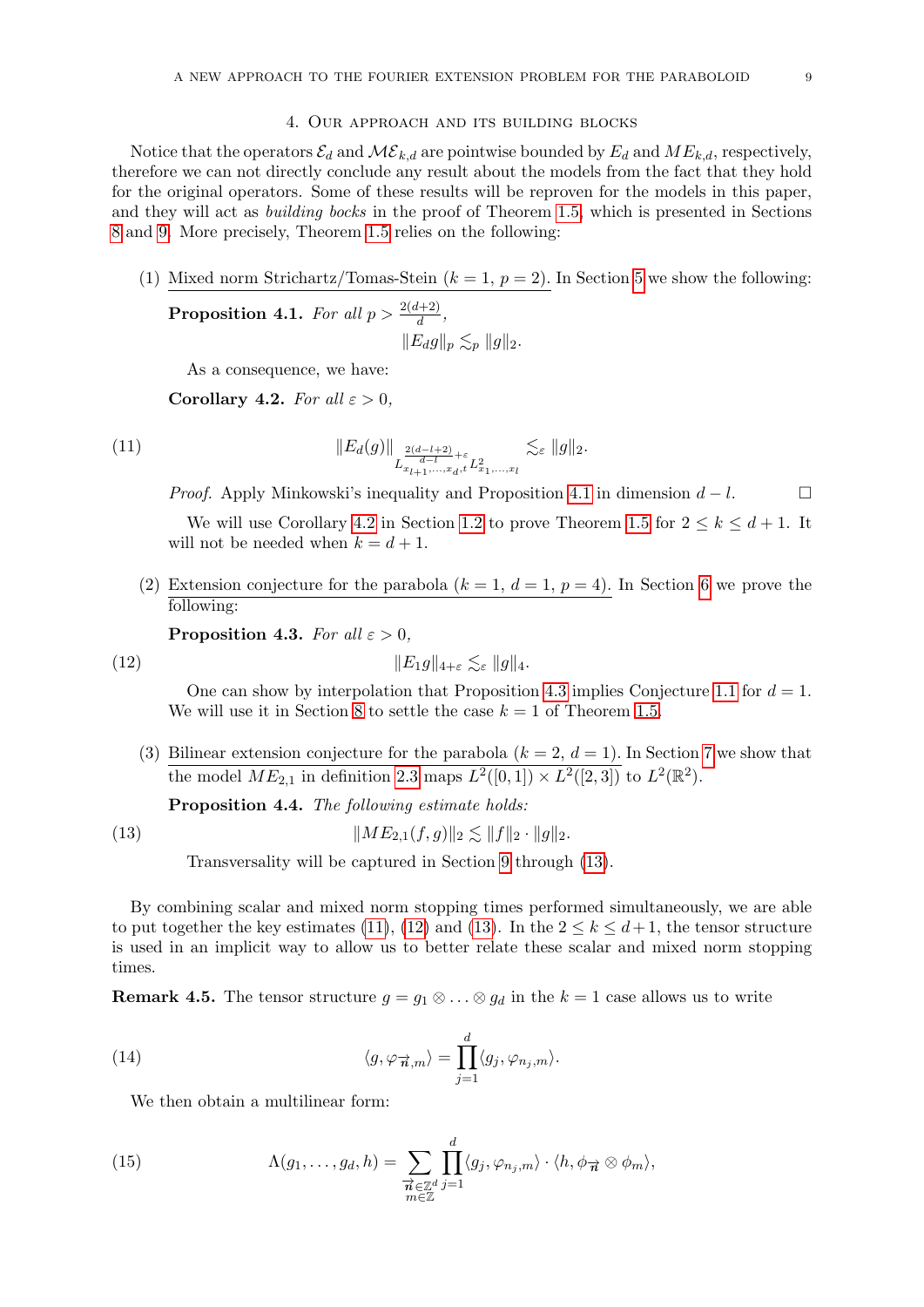<span id="page-9-1"></span>Interpolation theory shows that to prove the case  $k = 1$  it suffices to show that

(16) 
$$
|\Lambda(g_1,\ldots,g_d,h)| \lesssim_{\varepsilon} |F|^{\gamma_{d+1}} \cdot \prod_{j=1}^d |E_j|^{\gamma_j}
$$

for all  $\varepsilon > 0$ ,  $|g_j| \leq \chi_{E_j}$ ,  $|h| \leq \chi_F$ ,  $E_j \subset [0,1]$  and  $F \subset \mathbb{R}^3$  measurable sets such that  $\gamma_j$  $(1 \leq j \leq d)$  and  $\gamma_{d+1}$  are in a small neighborhood of  $\frac{d}{2(d+1)}$  and  $\frac{d+2}{2(d+1)} + \varepsilon$ , respectively. We refer the reader to Chapter 3 of [\[41\]](#page-48-6) for a detailed account of multilinear interpolation theory. To keep the notation simple, all restricted weak-type estimates we will prove in this paper will be for the centers of such neighborhoods. For example, we will show that

(17) 
$$
|\Lambda(g_1,\ldots,g_d,h)| \lesssim_{\varepsilon} |F|^{\frac{d+2}{2(d+1)}+\varepsilon} \cdot \prod_{j=1}^d |E_j|^{\frac{d}{2(d+1)}},
$$

for all  $\varepsilon > 0$ , but it will be clear from the arguments that as long as we give this  $\varepsilon > 0$  away. a slightly different choice of interpolation parameters yields [\(16\)](#page-9-1). The restricted weak-type estimates that we will prove in the  $2 \leq k \leq d+1$  case will also be for the centers of the corresponding neighborhoods.

# <span id="page-9-0"></span>5. PROOF OF PROPOSITION [4.1](#page-8-1) - STRICHARTZ/TOMAS-STEIN FOR  $E_d$   $(k = 1, p = 2)$

Our proof is inspired by the classical  $TT^*$  argument. It is possible to prove the endpoint estimate directly for the model  $E_d$  by repeating the steps of this argument (see for example Section 11.2.2 in [\[31\]](#page-47-17)), but we chose the following approach because of its similarity with the one we will use to prove Theorem [1.5.](#page-2-0) By interpolation with the trivial bound for  $q = \infty$ , it is enough to prove the bound

$$
\|E_d g\|_{\frac{2(d+2)}{d}+\varepsilon} \lesssim_\varepsilon \|g\|_2
$$

for all  $\varepsilon > 0$ .

Let  $E_1 \subset \mathbb{R}^d$  and  $E_2 \subset \mathbb{R}^{d+1}$  be measurable sets of finite measure with  $|g| \leq \chi_{E_1}$  and  $|h| \leq \chi_{E_2}$ . Split  $\mathbb{Z}^{d+1}$  in two ways:

$$
\mathbb{Z}^{d+1} = \bigcup_{l_1 \in \mathbb{Z}} \mathbb{A}^{l_1}, \text{ where } (\vec{n}, m) \in \mathbb{A}^{l_1} \iff |\langle g, \varphi_{\vec{n}, m} \rangle| \approx 2^{-l_1}.
$$
  

$$
\mathbb{Z}^{d+1} = \bigcup_{l_2 \in \mathbb{Z}} \mathbb{B}^{l_2}, \text{ where } (\vec{n}, m) \in \mathbb{B}^{l_2} \iff |\langle h, \phi_{\vec{n}} \otimes \phi_m \rangle| \approx 2^{-l_2}.
$$

Define  $\mathbb{X}^{l_1,l_2} := \mathbb{A}^{l_1} \cap \mathbb{B}^{l_2}$  and observe that

$$
|\Lambda_d(g,h)| \lesssim \sum_{l_1,l_2 \in \mathbb{Z}} 2^{-l_1} 2^{-l_2} \# \mathbb{X}^{l_1,l_2}.
$$

Observe that

$$
2^{-l_1} \lesssim \int_{\mathbb{R}^d} |g(x)| |\varphi_{\overrightarrow{n},m}(x)| dx \le \min\left\{ |E_1|, 1 \right\},
$$
  

$$
2^{-l_2} \lesssim \int_{\mathbb{R}^d} |h(x)| |\phi_{\overrightarrow{n}} \otimes \phi_m(x)| dx \le \min\left\{ |E_2|, 1 \right\},\
$$

In particular,  $l_1, l_2 \geq 0$  in the sum above. Now we bound  $\#\mathbb{X}^{l_1, l_2}$  in two different ways and interpolate between them:

(a)  $L^1$ -type bound: Exploit h.

(18)

<span id="page-9-2"></span>
$$
\# \mathbb{X}^{l_1, l_2} \leq \# \mathbb{B}^{l_2} \lesssim 2^{l_2} \sum_{(\vec{n}, m) \in \mathbb{B}^{l_2}} |\langle h, \phi_{\vec{n}} \otimes \phi_m \rangle| \lesssim 2^{l_2} \sum_{(\vec{n}, m) \in \mathbb{Z}^{d+1}} \int_{Q_{\vec{n}, m}} |h| = 2^{l_2} \|h\|_1 \leq 2^{l_2} |E_2|,
$$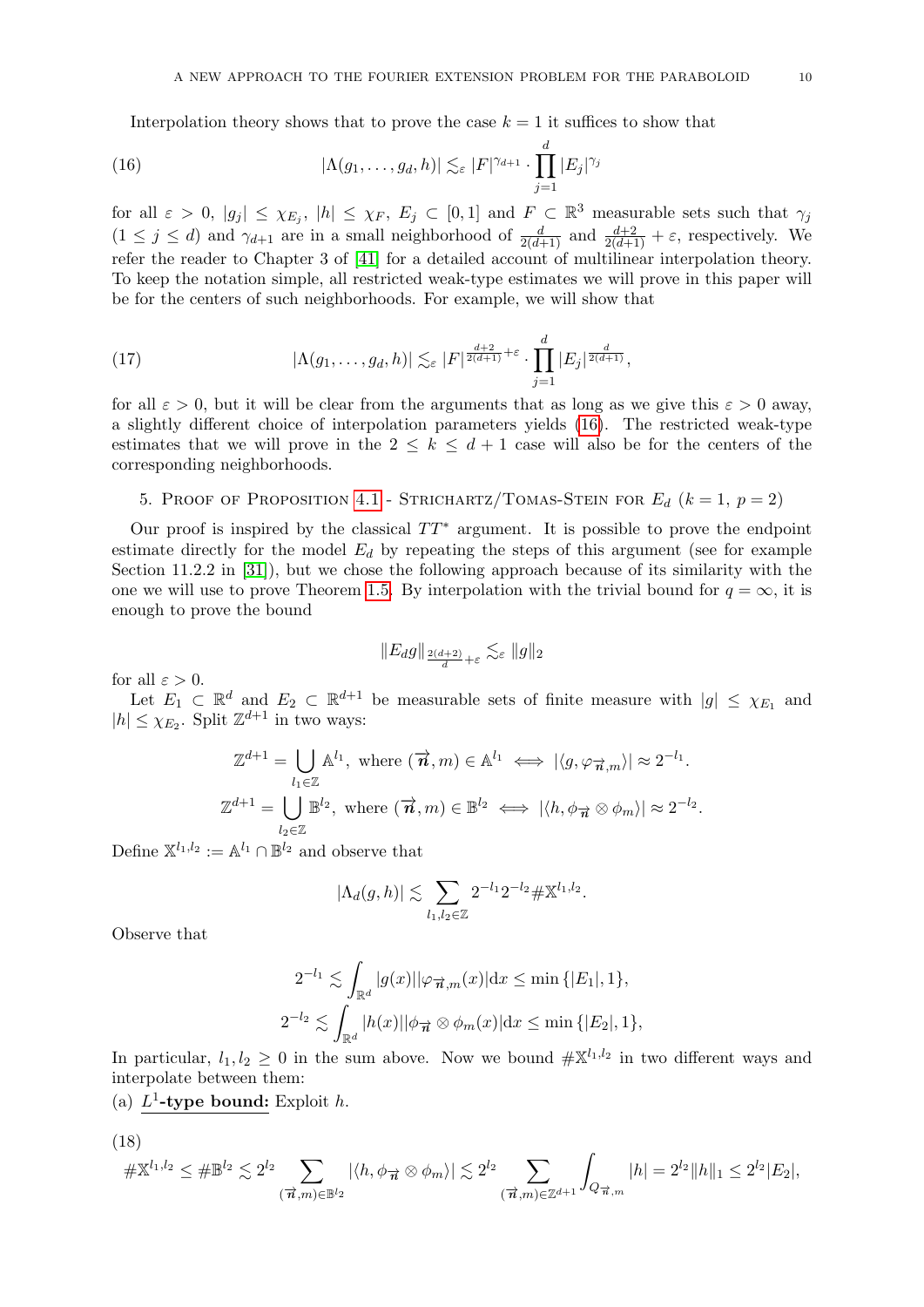where  $Q_{\vec{n},m} := \Pi_{i=1}^d[n_i, n_i + 1] \times [m, m + 1], \vec{n} = (n_1, \ldots, n_d).$ (b)  $L^2$ -type bound: Exploit g.

$$
\# \mathbb{X}^{l_1, l_2} \lesssim 2^{2l_1} \sum_{\substack{(\vec{\boldsymbol{\pi}}, m) \in \mathbb{X}^{l_1, l_2} \\ (\vec{\boldsymbol{\pi}}, m) \in \mathbb{X}^{l_1, l_2}}} |\langle g, \varphi_{\vec{\boldsymbol{\pi}}, m} \rangle|^2
$$
  

$$
= 2^{2l_1} \left| \left\langle \sum_{(\vec{\boldsymbol{\pi}}, m) \in \mathbb{X}^{l_1, l_2}} \langle g, \varphi_{\vec{\boldsymbol{\pi}}, m} \rangle \varphi_{\vec{\boldsymbol{\pi}}, m}, g \right\rangle \right|
$$
  

$$
\leq 2^{2l_1} |E_1|^{\frac{1}{2}} \left\| \sum_{(\vec{\boldsymbol{\pi}}, m) \in \mathbb{X}^{l_1, l_2}} \langle g, \varphi_{\vec{\boldsymbol{\pi}}, m} \rangle \varphi_{\vec{\boldsymbol{\pi}}, m} \right\|_{2}.
$$

<span id="page-10-0"></span>For each set  $\mathbb{X}^{l_1,l_2}$  define  $\pi_m := \{ \overrightarrow{n} \in \mathbb{Z}^d; (\overrightarrow{n},m) \in \mathbb{X}^{l_1,l_2} \}$ . Observe that:

$$
(*)^2 = \sum_{\substack{m; \\ \pi_m \neq \emptyset}} \sum_{\substack{\tilde{m}: \\ \pi_{\tilde{m}} \neq \emptyset}} \sum_{\substack{\tilde{m}: \\ \overrightarrow{\alpha} \in \pi_m}} \sum_{\overrightarrow{k} \in \pi_{\tilde{m}}} \langle g, \varphi_{\overrightarrow{n},m} \rangle \overline{\langle g, \varphi_{\overrightarrow{k},\tilde{m}} \rangle} \langle \varphi_{\overrightarrow{n},m}, \varphi_{\overrightarrow{k},\tilde{m}} \rangle
$$

We will estimate U in two ways. Let  $a_{\vec{n},m} := \langle g, \varphi_{\vec{n},m} \rangle$ . First, by the triangle inequality and the stationary phase Theorem [B.3:](#page-43-2)

$$
\left| U \left( (a_{\overrightarrow{n},m})_{\overrightarrow{n} \in \pi_m}, (a_{\overrightarrow{k},\tilde{m}})_{\overrightarrow{k} \in \pi_{\tilde{m}}} \right) \right| \leq \sum_{\overrightarrow{n} \in \pi_m} \sum_{\overrightarrow{k} \in \pi_{\tilde{m}}} |\langle g, \varphi_{\overrightarrow{n},m} \rangle| \cdot |\langle g, \varphi_{\overrightarrow{k},\tilde{m}} \rangle| \frac{1}{\langle m - \tilde{m} \rangle^{\frac{d}{2}}} \\ = \frac{\| \langle g, \varphi_{\cdot,m} \rangle \|_{\ell^1(\pi_m)} \cdot \| \langle g, \varphi_{\cdot,\tilde{m}} \rangle \|_{\ell^1(\pi_{\tilde{m}})}}{\langle m - \tilde{m} \rangle^{\frac{d}{2}}}.
$$

Another possibility is:

$$
\begin{split} &\left|U\left((a_{\overrightarrow{n},m})_{\overrightarrow{n}\in\pi_m}, (a_{\overrightarrow{k},\tilde{m}})_{\overrightarrow{k}\in\pi_{\tilde{m}}}\right)\right| \\ &\leq \left|\int_{\mathbb{R}}\left(\sum_{\overrightarrow{n}\in\pi_m}\langle g, \varphi_{\overrightarrow{n},m}\rangle e^{2\pi i \overrightarrow{n}\cdot x}\right)\left(\sum_{\overrightarrow{k}\in\pi_{\tilde{m}}}\langle g, \varphi_{\overrightarrow{k},m}\rangle e^{2\pi i \overrightarrow{k}\cdot x}\right)\varphi^2(x)e^{2\pi i(m-\tilde{m})|x|^2}\mathrm{d}x\right| \\ &\lesssim \|\langle g, \varphi_{\cdot,m}\rangle\|_{\ell^2(\pi_m)}\cdot \|\langle g, \varphi_{\cdot,\tilde{m}}\rangle\|_{\ell^2(\pi_{\tilde{m}})} \end{split}
$$

by Cauchy-Schwarz and orthogonality on the sets  $\pi_m$  and  $\pi_{\tilde{m}}$  (recall that m and  $\tilde{m}$  are fixed). Interpolating between these bounds for  $1 \le p \le 2$ :

$$
\left| U\left((a_{\overrightarrow{n},m})_{\overrightarrow{n} \in \pi_m}, (a_{\overrightarrow{k},\tilde{m}})_{\overrightarrow{k} \in \pi_{\tilde{m}}} \right) \right| \lesssim \frac{\| \langle g, \varphi_{\cdot,m} \rangle \|_{\ell^p(\pi_m)} \cdot \| \langle g, \varphi_{\cdot,\tilde{m}} \rangle \|_{\ell^p(\pi_{\tilde{m}})}}{\langle m - \tilde{m} \rangle^{\frac{d}{2}\left(\frac{1}{p} - \frac{1}{p'}\right)}}.
$$

Back to  $(*)$ :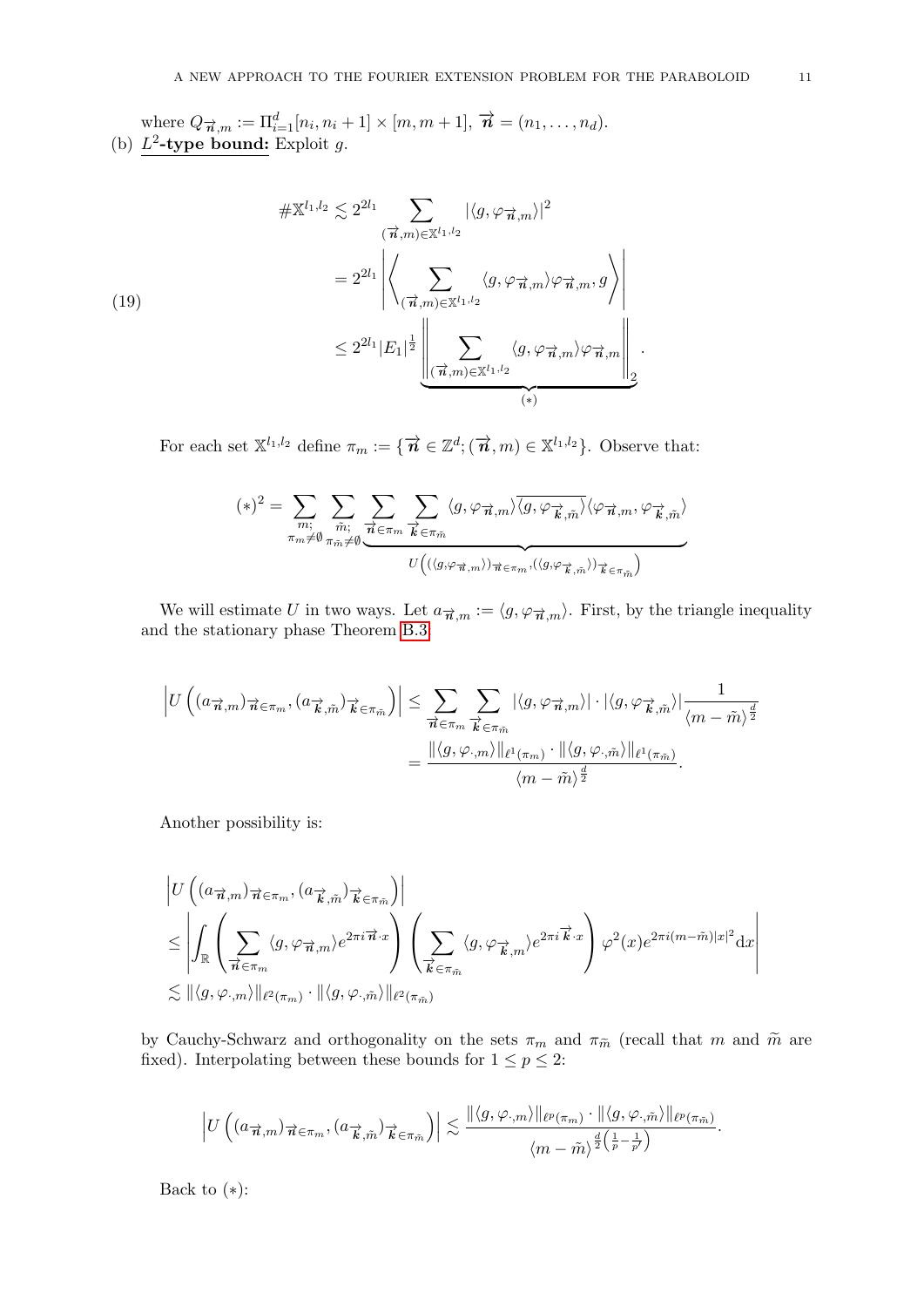$$
(*)^{2} \lesssim \sum_{m; \atop \pi_{m} \neq \emptyset} \sum_{\substack{\tilde{m}; \\ \tilde{m} \neq \emptyset}} \frac{\|\langle g, \varphi_{\cdot,m} \rangle\|_{\ell^{p}(\pi_{\tilde{m}})} \cdot \|\langle g, \varphi_{\cdot,\tilde{m}} \rangle\|_{\ell^{p}(\pi_{\tilde{m}})}}{\langle m - \tilde{m} \rangle^{\frac{d}{2}(\frac{1}{p} - \frac{1}{p'})}}\n= \sum_{\substack{m; \\ \pi_{m} \neq \emptyset}} \|\langle g, \varphi_{\cdot,m} \rangle\|_{\ell^{p}(\pi_{m})} \sum_{\substack{\tilde{m}; \\ \tilde{m} \neq \emptyset}} \frac{\|\langle g, \varphi_{\cdot,\tilde{m}} \rangle\|_{\ell^{p}(\pi_{\tilde{m}})}}{\langle m - \tilde{m} \rangle^{\frac{d}{2}(\frac{1}{p} - \frac{1}{p'})}}\n\leq ||\|\langle g, \varphi_{\cdot,m} \rangle\|_{\ell^{p}(\pi_{m})} ||_{\ell^{p}(\mathbb{Z})} \left\|\sum_{\substack{\tilde{m}; \\ \tilde{m} \neq \emptyset}} \frac{\|\langle g, \varphi_{\cdot,\tilde{m}} \rangle\|_{\ell^{p}(\pi_{\tilde{m}})}}{\langle m - \tilde{m} \rangle^{\frac{d}{2}(\frac{1}{p} - \frac{1}{p'})}}\right\|_{\ell^{p'}(\mathbb{Z})}\n\leq ||\|\langle g, \varphi_{\cdot,m} \rangle\|_{\ell^{p}(\pi_{m})} ||_{\ell^{p}(\mathbb{Z})} \cdot ||\|\langle g, \varphi_{\cdot,\tilde{m}} \rangle\|_{\ell^{p}(\pi_{\tilde{m}})} ||_{\ell^{p}(\mathbb{Z})}\n= ||\|\langle g, \varphi_{\cdot,m} \rangle\|_{\ell^{p}(\pi_{m})} ||_{\ell^{p}(\mathbb{Z})},
$$

as long as

$$
\frac{1}{p} - \frac{1}{p'} = 1 - \frac{d}{2} \left( \frac{1}{p} - \frac{1}{p'} \right) \Leftrightarrow \frac{1}{p} - \frac{1}{p'} = \frac{2}{d+2} \Leftrightarrow \frac{2}{p'} = \frac{d}{d+2} \Leftrightarrow p' = \frac{2d+4}{d},
$$

by discrete fractional integration. Plugging this back in [\(19\)](#page-10-0):

<span id="page-11-0"></span>
$$
\# \mathbb{X}^{l_1, l_2} \lesssim 2^{2l_1} |E_1|^{\frac{1}{2}} \left\| \|\langle g, \varphi_{\cdot,m} \rangle \|_{\ell^p(\pi_m)} \right\|_{\ell^p(\mathbb{Z})}
$$
  
=  $2^{2l_1} |E_1|^{\frac{1}{2}} \left( \sum_{(\vec{\boldsymbol{n}}, m) \in \mathbb{X}^{l_1, l_2}} |\langle g, \varphi_{\vec{\boldsymbol{n}}, m} \rangle|^p \right)^{\frac{1}{p}}$   
 $\lesssim 2^{2l_1} |E_1|^{\frac{1}{2}} (2^{-pl_1} \# \mathbb{X}^{l_1, l_2})^{\frac{1}{p}},$ 

which implies

(20)  $\#\mathbb{X}^{l_1,l_2} \lesssim 2^{\left(2+\frac{4}{d}\right)l_1} |E_1|^{1+\frac{2}{d}}$ 

Interpolating between [\(18\)](#page-9-2) and [\(20\)](#page-11-0):

$$
|\Lambda_{d}(g,h)| \lesssim \sum_{l_{1},l_{2}\geq 0} 2^{-l_{1}} 2^{-l_{2}} \left( 2^{\left(2+\frac{4}{d}\right)l_{1}} |E_{1}|^{1+\frac{2}{d}} \right)^{\theta_{1}} (2^{n_{2}} |E_{2}|)^{\theta_{2}}
$$
  
\n
$$
= \left( \sum_{l_{1}\geq 0} 2^{-l_{1}\left(1-(2+\frac{4}{d})\theta_{1}\right)} \right) \left( \sum_{l_{2}\geq 0} 2^{-l_{2}\left(1-\theta_{2}\right)} \right) |E_{1}|^{(1+\frac{2}{d})\theta_{1}} |E_{2}|^{\theta_{2}}
$$
  
\n
$$
\lesssim 2^{-\tilde{l}_{1}\left(1-(2+\frac{4}{d})\theta_{1}\right)} 2^{-\tilde{l}_{2}\left(1-\theta_{2}\right)} |E_{1}|^{\left(1+\frac{2}{d}\right)\theta_{1}} |E_{2}|^{\theta_{2}}
$$
  
\n
$$
\lesssim \min \{ |E_{1}|^{\left(1-(2+\frac{4}{d})\theta_{1}\right)}, 1 \} \min \{ |E_{2}|^{1-\theta_{2}}, 1 \} |E_{1}|^{\left(1+\frac{2}{d}\right)\theta_{1}} |E_{2}|^{\theta_{2}}
$$
  
\n
$$
\lesssim |E_{1}|^{\alpha_{1}\left(1-(2+\frac{4}{d})\theta_{1}\right)+\left(1+\frac{2}{d}\right)\theta_{1}} |E_{2}|^{\alpha_{2}\theta_{1}+\theta_{2}},
$$

for all  $0 \leq \alpha_1, \alpha_2 \leq 1$ ,  $\theta_1 + \theta_2 = 1$ , with  $0 \leq (2 + \frac{4}{d}) \theta_1 < 1$ ,  $0 \leq \theta_2 < 1$ , where  $\tilde{l}_1$  is the smallest possible value of  $l_1$  for which  $\mathbb{A}^{l_1} \neq \emptyset$  and  $\tilde{l}_2$  is defined analogously. Picking  $\alpha_1 = \frac{1}{2}$  $\frac{1}{2}$ ,  $\alpha_2 = 0, \ \theta_1 = \frac{d}{2(d+2)} - \varepsilon$  and  $\theta_2 = \frac{d+4}{2(d+2)} + \varepsilon$  gives

$$
|\Lambda_d(g,h)|\lesssim_\varepsilon |E_1|^{\frac{1}{2}}\cdot |E_2|^{\frac{d+4}{2(d+2)}+\varepsilon}
$$

for all  $\varepsilon > 0$ , which proves the proposition by restricted weak-type interpolation.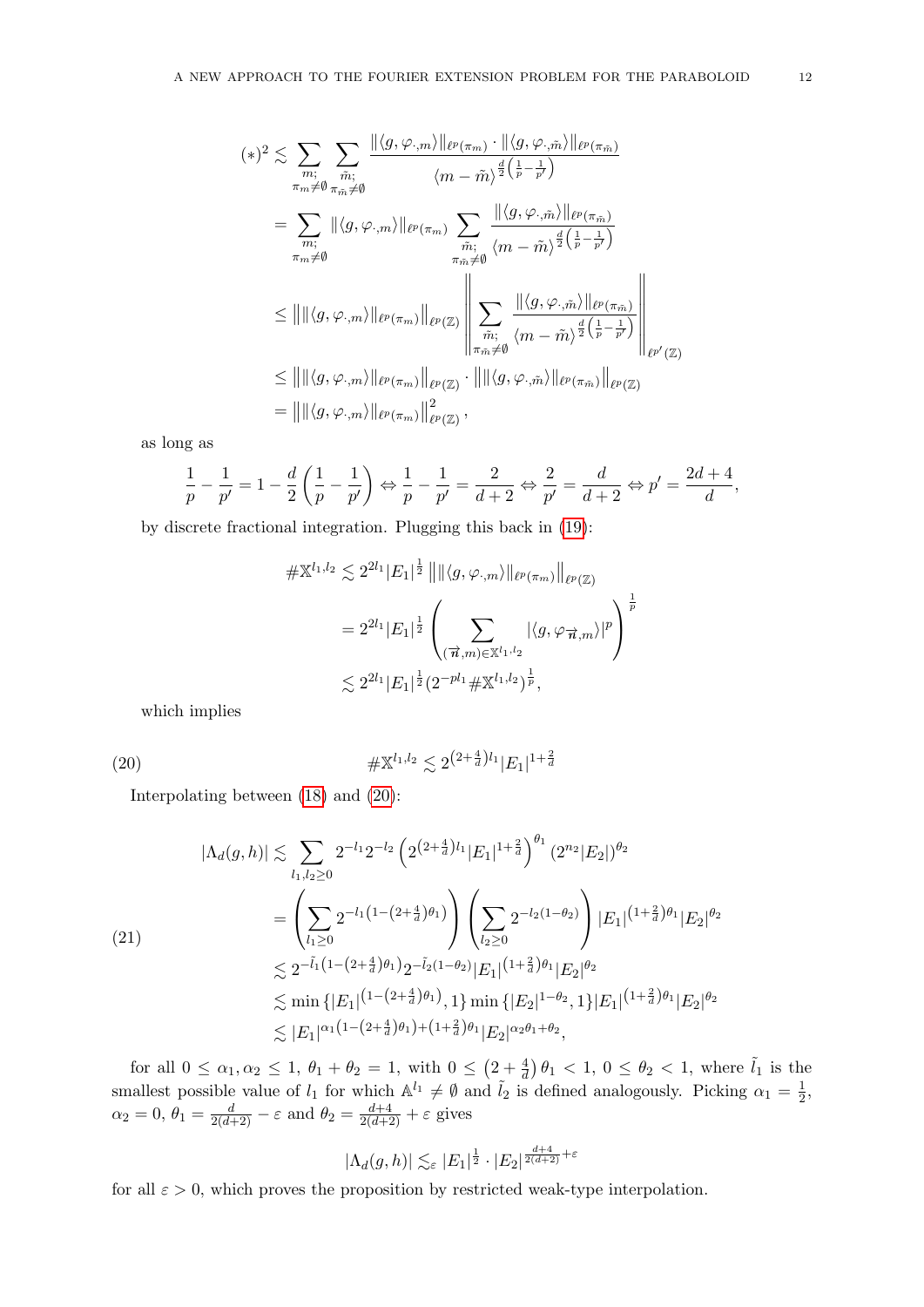<span id="page-12-0"></span>6. PROOF OF PROPOSITION [4.3](#page-8-2) - CONJECTURE [1.1](#page-1-0) FOR  $E_1$   $(k = 1, d = 1, p = 4)$ 

The following argument is inspired by Zygmund's original proof of this case. Define

$$
\Phi_{n,m}(s,t) := |t-s|^{\frac{1}{2}} \varphi(s) \varphi(t) e^{2\pi i (s-t)n} e^{2\pi i (s^2 - t^2)m}.
$$

Claim 6.1.

$$
\langle \Phi_{n,m}, \Phi_{\tilde{n},\tilde{m}} \rangle = O\left(\frac{1}{|(n-\tilde{n})(m-\tilde{m})|^N}\right)
$$

for any natural N if  $n \neq \tilde{n}$  and  $m \neq \tilde{m}$ .

Proof.

$$
\langle \Phi_{n,m}, \Phi_{\tilde{n},\tilde{m}} \rangle = \iint_{[0,1]^2} |t-s| |\varphi(s)|^2 |\varphi(t)|^2 e^{2\pi i (s-t)(n-\tilde{n})} e^{2\pi i (s^2-t^2)(m-\tilde{m})} ds dt
$$
  
= 
$$
\iint_R \frac{|u|}{|u|} \psi(u,v) e^{2\pi i u(n-\tilde{n})} e^{2\pi i v(m-\tilde{m})} du dv,
$$

where R is the region that we obtain after making the change of variables  $s - t = u$ ,  $s^2 - t^2 = v$ , and  $\psi(u, v) = \varphi \otimes \varphi(\frac{v + u^2}{u})$  $\frac{u^2}{u}, \frac{v-u^2}{u}$  $\frac{-u^2}{u}$ ). The claim follows by the non-stationary phase Theorem [B.2.](#page-43-3)

We now prove the following:

<span id="page-12-2"></span>**Lemma 6.2.** For G smooth supported on  $[0,1] \times [0,1]$ ,

$$
\left\|\sum_{n,m\in\mathbb{Z}}\left\langle G,\varphi_{n,m}\otimes\overline{\varphi_{n,m}}\right\rangle\left(\phi_{n}\otimes\phi_{m}\right)\right\|_{2}\lesssim\left(\iint_{[0,1]^{2}}\frac{|G(s,t)|^{2}}{|s-t|}\mathrm{d}s\mathrm{d}t\right)^{\frac{1}{2}}
$$

*Proof.* Define  $\tilde{G}(s,t) = \frac{G(s,t)}{|s-t|^{\frac{1}{2}}}$  on  $[0,1]^2 \setminus \{(x,x); 0 \le x \le 1\}$ . Observe that

$$
\left\| \sum_{n,m \in \mathbb{Z}} \langle G, \varphi_{n,m} \otimes \overline{\varphi_{n,m}} \rangle (\phi_n \otimes \phi_m) \right\|_2^2 = \sum_{n,m \in \mathbb{Z}} |\langle G, \varphi_{n,m} \otimes \overline{\varphi_{n,m}} \rangle|^2
$$
  

$$
= \sum_{n,m \in \mathbb{Z}} |\langle \tilde{G}, \Phi_{n,m} \rangle|^2
$$
  

$$
\lesssim \|\tilde{G}\|_2^2,
$$

by the almost orthogonality of the  $\Phi_{n,m}$  proved in the previous claim.

<span id="page-12-1"></span>Remark 6.3. By the triangle inequality,

$$
\left\|\sum_{n,m\in\mathbb{Z}}\left\langle G,\varphi_{n,m}\otimes\overline{\varphi_{n,m}}\right\rangle\left(\phi_n\otimes\phi_m\right)\right\|_{\infty}\lesssim\iint_{[0,1]^2}\left|G(s,t)\right|ds\mathrm{d}t.
$$

Hence by interpolation we obtain

(22) 
$$
\left\|\sum_{n,m\in\mathbb{Z}}\left\langle G,\varphi_{n,m}\otimes\overline{\varphi_{n,m}}\right\rangle(\phi_n\otimes\phi_m)\right\|_p\lesssim\left(\iint_{[0,1]^2}\frac{|G(s,t)|^{p'}}{|s-t|^{p'-1}}dsdt\right)^{\frac{1}{p'}}
$$

for  $2 \le p \le \infty$ .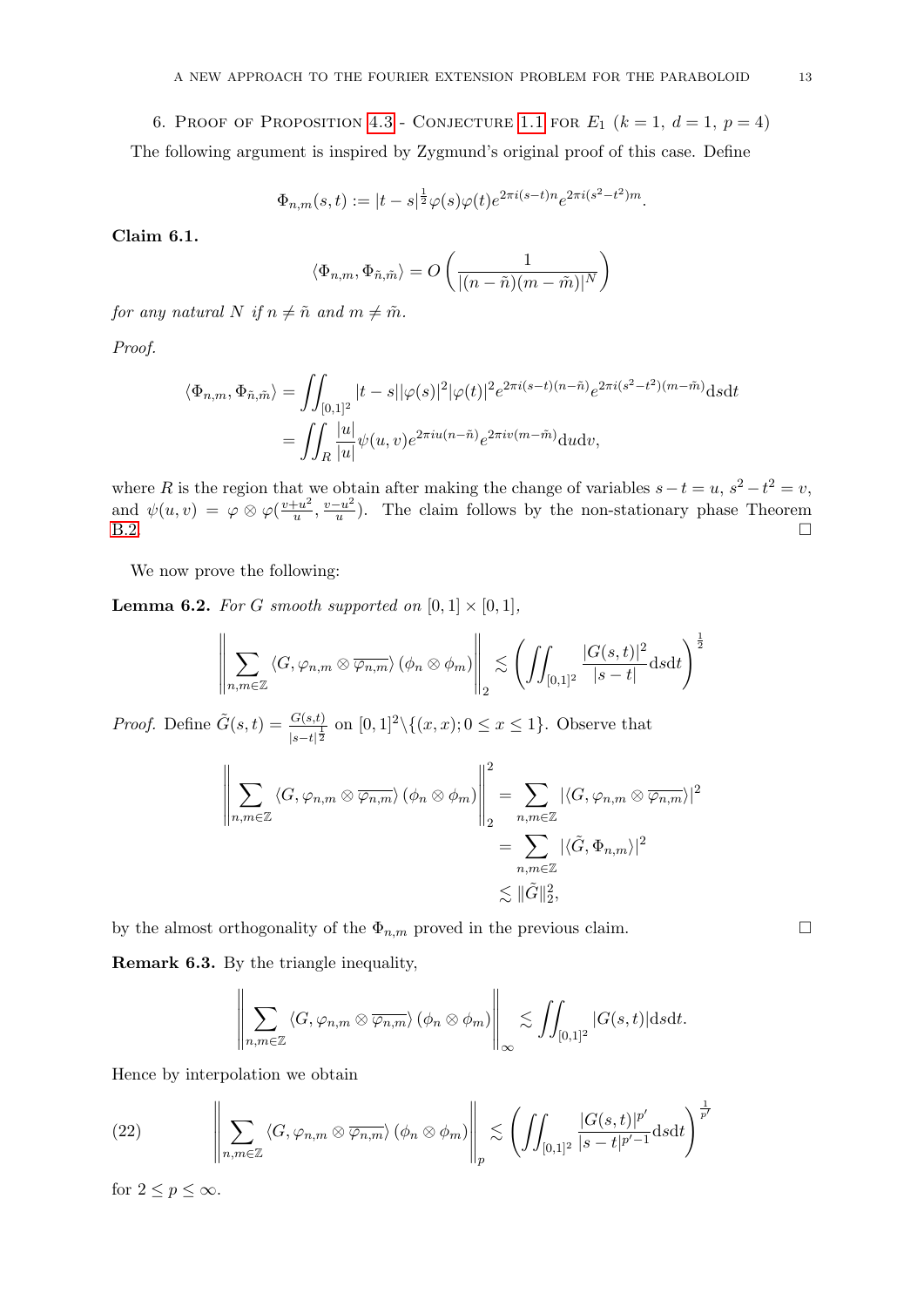Let  $E \subset \mathbb{R}^d$  be a measurable set of finite measure with  $|g| \leq \chi_E$ . Using Remark [6.3](#page-12-1) and Lemma [6.2](#page-12-2) for  $G = g \otimes \overline{g}$ , we have

$$
\left[\sum_{n,m\in\mathbb{Z}}|\langle g,\varphi_{n,m}\rangle|^{4+\varepsilon}\right]^{\frac{2}{4+\varepsilon}} = \left[\int_{\mathbb{R}^2}\left(\sum_{n,m\in\mathbb{Z}}|\langle g,\varphi_{n,m}\rangle|^{4+\varepsilon}(\phi_n\otimes\phi_m)\right)\right]^{\frac{2}{4+\varepsilon}}\right]^{\frac{2}{4+\varepsilon}}
$$

$$
\leq \left[\int_{\mathbb{R}^2}\left(\sum_{n,m\in\mathbb{Z}}|\langle g,\varphi_{n,m}\rangle|^{2}(\phi_n\otimes\phi_m)\right)^{\frac{4+\varepsilon}{2}}\right]^{\frac{2}{4+\varepsilon}}
$$

$$
= \left\|\sum_{n,m\in\mathbb{Z}}|\langle g,\varphi_{n,m}\rangle|^{2}(\phi_n\otimes\phi_m)\right\|_{2+\frac{\varepsilon}{2}}
$$

$$
\lesssim \left(\iint_{[0,1]^2}\frac{|g(s)|^{p'}|g(t)|^{p'}}{|s-t|^{p'-1}}dsdt\right)^{\frac{1}{p'}},
$$

where  $p' = \frac{4+\varepsilon}{2+\varepsilon}$  $\frac{4+\varepsilon}{2+\varepsilon}$ . To bound this last integral, we proceed as follows:

$$
\int_0^1 \int_0^1 \frac{|\rho(s)| \cdot |\rho(t)|}{|s-t|^{\gamma}} ds dt = \int_0^1 |\rho(t)| \int_0^1 \frac{|\rho(s)|}{|s-t|^{\gamma}} ds dt
$$

$$
= \int_0^1 |\rho(t)| \cdot \left( |\rho| * \frac{1}{|s|^{\gamma}} \right) (t) dt
$$

$$
= |||\rho| \left( |\rho| * \frac{1}{|s|^{\gamma}} \right) ||_{L^1(dt)}
$$

$$
\leq ||\rho||_{L^q(dt)} |||\rho| * \frac{1}{|s|^{\gamma}} ||_{L^{p'}(dt)}
$$

$$
\leq \epsilon ||\rho||_p^2,
$$

if  $\frac{1}{p'} = \frac{1}{p} - (1 - \gamma)$ , by Theorem [B.1.](#page-43-4) In our case,  $\rho = |g|^{p'}$ ,  $\gamma = p' - 1$  and  $pp' = \frac{(4+\varepsilon)^2}{2(2+\varepsilon)} > 4$ , then

$$
\left(\int_0^1 \int_0^1 \frac{|g(s)|^{p'} \cdot |g(t)|^{p'}}{|s-t|^{p'-1}} ds dt\right)^{\frac{1}{p'}} \lesssim \left(\int_0^1 |g(t)|^{pp'} dt\right)^{\frac{2}{pp'}} \n= \left(\int_0^1 |g(t)|^{4 + \left(\frac{(4+\varepsilon)^2}{2(2+\varepsilon)} - 4\right)} dt\right)^{\frac{4(2+\varepsilon)}{(4+\varepsilon)^2}} \n\lesssim \left(\int_0^1 |g(t)|^4 dt\right)^{\frac{4(2+\varepsilon)}{(4+\varepsilon)^2}} \n= |E|^{\frac{4(2+\varepsilon)}{(4+\varepsilon)^2}}.
$$

Observed that in the second line of the chain of inequalities above we used the fact that  $|g| \leq 1$ . Finally,

$$
||E_1 g||_{4+\varepsilon} = \left[\sum_{n,m\in\mathbb{Z}} |\langle g,\varphi_{n,m}\rangle|^{4+\varepsilon}\right]^{\frac{1}{4+\varepsilon}} \lesssim |E|^{\frac{2(2+\varepsilon)}{(4+\varepsilon)^2}} \leq |E|^{\frac{1}{4}}.
$$

This shows that  $E_1$  maps  $L^4([0,1])$  to  $L^q(\mathbb{R}^2)$  for any  $q > 4$  by restricted weak-type interpolation.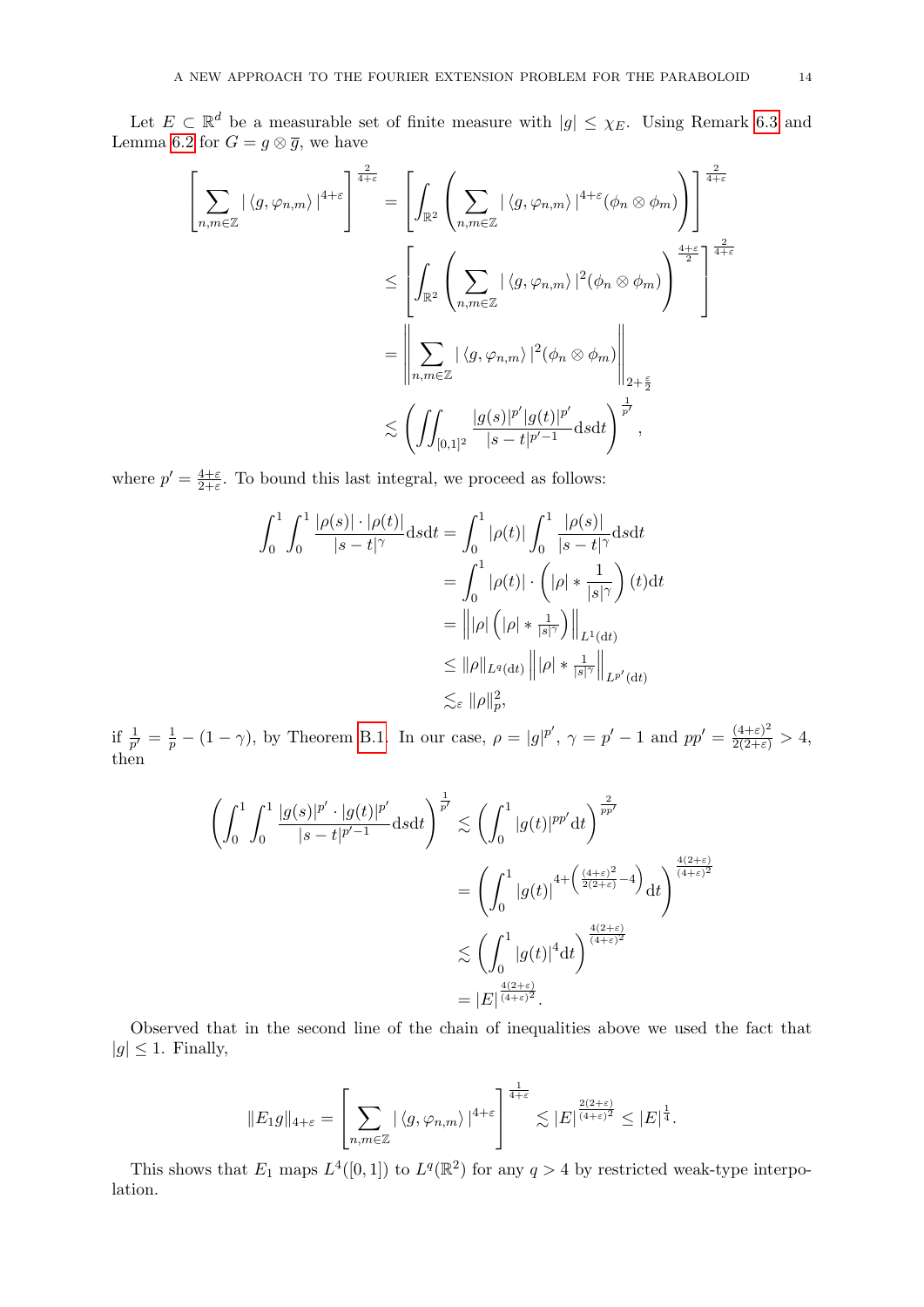# 7. PROOF OF PROPOSITION [4.4](#page-8-3) - CONJECTURE [1.2](#page-1-1) FOR  $ME_{2,1}$   $(k = 2, d = 1)$

<span id="page-14-0"></span>We provide a simple argument involving Bessel's inequality. After a change of variables to move the domain of  $\varphi^2$  to be the same as the one of  $\varphi^1$ , we have:

$$
|ME_{2,1}(f,g)| \lesssim \sum_{(n,m)\in\mathbb{Z}^2} |\langle f, \varphi_{n,m}^1\rangle| |\overline{\langle (g)_{-4}, \varphi_{n+8m,m}^1\rangle}| (\phi_n \otimes \phi_m)
$$
  
= 
$$
\sum_{(n,m)\in\mathbb{Z}^2} |\langle f \otimes (g)_{-4}, \varphi_{n,m}^1 \otimes \overline{\varphi_{n+8m,m}^1}\rangle| (\phi_n \otimes \phi_m),
$$

where  $(g)_{-4}(y) = g(y+4)$ . Observe that

$$
\langle f \otimes (g)_{-4}, \varphi_{n,m}^1 \otimes \overline{\varphi_{n+8m,m}^1} \rangle = \iint f(x)g(y+4)\varphi^1(x)\varphi^1(y)e^{-2\pi inx}e^{-2\pi imx^2}e^{2\pi i(n+8m)y}e^{2\pi imy^2}dxdy
$$
  

$$
= \iint f(x)g(y+4)e^{2\pi n(y-x)}e^{2\pi im(y-x)(y+x)}e^{16\pi imy}dxdy
$$
  

$$
\lesssim \iint \underbrace{\left[\int f\left(\frac{v-u}{2}\right)g\left(\frac{v+u}{2}+4\right)e^{2\pi imuv}e^{8\pi im(u+v)}dv\right]}_{H_m(u)}
$$
  

$$
= \widehat{H_m}(-n)
$$

Hence

$$
||ME_{2,1}(f,g)||_2^2 \lesssim \sum_{m \in \mathbb{Z}} \sum_{n \in \mathbb{Z}} |\widehat{H_m}(-n)|^2 = \sum_{m \in \mathbb{Z}} ||H_m||_2^2,
$$

by Bessel. On the other hand,

$$
||H_m||_2^2 = \int \left| \int f\left(\frac{v-u}{2}\right) g\left(\frac{v+u}{2} + 4\right) e^{2\pi imuv} e^{8\pi im(u+v)} dv \right|^2 du
$$
  
= 
$$
\int \left| \int f\left(\frac{v-u}{2}\right) g\left(\frac{v+u}{2} + 2\right) e^{2\pi imv(u+4)} dv \right|^2 du
$$
  
= 
$$
\int |\widehat{H}_u(m(u+4))|^2 du.
$$

This is where transversality enters the picture. It guarantees that  $u + 4 \geq 1$ , so we have

$$
||ME_{2,1}(f,g)||_2^2 \lesssim \int \left(\sum_{m\in\mathbb{Z}} |\widehat{H}_u(m(u+4))|^2\right) du
$$
  

$$
\lesssim \int \int |\widetilde{H}_u(v)|^2 dv du
$$
  

$$
\lesssim ||f||_2^2 ||g||_2^2,
$$

by Bessel again.

## 8. CASE  $k = 1$  of Theorem [1.5](#page-2-0)

<span id="page-14-1"></span>In this section we start the proof of Theorem [1.5.](#page-2-0) There are two main ingredients in the argument for the case  $k = 1$ : Proposition [4.3](#page-8-2) and the fact that the wave packets

$$
\varphi_{\overrightarrow{n},m}(x) := \varphi(x_1) \cdot \ldots \cdot \varphi(x_d) e^{2\pi i x \cdot \overrightarrow{n}} e^{2\pi i |x|^2 m}.
$$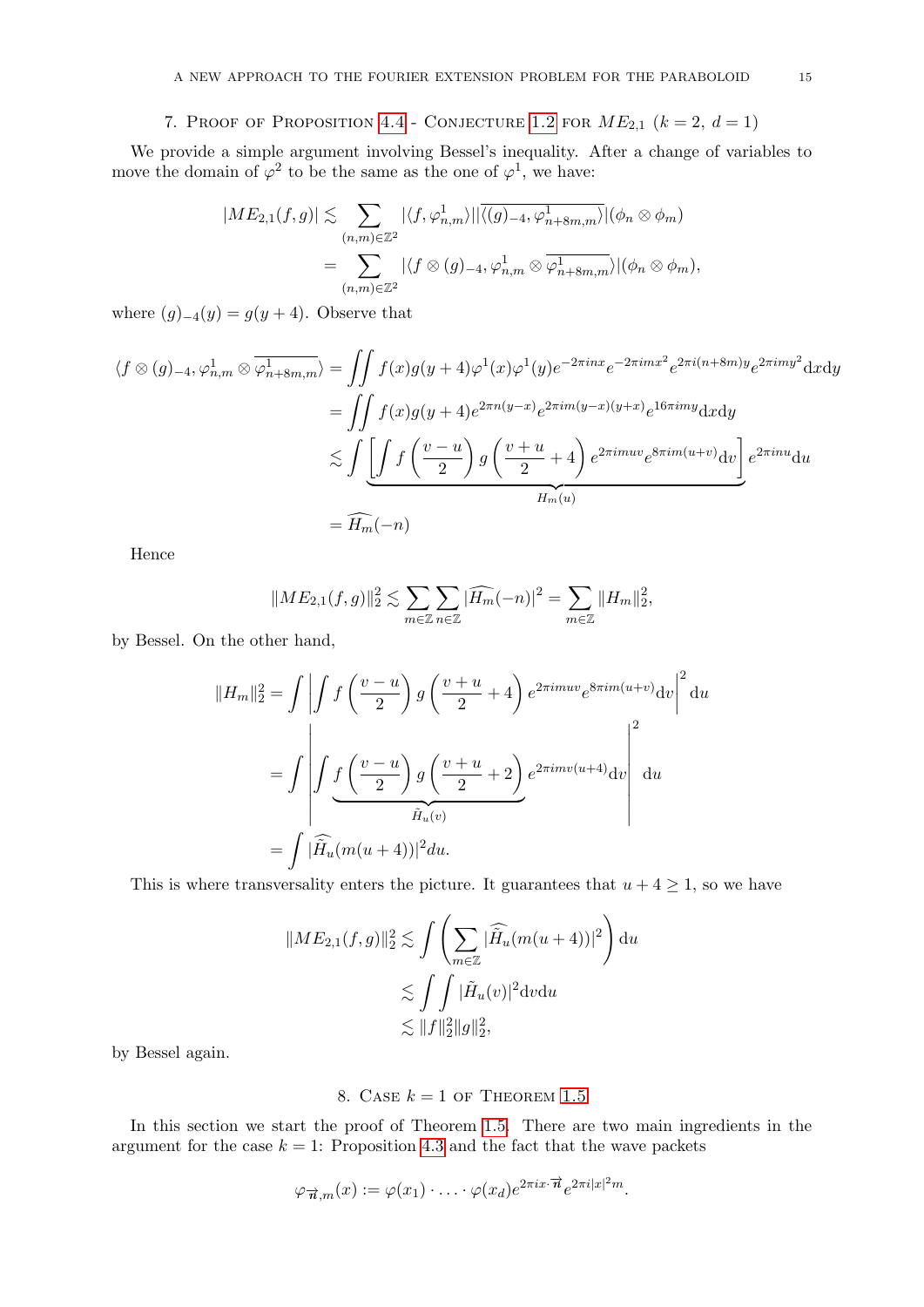are almost orthogonal for a fixed m and  $\vec{n}$  varying in  $\mathbb{Z}^d$ . The latter fact will be exploited through Bessel's inequality whenever possible.

Let  $g = g_1 \otimes \ldots \otimes g_d$ ,  $E_j \subset [0,1], 1 \leq j \leq d$ , and  $F \subset \mathbb{R}^{d+1}$  be measurable sets for which  $|g_j| \leq \chi_{E_j}$  and  $|h| \leq \chi_F$ . Define the sets

$$
\mathbb{A}_{j}^{l_{j}} := \{ (n_{j}, m) \in \mathbb{Z}^{2}; \quad |\langle g_{j}, \varphi_{n_{j}, m} \rangle| \approx 2^{-l_{j}} \}, \quad 1 \leq j \leq d.
$$
  

$$
\mathbb{B}^{l_{d+1}} := \{ (\vec{n}, m) \in \mathbb{Z}^{d+1}; \quad |\langle h, \phi_{\vec{n}} \otimes \phi_{m} \rangle| \approx 2^{-l_{d+1}} \}.
$$
  

$$
\mathbb{X}^{l_{1}, \dots, l_{d+1}} := \{ (\vec{n}, m) \in \mathbb{Z}^{d+1}; \quad (n_{j}, m) \in \mathbb{A}_{j}^{l_{j}}, 1 \leq j \leq d \} \cap \mathbb{B}^{l_{d+1}}.
$$

Hence,

<span id="page-15-0"></span>
$$
|\tilde{\Lambda}_{d}(g_1,\ldots,g_d,h)| \lesssim \sum_{l_1,\ldots,l_{d+1}\in\mathbb{Z}} 2^{-l_1}\cdot \ldots \cdot 2^{-l_{d+1}} \# \mathbb{X}^{l_1,\ldots,l_{d+1}}.
$$

As in Section [5,](#page-9-0) we know that  $l_1, \ldots, l_{d+1} \geq 0$ . We can estimate  $\#\mathbb{X}^{l_1,\ldots,l_{d+1}}$  using the function  $h$ :

(23) 
$$
\#\mathbb{X}^{l_1,\dots,l_{d+1}} \lesssim 2^{l_{d+1}} \sum_{(\vec{n},m)\in\mathbb{Z}^{d+1}} |\langle h,\phi_{\vec{n}}\otimes\phi_m\rangle| \lesssim 2^{l_{d+1}}|F|.
$$

Alternatively, many bounds for  $\#\mathbb{X}^{l_1,\dots,l_{d+1}}$  can be obtained using the input functions  $g_1,\dots,g_d$ :

$$
\# \mathbb{X}^{l_1, \dots, l_{d+1}} \lesssim \sum_{(\overrightarrow{n}, m) \in \mathbb{Z}^{d+1}} \mathbb{1}_{\mathbb{A}_1^{l_1}}(n_1, m) \cdot \ldots \cdot \mathbb{1}_{\mathbb{A}_d^{l_d}}(n_d, m)
$$
\n
$$
= \sum_{m \in \mathbb{Z}} \sum_{n_1 \in \mathbb{Z}} \cdots \sum_{n_{d-1} \in \mathbb{Z}} \mathbb{1}_{\mathbb{A}_1^{l_1}}(n_1, m) \cdot \ldots \cdot \mathbb{1}_{\mathbb{A}_{d-1}^{l_{d-1}}}(n_{d-1}, m) \underbrace{\sum_{n_d \in \mathbb{Z}} \mathbb{1}_{\mathbb{A}_d^{l_d}}(n_d, m)}_{\alpha_{d,m}}
$$

Observe that  $\alpha_{d,m} = \#\{n; (n,m) \in \mathbb{A}_d^{l_d}\}\$ and  $(n,m) \in \mathbb{A}_d^{l_d} \Rightarrow 1 \lesssim 2^{2l_d} |\langle g_d, \varphi_{n,m} \rangle|^2$ . Adding up in  $n$ ,

$$
\alpha_{d,m} \lesssim 2^{2l_d} \sum_{n;(n,m)\in \mathbb{A}_d^{l_d}} |\langle g_d,\varphi_{n,m}\rangle|^2 \lesssim 2^{2l_d} |E_d|
$$

by orthogonality. Notice that this quantity does not depend on  $m$ , therefore we can iterate this argument for  $d-2$  of the remaining  $d-1$  characteristic functions:

$$
(25)
$$
\n
$$
\# \mathbb{X}^{l_1, \dots, l_{d+1}} \lesssim 2^{2l_d} |E_d| \sum_{m \in \mathbb{Z}} \sum_{n_1 \in \mathbb{Z}} \mathbb{1}_{\mathbb{A}_1^{l_1}}(n_1, m) \cdot \dots \cdot \mathbb{1}_{\mathbb{A}_{d-2}^{l_{d-2}}}(n_{d-2}, m) \underbrace{\sum_{n_{d-1} \in \mathbb{Z}} \mathbb{1}_{\mathbb{A}_{d-1}^{l_{d-1}}}(n_{d-1}, m)}_{\text{mod } 2l_{d-1, m}}
$$
\n
$$
\lesssim 2^{2l_d} |E_d| 2^{2l_{d-1}} |E_{d-1}| \sum_{m \in \mathbb{Z}} \sum_{n_1 \in \mathbb{Z}} \mathbb{1}_{\mathbb{A}_1^{l_1}}(n_1, m) \cdot \dots \cdot \mathbb{1}_{\mathbb{A}_{d-3}^{l_{d-3}}}(n_{d-3}, m) \sum_{n_{d-2} \in \mathbb{Z}} \mathbb{1}_{\mathbb{A}_{d-2}^{l_{d-2}}}(n_{d-1}, m)
$$
\n
$$
\lesssim 2^{2l_d} 2^{2l_{d-1}} \dots 2^{2l_2} |E_d| \dots |E_2| \sum_{m \in \mathbb{Z}} \sum_{n_1 \in \mathbb{Z}} \mathbb{1}_{\mathbb{A}_1^{l_1}}(n_1, m).
$$

To bound  $\#\mathbb{A}_1^{l_1}$  we can use Proposition [4.3.](#page-8-2) For  $\varepsilon > 0$  we have:

 $(n,m) \in \mathbb{A}_1^{l_1} \Rightarrow 1 \lesssim 2^{(4+\varepsilon)l_1} |\langle g_1, \varphi_{n,m} \rangle|^{4+\varepsilon} \Rightarrow \# \mathbb{A}_1^{l_1} \lesssim 2^{(4+\varepsilon)l_1} \quad \sum$  $(n,m) \in \mathbb{A}_1^{l_1}$  $|\langle g_1, \varphi_{n,m}\rangle|^{4+\varepsilon} \lesssim_{\varepsilon} 2^{(4+\varepsilon)l_1} |E_1|$ .

Using this above,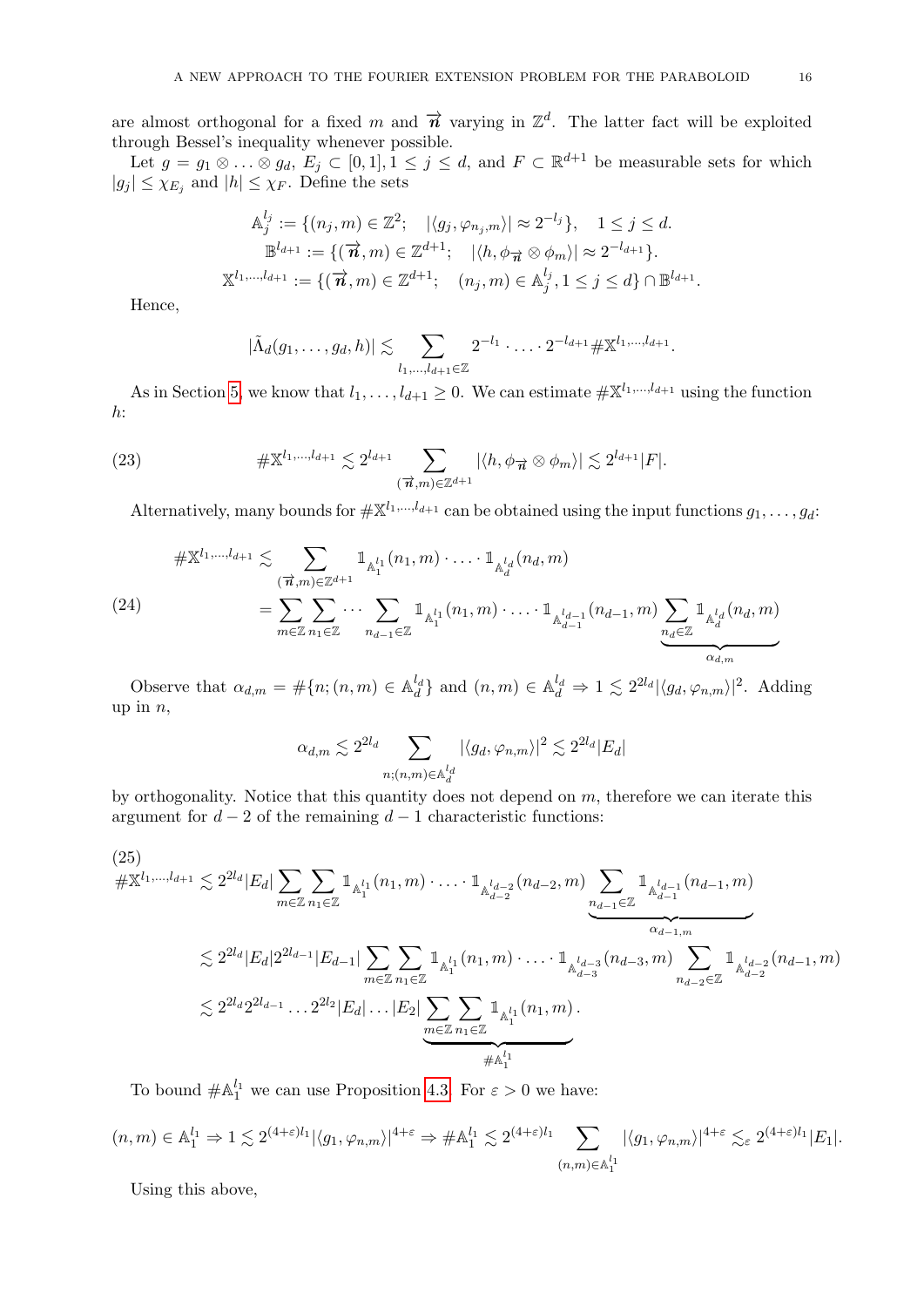(26) 
$$
\# \mathbb{X}^{l_1,\dots,l_{d+1}} \lesssim_{\varepsilon} 2^{2l_d} 2^{2l_{d-1}} \dots 2^{2l_2} 2^{(4+\varepsilon)l_1} |E_d| \dots |E_2||E_1|
$$

We could have used the  $L^4 - L^{4+\epsilon}$  bound for any  $g_j$  and a Bessel bound for the remaining ones. More precisely, if  $\sigma \in S_d$  is a permutation, we have

(27) 
$$
\# \mathbb{X}^{l_1, ..., l_{d+1}} \lesssim_{\varepsilon} 2^{2l_{\sigma(d)}} 2^{2l_{\sigma(d-1)}} \dots 2^{2l_{\sigma(2)}} 2^{(4+\varepsilon)l_{\sigma(1)}} |E_{\sigma(d)}| \dots |E_{\sigma(2)}||E_{\sigma(1)}|
$$

This amounts to exactly d different estimates. Interpolating between all of them with equal weight  $\frac{1}{d}$ , we obtain:

(28) 
$$
\# \mathbb{X}^{l_1, \dots, l_{d+1}} \lesssim_{\varepsilon} 2^{\frac{2(d-1)+4+\varepsilon}{d} l_1} \dots 2^{\frac{2(d-1)+4+\varepsilon}{d} l_d} |E_1| \dots |E_d|
$$

$$
= 2^{(2+\frac{2}{d}+\frac{\varepsilon}{d})l_1} \dots 2^{(2+\frac{2}{d}+\frac{\varepsilon}{d})l_d} |E_1| \dots |E_d|.
$$

<span id="page-16-1"></span>Finally, we interpolating between bounds [\(23\)](#page-15-0) and [\(28\)](#page-16-1):

$$
\begin{split}\n|\tilde{\Lambda}_{d}(g_{1},\ldots,g_{d},h)| &\lesssim \sum_{l_{1},\ldots,l_{d+1}\in\mathbb{Z}_{+}} 2^{-l_{1}}\cdot\ldots\cdot2^{-l_{d+1}} \# \mathbb{X}^{l_{1},\ldots,l_{d+1}} \\
&\lesssim \sum_{l_{1},\ldots,l_{d+1}\in\mathbb{Z}_{+}} 2^{-l_{1}}\cdot\ldots\cdot2^{-l_{d+1}} \left(2^{\left(2+\frac{2}{d}+\frac{\varepsilon}{d}\right)l_{1}}\cdot\ldots2^{\left(2+\frac{2}{d}+\frac{\varepsilon}{d}\right)l_{d}}|E_{1}|\ldots|E_{d}|\right)^{\theta_{1}} \left(2^{l_{d+1}}|F|\right)^{\theta_{2}} \\
&\lesssim \left(\sum_{l_{d+1}\geq 0} 2^{-(1-\theta_{2})l_{d+1}}|F|^{\theta_{2}}\right) \prod_{j=1}^{d} \sum_{l_{j}\geq 0} 2^{-(1-(2+\frac{2}{d}+\frac{\varepsilon}{d})\theta_{1})l_{j}}|E_{j}|^{\theta_{1}} \\
&\lesssim |E_{1}|^{\alpha\left(1-(2+\frac{2}{d}+\frac{\varepsilon}{d})\theta_{1}\right)+\theta_{1}}\cdot\ldots|E_{d}|^{\alpha\left(1-(2+\frac{2}{d}+\frac{\varepsilon}{d})\theta_{1}\right)+\theta_{1}}|F|^{\theta_{2}},\n\end{split}
$$

for any  $0 \le \alpha \le 1$ . On the other hand, for several of the series above to converge we need  $\left(2+\frac{2}{d}+\frac{\varepsilon}{d}\right)$  $\frac{\varepsilon}{d}$   $\theta_1 > 1$ . By choosing the appropriate  $\alpha$  and  $\theta_1$  close to  $(2 + \frac{2}{d})^{-1}$ , one concludes this case.

# 9. CASE  $2 \leq k \leq d+1$  of Theorem [1.5](#page-2-0)

<span id="page-16-0"></span>Recall that we fixed a set of weakly transversal cubes  $\mathcal{Q} = \{Q_1, \ldots, Q_k\}$  in Section [3](#page-6-0) and let  $g_j$  be supported on  $Q_j$ . The averaged k-linear extension operator in  $\mathbb{R}^d$  is given by  $ME_{k,d}^{\frac{1}{k}}$  and its associated form is

<span id="page-16-2"></span>
$$
\widetilde{\widetilde{\Lambda}}_{k,d}(g,h):=\sum_{(\overrightarrow{n},m)\in\mathbb{Z}^{d+1}}\left(\prod_{i=1}^k\langle g_j,\varphi_{\overrightarrow{n},m}^j\rangle\right)^{\frac{1}{k}}\langle h,\phi_{\overrightarrow{n}}\otimes\phi_m\rangle,
$$

where  $g := (g_1, \ldots, g_k)$  by a slight abuse of notation. We consider this averaged version of  $ME_{k,d}$  for technical reasons. The conjectured bounds for it are

(29) 
$$
||ME_{k,d}^{\frac{1}{k}}(g_1,\ldots,g_k)||_{L^p(\mathbb{R}^{d+1})} \lesssim \prod_{j=1}^k ||g_j||_{L^2(Q_j)}^{\frac{1}{k}},
$$

for all  $p \ge \frac{2(d+k+1)}{(d+k-1)}$ .

**Remark 9.1.** We will prove [\(29\)](#page-16-2) up to the endpoint assuming that  $g_1$  is a full tensor, but the argument can be repeated if any other  $g_i$  is assumed to be of this type. As the reader will notice, the proof depends on the fact that we can find  $k-1$  canonical directions associated to  $Q_i$ , which is the defining property of a weakly transversal collection of cubes. In what follows, we are taking  $\{e_1, \ldots, e_{k-1}\}\$  to be the set of directions associated to  $Q_1$ .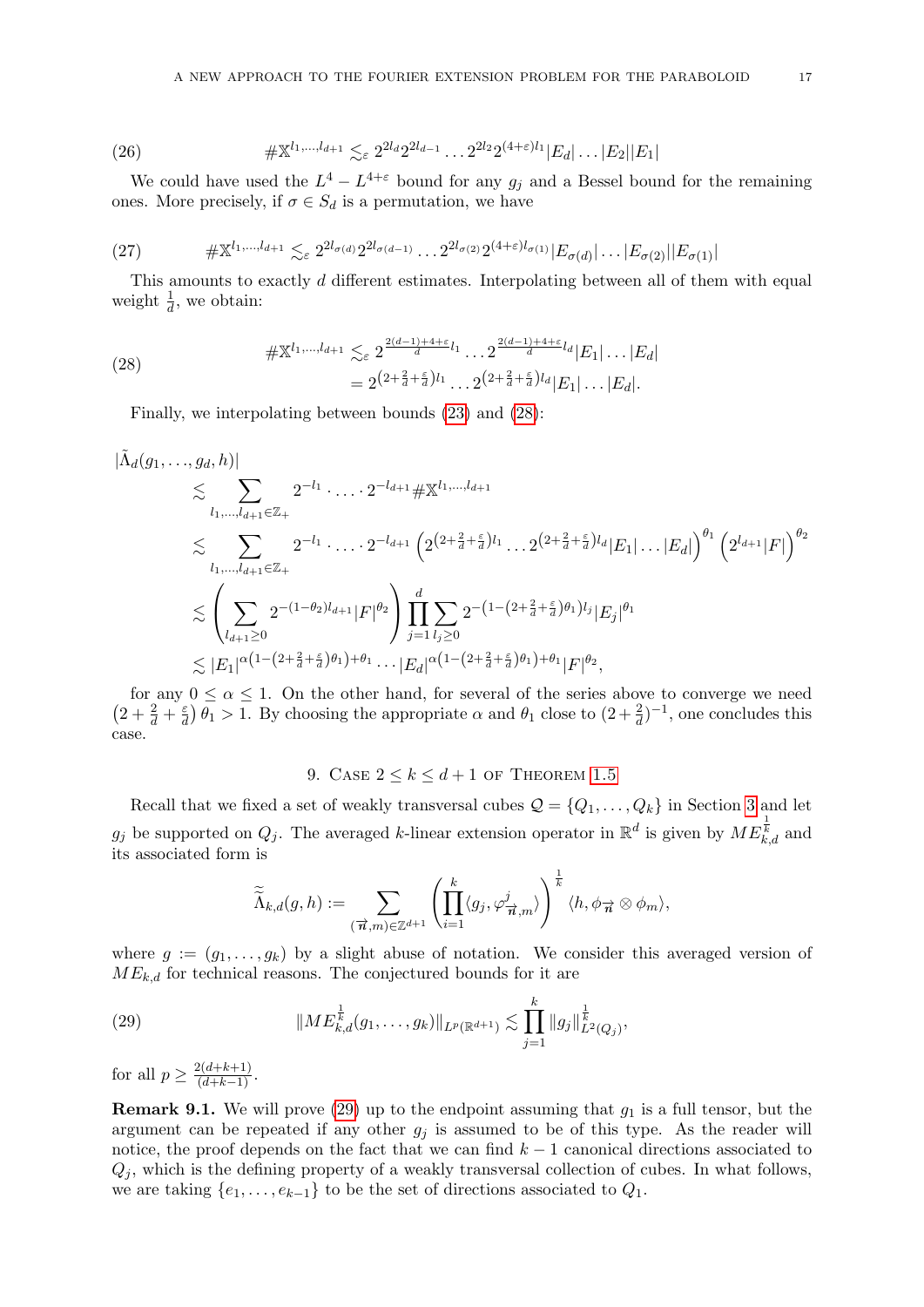Remark 9.2. As we mentioned in Remark [1.7,](#page-2-2) under weak transversality alone we do not need  $g_1$  to be a full tensor to prove the case  $2 \leq k \leq d$  of Theorem [1.5.](#page-2-0) In fact, the following structure is enough in this section:

$$
g_1(x_1,\ldots,x_d)=g_{1,1}(x_1)\cdot g_{1,2}(x_2)\cdot \ldots \cdot g_{1,k-1}(x_{k-1})\cdot g_{1,k}(x_k,\ldots,x_d).
$$

Notice that we have  $k-1$  single variable functions and one function in  $d-k+1$  variables. The single variable ones are defined along  $k-1$  canonical directions  $\{e_1, \ldots, e_{k-1}\}$  associated to  $Q_1$ , and  $g_{1,k}$  is a function in the remaining variables.

In general, if we are given a weakly transversal collection  $\widetilde{Q}$ , for a fixed  $1 \leq j \leq k-1$  we have a set of associated directions  $E_j = \{e_{i_1}, \ldots, e_{i_{k-1}}\}$  (see definition [3.2\)](#page-6-3). Denote by  $x_{E_j^c}$  the vector of  $d - k + 1$  entries obtained after removing  $x_{i_1}, \ldots, x_{i_{k-1}}$  from  $(x_1, \ldots, x_d)$ . Assuming that the functions  $g_l$  for  $l \neq j$  are generic and that  $g_j$  has the weaker tensor structure

(30)  $g_j(x_1, \ldots, x_d) = g_{j,1}(x_{i_1}) \cdot \ldots \cdot g_{j,k-1}(x_{i_{k-1}}) \cdot g_{E_j^c}(x_{E_j^c})$ 

will suffice to conclude Theorem [1.5](#page-2-0) for  $\widetilde{Q}$  through the argument that we will present in this section.

**Remark 9.3.** As a consequence of Claim [3.4,](#page-7-0) a collection  $\mathcal{Q} = \{Q_1, \ldots, Q_k\}$  of transversal cubes generates finitely many sub-collections  $\mathcal Q$  of weakly transversal ones (after partitioning each  $Q_l$  into small enough cubes and defining new collections with them). However, for a fixed  $1 \leq j \leq k$ , the associated  $k-1$  directions in  $E_j$  can potentially change from one such weakly transversal sub-collection to another, and this is why we assume  $g_i$  to be a full tensor under the transversality assumption.

In this section we will use the following conventions:

- The variables of  $g_i$  are  $x_1, x_2, \ldots, x_d$ , but we will split them in two groups:  $k-1$  blocks of one variable represented by  $x_i$ ,  $1 \le i \le k-1$ , and one block of  $d-k+1$  variables  $\vec{x_k} = (x_k, x_{k+1}, \ldots, x_{d-1}, x_d).$
- The index  $x_i$  in  $\langle \cdot, \cdot \rangle_{x_i}$  indicates that the inner product is an integral in the variable  $x_i$ only. For instance,

(31) 
$$
\langle g_j, \varphi \rangle_{x_1} := \int_{\mathbb{R}} g_j(x_1, \dots, x_d) \cdot \overline{\varphi}(x_1, \dots, x_d) dx_1
$$

<span id="page-17-0"></span>is now a function of the variables  $x_2, \ldots, x_d$ . The vector index  $\overrightarrow{x_k}$  in  $\langle \cdot, \cdot \rangle_{\overrightarrow{x_k}}$  is understood analogously:

(32) 
$$
\langle g_j, \varphi \rangle_{\overrightarrow{x_k}} := \int_{\mathbb{R}^{d-k+1}} g_j(x_1, \dots, x_d) \cdot \overline{\varphi}(x_1, \dots, x_d) \mathrm{d} \overrightarrow{x_k}
$$

• The expression  $\|\langle g_j, \cdot \rangle_{x_i}\|_2$  is the  $L^2$  norm of a function in the variables  $x_l, 1 \le l \le k-1$ ,  $l \neq i$ . To illustrate using [\(31\)](#page-17-0),

$$
\|\langle g_j, \varphi \rangle_{x_1}\|_2 = \left[ \int_{\mathbb{R}} \int_{\mathbb{R}} \left| \int_{\mathbb{R}} g_j(x_1, \dots, x_d) \cdot \overline{\varphi}(x_1, \dots, x_d) dx_1 \right|^2 dx_2 \dots dx_d \right]^{\frac{1}{2}}.
$$

The quantity  $||\langle g_j, \cdot \rangle_{\overrightarrow{x_k}}||_2$  is defined analogously as

$$
\|\langle g_j, \varphi \rangle_{\overrightarrow{x_k}}\|_2 = \left[ \int_{\mathbb{R}} \int_{\mathbb{R}} \left| \int_{\mathbb{R}^{d-k+1}} g_j(x_1, \ldots, x_d) \cdot \overline{\varphi}(x_1, \ldots, x_d) \mathrm{d} \overrightarrow{x_k} \right|^2 \mathrm{d} x_1 \ldots \mathrm{d} x_{k-1} \right]^{\frac{1}{2}}.
$$

• For  $\vec{n} = (n_1, \ldots, n_d)$ , define the vector

$$
\hat{n_i} := (n_1, \dots, n_{i-1}, n_{i+1}, \dots, n_d).
$$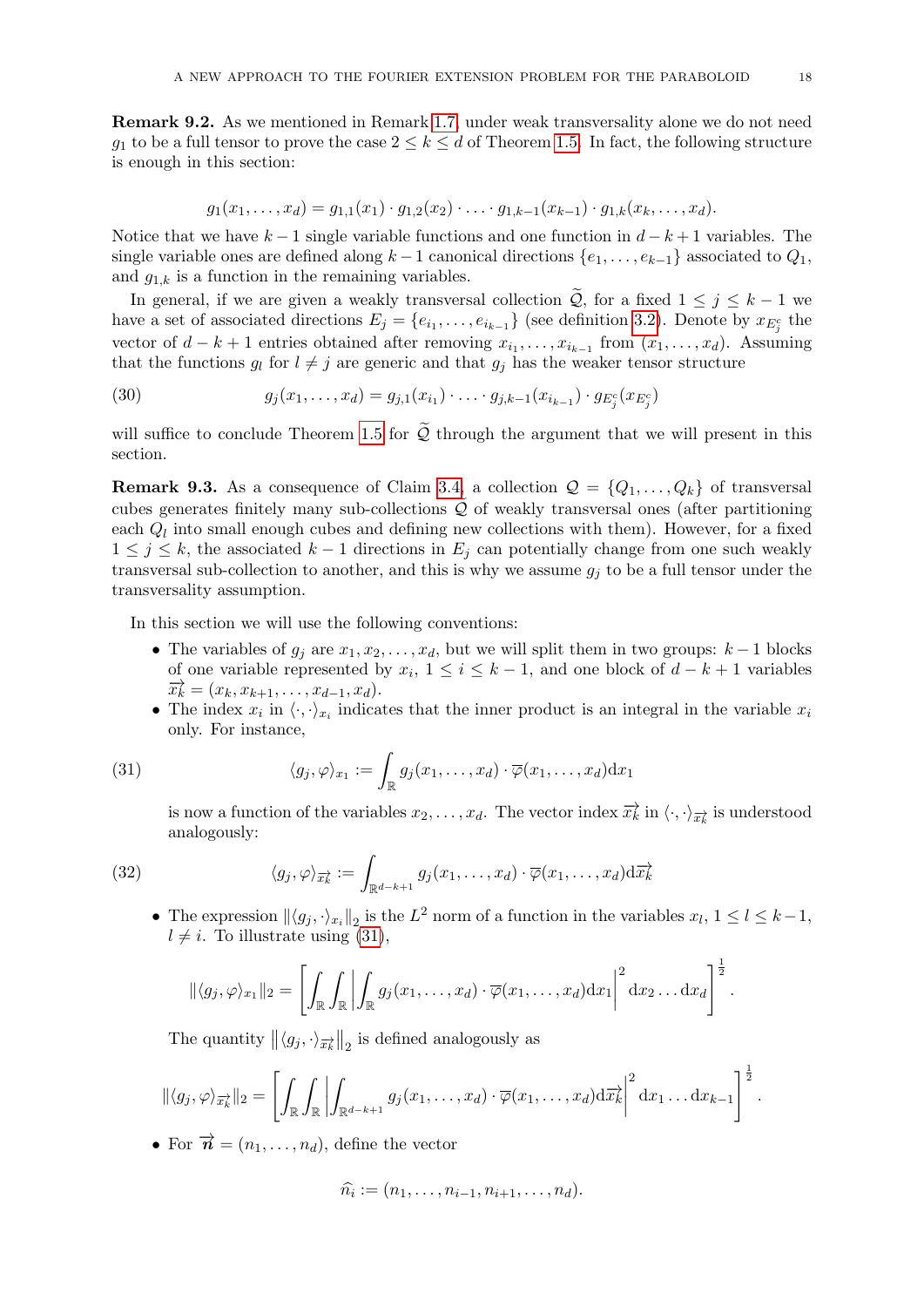In other words, the hat on  $\hat{n_i}$  indicates that  $n_i$  was removed from the vector  $\vec{n}$ . For  $f \cdot \mathbb{Z}^d \to \mathbb{C}$  define  $f: \mathbb{Z}^d \to \mathbb{C}$ , define

$$
||f(\overrightarrow{n})||_{\ell_{\widehat{n_i}}^1} := \sum_{\widehat{n_i} \in \mathbb{Z}^{d-1}} |f(\overrightarrow{n})|.
$$

That is,  $||f(\vec{n})||_{\ell_{\overline{n}}^1}$  is the  $\ell^1$  norm of f over all  $n_1, \ldots, n_d$ , except for  $n_i$ . Hence  $||f(\vec{n})||_{\ell_{\overline{n}}^1}$  $\widehat{n_i}$  is the contract of the contract of  $\widehat{n_i}$ is a function of the remaining variable  $n_i$ . The quantity  $|| f(\vec{n}) ||_{\ell_{\overrightarrow{n_k}}^1}$ is defined analogously as

$$
||f(\overrightarrow{\boldsymbol{n}})||_{\ell_{\widehat{\widetilde{n_{k}}}}}:=\sum_{(n_{1},\ldots,n_{k-1})\in\mathbb{Z}^{k-1}}|f(\overrightarrow{\boldsymbol{n}})|.
$$

Finally, the integral  $\int g d\hat{x}_i$  means the following:

$$
\int g(x_1,\ldots,x_d)\mathrm{d}\widehat{x_i} := \int g(x_1,\ldots,x_d)\mathrm{d} x_1\ldots\mathrm{d} x_{i-1}\mathrm{d} x_{i+1}\ldots\mathrm{d} x_d.
$$

In what follows, let  $E_{1,1},\ldots,E_{1,k-1}\subset [0,1], E_{1,k}\subset [0,1]^{d-k+1}$  ,  $E_j\subset Q_j$  and  $F\subset \mathbb{R}^{d+1}$  be measurable sets such that  $|g_{1,l}| \leq \chi_{E_{1,l}}$  for  $1 \leq l \leq k-1$ ,  $|g_{1,k}| \leq \chi_{E_{1,k}}$ ,  $|g_j| \leq \chi_{E_j}$  for  $2 \leq j \leq k$ and  $|h| \leq \chi_F$ . First we will prove the bound

<span id="page-18-0"></span>(33) 
$$
||ME_{k,d}^{\frac{1}{k}}(g)||_{L^{\frac{2(d+k+1)}{(d+k-1)}+\varepsilon}(\mathbb{R}^{d+1})} \lesssim_{\varepsilon} \prod_{l=1}^{k} |E_{1,l}|^{\frac{1}{2k}} \cdot \prod_{j=2}^{k} |E_j|^{\frac{1}{2k}},
$$

for every  $\varepsilon > 0$ . As we remarked at the end of Section [4,](#page-8-0) this is the restricted weak-type bound that will be proved directly; all the other ones that are necessary for multilinear interpolation can be proved in a similar way, as the reader will notice.

We will define several stopping-time sets that encode the sizes of many quantities that will play a role in the proof. We start with the ones involving the scalar products in the multilinear form above.

$$
\mathbb{A}_{j}^{l_{j}}:=\{(\overrightarrow{n},m)\in\mathbb{Z}^{d+1};\quad |\langle g_{j},\varphi_{\overrightarrow{n},m}\rangle|\approx 2^{-l_{j}}\},\quad 1\leq j\leq k.
$$

The sizes of the  $\langle g_j, \varphi_{\vec{n},m} \rangle$  are not the only information that we will need to control. As we will see, some mixed-norm quantities appear naturally after using Bessel's inequality along certain directions, and we will need to capture these as well:

$$
\mathbb{B}_{i,1}^{r_{i,1}} := \left\{ (n_i, m) \in \mathbb{Z}^2; \quad \left\| \langle g_1, \varphi_{n_i, m}^{i,1} \rangle_{x_i} \right\|_2 \approx 2^{-r_{i,1}} \right\}, \quad 1 \le i \le k - 1,
$$
  

$$
\mathbb{B}_{i,i+1}^{r_{i,i+1}} := \left\{ (n_i, m) \in \mathbb{Z}^2; \quad \left\| \langle g_{i+1}, \varphi_{n_i, m}^{i,i+1} \rangle_{x_i} \right\|_2 \approx 2^{-r_{i,i+1}} \right\}, \quad 1 \le i \le k - 1,
$$
  

$$
\mathbb{B}_{k,j}^{r_{k,j}} := \left\{ (\overrightarrow{n_k}, m) \in \mathbb{Z}^{d-k+2}; \quad \left\| \langle g_j, \varphi_{\overrightarrow{n_k}, m}^{k,j} \rangle_{\overrightarrow{x_k}} \right\|_2 \approx 2^{-r_{k,j}} \right\}, \quad 1 \le j \le k.
$$

Observe that  $g_1$  (the function that has a tensor structure) has k sets B associated to it:  $k-1$ sets  $\mathbb{B}_{i,1}^{r_{i,1}}$  $\sum_{i,1}^{r_{i,1}}$  and 1 set  $\mathbb{B}_{k,1}^{r_{k,1}}$  $\mathcal{F}_{k,1}^{r_{k,1}}$ . The other functions  $g_j, j \neq 1$ , have only two: 1 set  $\mathbb{B}_{j-1,j}^{r_{j-1,j}}$  and 1 set  $\mathbb{B}_{k,j}^{r_{k,j}}$  for each  $1 \leq j \leq k$ . The idea behind the sets  $\mathbb{B}_{i,1}^{r_{i,1}}$  $\tilde{r}_{i,1}^{r_{i,1}}$  and  $\mathbb{B}_{i,i+1}^{r_{i,i+1}}$  is to isolate the "piece" of each function that encodes the weak transversality information from the part that captures the Strichartz/Tomas-Stein behavior, which is in the set  $\mathbb{B}_{k,j}^{r_{k,j}}$ . For each  $1 \leq i \leq k-1$ , we will pair the information of the sets  $\mathbb{B}_{i,1}^{r_{i,1}}$  $\mathbb{B}_{i,1}^{r_{i,1}}$  and  $\mathbb{B}_{i,i+1}^{r_{i,i+1}}$  and use Proposition [4.4](#page-8-3) to extract the gain yielded by weak transversality. The information contained in the sets  $\mathbb{B}_{k,j}^{r_{k,j}}$  will be exploited via Corollary [4.2.](#page-8-4)

The last quantity we have to control is the one arising from the dualizing function  $h$ :

$$
\mathbb{C}^t := \{ (\overrightarrow{n}, m) \in \mathbb{Z}^{d+1}; \quad |\langle h, \phi_{\overrightarrow{n}} \otimes \phi_m \rangle| \approx 2^{-t} \}.
$$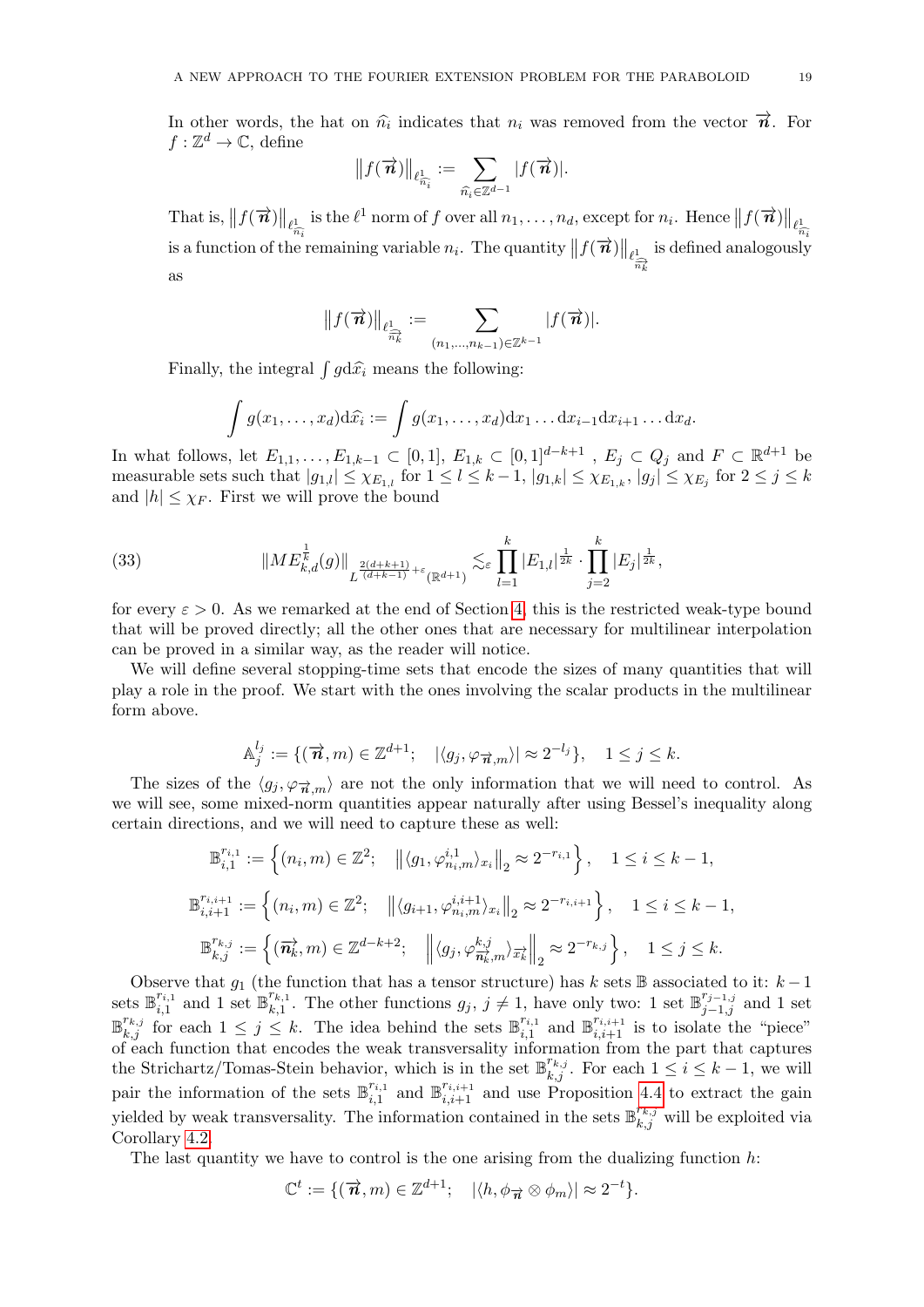In order to prove some crucial bounds, at some point we will have to isolate the previous information for only one of the functions  $g_j$ . This will be done in terms of the following set:

$$
\mathbb{X}^{l_j;r_{i,j}}=\mathbb{A}_j^{l_j}\cap\left\{(\overrightarrow{n},m)\in\mathbb{Z}^{d+1};\quad (n_i,m)\in\mathbb{B}_{i,j}^{r_{i,j}}\right\}.
$$

In other words,  $\mathbb{X}^{l_j; r_{i,j}}$  contains all the  $(n_1, \ldots, n_d, m)$  whose corresponding scalar product  $\langle g_j, \varphi_{\overrightarrow{n},m} \rangle$  has size about  $2^{-l_j}$  and with  $(n_i, m)$  being such that  $\left\| \langle g_j, \varphi_{n_i,m}^{i,j} \rangle_{x_i} \right\|_2$  has size about  $2^{-r_{i,j}}$ .

Finally, it will also be important to encode all the previous information into one single set. This will be done with

$$
\mathbb{X}^{\overrightarrow{l},R,t}:=\bigcap_{1\leq j\leq k}\mathbb{A}_j^{l_j}\cap \left\{(\overrightarrow{n},m)\in\mathbb{Z}^{d+1};\quad (n_i,m)\in\bigcap_j\mathbb{B}_{i,j}^{r_{i,j}},\quad 1\leq i\leq d\right\}\cap\mathbb{C}^t,
$$

where we are using the abbreviations  $\overrightarrow{l} = (l_1, \ldots, l_k)$  and  $R := (r_{i,j})_{i,j}$ . Hence we can bound the form  $\Lambda$  as follows:

(34) 
$$
|\tilde{\tilde{\Lambda}}_{k,d}(g,h)| \lesssim \sum_{\vec{\ell},R,t\geq 0} 2^{-t} \prod_{j=1}^k 2^{-\frac{l_j}{k}} \# \mathbb{X}^{\vec{\ell},R,t}.
$$

Observe that we are assuming without loss of generality that  $l_j, r_{i,j}, t \geq 0$ . Indeed,

<span id="page-19-1"></span>
$$
2^{-l_j} \lesssim |\langle g_j, \varphi_{\overrightarrow{n},m} \rangle| \le ||g_j||_{\infty} \cdot ||\varphi||_1 \lesssim 1,
$$

so  $l_j$  is at least as big as a universal integer. The argument for the remaining indices is the same.

The following two lemmas play a crucial role in the argument by relating the scalar and mixed-norm quantities involved in the stopping-time above. Lemma [9.4](#page-19-0) allows us to do that for the quantities associated to  $g_1$ , the function that has a tensor structure. We remark that this is the only place in the proof where the tensor structure is used.

<span id="page-19-0"></span>**Lemma 9.4.** If  $\mathbb{X}^{\overrightarrow{l},R,t} \neq \emptyset$ , then:

$$
2^{-l_1} \approx \frac{2^{-r_{1,1}} \cdot \ldots \cdot 2^{-r_{k,1}}}{\|g_1\|_2^{k-1}},
$$

Proof. Observe that

$$
2^{-r_{1,1}} \cdots 2^{-r_{k,1}} \approx \prod_{i=1}^{k} ||\langle g_1, \varphi_{n_i,m}^{i,1} \rangle_{x_i}||_2
$$
  
= 
$$
\prod_{i=1}^{k} ||\langle g_{1,1} \otimes \ldots \otimes g_{1,k}, \varphi_{n_i,m}^{i,1} \rangle_{x_i}||_2
$$
  
= 
$$
\prod_{i=1}^{k} |\langle g_{1,i}, \varphi_{n_i,m}^{i,1} \rangle_{x_i}| \cdot ||g_{1,1} \otimes \ldots \otimes \widehat{g_{1,i}} \otimes \ldots \otimes g_{1,k}||_2
$$
  
= 
$$
|\langle g_1, \varphi_{\overrightarrow{n},m} \rangle| \cdot ||g_1||_2^{k-1}
$$
  

$$
\approx 2^{-l_1} \cdot ||g_1||_2^{k-1},
$$

and this proves the lemma.

Lemma [9.5](#page-20-0) gives us an alternative way of relating the stopping-time quantities previously defined for the generic functions  $g_2, \ldots, g_k$ .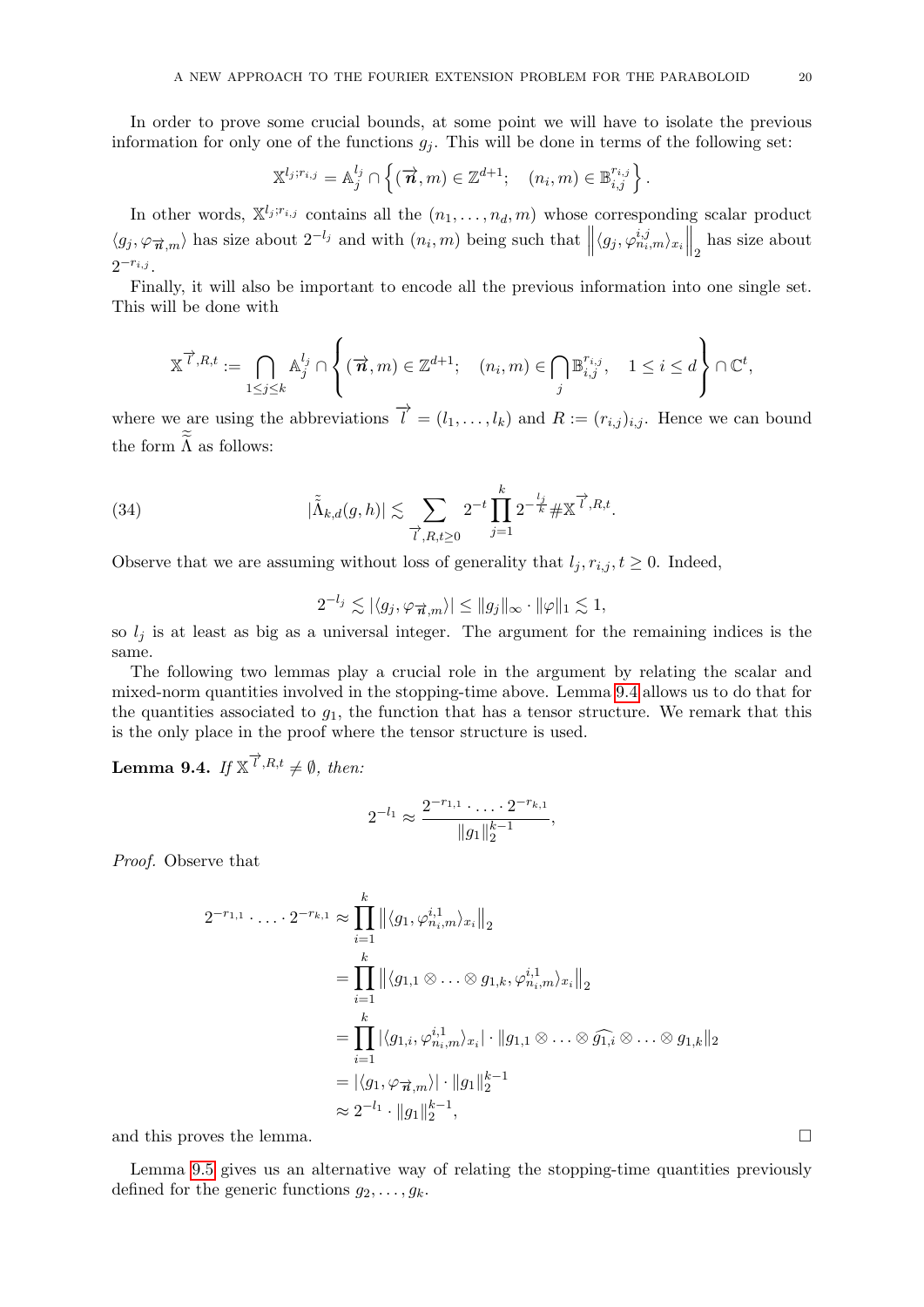<span id="page-20-0"></span>**Lemma 9.5.** If  $\mathbb{X}^{\overrightarrow{l},R,t} \neq \emptyset$ , then:

(35) 
$$
2^{-l_{i+1}} \lesssim \frac{2^{-r_{i,i+1}}}{\left\| \mathbb{1}_{\mathbb{X}^{l_{i+1}:r_{i,i+1}}}\right\|^{\frac{1}{2}}_{\ell^{\infty}_{n_i},m_{\ell^1_{n_i}}}}.
$$

(36) 
$$
2^{-l_{i+1}} \lesssim \frac{2^{-r_{k,i+1}}}{\|\mathbb{1}_{\mathbb{X}^{l_{i+1};r_{k,i+1}}}\|_{\ell^{\infty}_{\widetilde{n}_{k}^{\times},m}}^{\frac{1}{2}},
$$

for all  $1 \leq i \leq k-1$ .

*Proof.* [\(35\)](#page-20-1) is a consequence of orthogonality: for a fixed  $(n_i, m)$ , denote

<span id="page-20-2"></span><span id="page-20-1"></span>
$$
\mathbb{X}_{(n_i,m)}^{l_{i+1};r_{i,i+1}} := \{\widehat{n_i}; \quad (\vec{n},m) \in \mathbb{X}^{l_{i+1},r_{i,i+1}}\}.
$$

This way,

$$
\# \mathbb{X}_{(n_i,m)}^{l_{i+1};r_{i,i+1}} \approx 2^{2l_{i+1}} \sum_{\hat{n}_i \in \mathbb{X}_{(n_i,m)}^{l_{i+1};r_{i,i+1}}} |\langle g_{i+1}, \varphi_{\vec{n},m} \rangle|^2
$$
  

$$
\leq 2^{2l_{i+1}} \sum_{\hat{n}_i} \left| \int \langle g_{i+1}, \varphi_{n_i,m} \rangle_{x_i} \cdot e^{-2\pi im(\sum_{j\neq i} x_j^2)} \cdot \prod_{j\neq i} e^{-2\pi in_j x_j} \cdot d\hat{x}_i \right|^2
$$
  

$$
\leq 2^{2l_{i+1}} \int |\langle g_{i+1}, \varphi_{n_i,m}^{i,i+1} \rangle_{x_i}|^2 d\hat{x}_i
$$
  

$$
\approx 2^{2l_{i+1}} \cdot 2^{-2r_{i,i+1}},
$$

where we used Bessel's inequality from the second to the third line. The lemma follows by taking the supremum in  $(n_i, m)$ . [\(36\)](#page-20-2) is proven analogously.

 $\Box$ 

The following corollary gives a convex combination of the relations in Lemma [9.5](#page-20-0) that will be used in the proof.

<span id="page-20-5"></span>Corollary 9.6. For  $1 \leq i \leq k-1$  we have

$$
2^{-l_{i+1}}\lesssim \frac{2^{-\frac{2k}{d+k+1}\cdot r_{i,i+1}}}{\big\|\mathbb{1}_{\mathbb{X}^{l_{i+1} ; r_{i,i+1}}}\big\|^{\frac{k}{d+k+1}}_{\ell^{\infty}_{n_i},m\ell^1_{\widehat{n_i}}}}\cdot \frac{2^{-\frac{(d-k+1)}{(d+k+1)}\cdot r_{k,i+1}}}{\big\|\mathbb{1}_{\mathbb{X}^{l_{i+1} ; r_{k,i+1}}}\big\|^{\frac{(d-k+1)}{2(d+k+1)}}_{\ell^{\infty}_{n_k},m\ell^1_{\widehat{n_k}}}}.
$$

*Proof.* Interpolate between the bounds of Lemma [9.5](#page-20-0) with weights  $\frac{2k}{d+k+1}$  and  $\frac{d-k+1}{d+k+1}$ , respectively.

We now concentrate on estimating the right-hand side of [\(34\)](#page-19-1) by finding good bounds for  $\#X^{\overrightarrow{l},R,t}$ . The following bound follows immediately from the disjointness of the supports of  $\phi_{\overrightarrow{n}} \otimes \phi_m$ :

<span id="page-20-4"></span>(37) 
$$
\#\mathbb{X}^{\overrightarrow{l},R,t} \lesssim \sum_{(\overrightarrow{n},m)\in\mathbb{Z}^{d+1}} |\langle h,\phi_{\overrightarrow{n}}\otimes \phi_m\rangle| \lesssim 2^t|F|.
$$

By definition of the set  $\mathbb{X}^{\overrightarrow{l},R,t}$ :

<span id="page-20-3"></span>(38) 
$$
\#\mathbb{X}^{\overrightarrow{l},R,t} \leq \sum_{(\overrightarrow{n},m)\in\mathbb{Z}^{d+1}} \prod_{j=1}^k \mathbb{1}_{\mathbb{A}_j^{l_j}}(\overrightarrow{n},m) \cdot \prod_{i,j} \mathbb{1}_{\mathbb{B}_{i,j}^{r_{i,j}}(n_i,m)}.
$$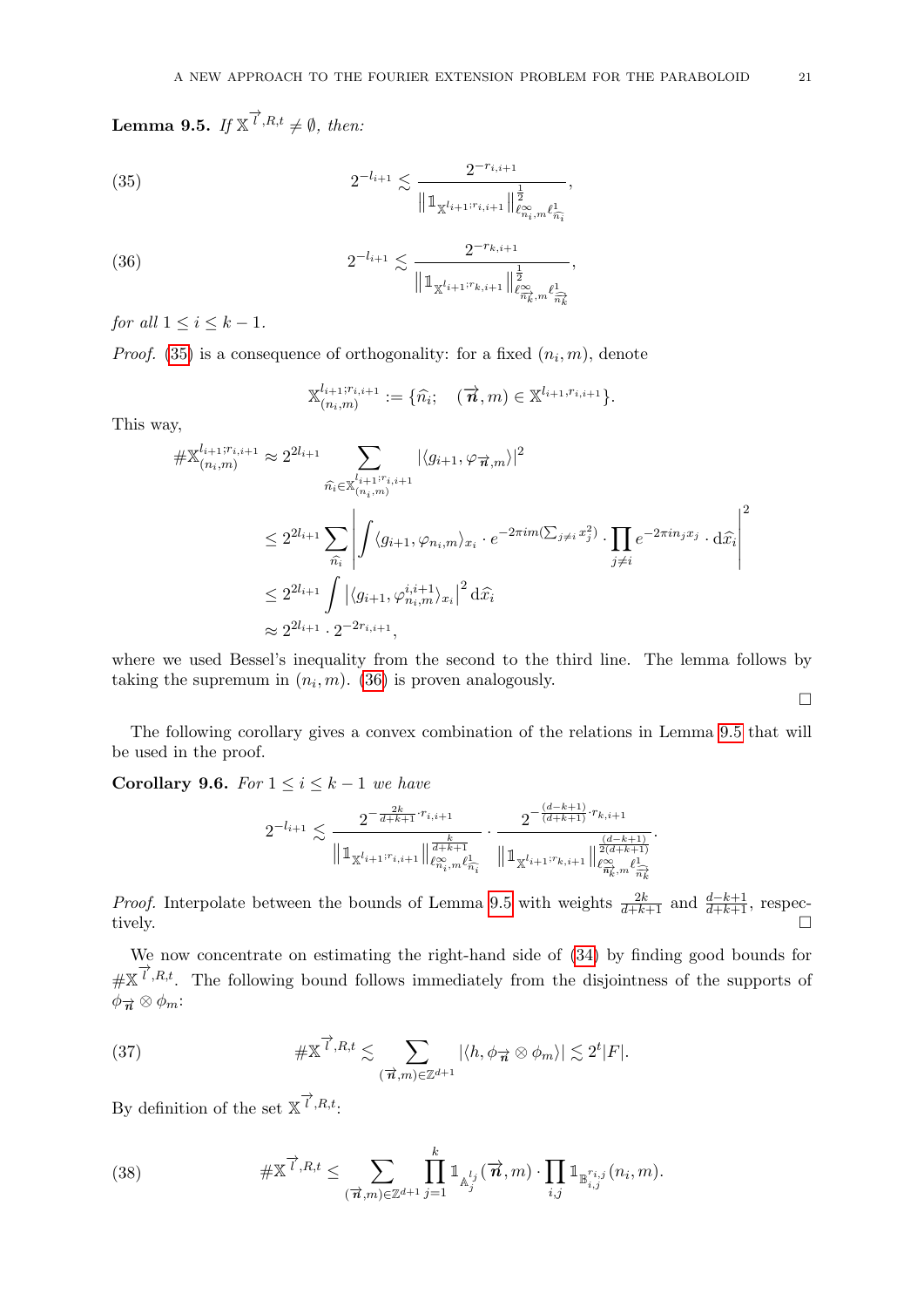We will manipulate [\(38\)](#page-20-3) in k different ways:  $k-1$  of them will exploit orthogonality (through the one-dimensional bilinear theory after combining the sets  $\mathbb{B}_{i}^{r_{i,1}}$  $\sum_{i=1}^{r_{i,1}}$  and  $\mathbb{B}_{i,i+1}^{r_{i,i+1}}, 1 \leq i \leq k-1$ and the last one will reflect Strichartz/Tomas-Stein in an appropriate dimension.

<span id="page-21-3"></span>Lemma 9.7. The bounds above imply

(a) The orthogonality-type bounds:

<span id="page-21-1"></span>
$$
(39) \qquad \# \mathbb{X}^{\overrightarrow{l}, R, t} \leq \left\|1_{\mathbb{X}^{l_{i+1}; r_{i,i+1}}}\right\|_{\ell^{\infty}_{n_i}, m\ell^1_{\overrightarrow{n_i}}} \cdot 2^{2r_{i,1} + 2r_{i,i+1}} \cdot \|g_1\|_2^2 \cdot \|g_{i+1}\|_2^2, \qquad 1 \leq i \leq k-1.
$$

(b) The Strichartz-type bound:

<span id="page-21-2"></span>
$$
(40) \# \mathbb{X}^{\overrightarrow{l},R,t} \leq \prod_{j=2}^{k} \left\|1_{\mathbb{X}^{l_j;r_{k,j}}}\right\|_{\ell^{\infty}_{\overrightarrow{n}_k,m}}^{\frac{1}{k}} \ell_{\overrightarrow{n}_k}^1 \cdot 2^{\frac{2}{k} \sum_{i=1}^{k-1} r_{i,1}} \cdot \left\|g_1\right\|_2^{\frac{2(k-1)}{k}} \cdot 2^{\alpha \cdot r_{k,1} + \sum_{l=2}^{k} \beta \cdot r_{k,l}} \cdot \left\|g_1\right\|_2^{\alpha} \cdot \prod_{l=2}^{k} \left\|g_l\right\|_2^{\beta},
$$

where

$$
\alpha := \frac{2(d+k+1)}{k(d-k+1)}, \quad \beta := \frac{2}{k}.
$$

*Proof.* For each  $1 \leq i \leq k-1$  we bound most of the indicator functions in [\(38\)](#page-20-3) by 1 and obtain

<span id="page-21-0"></span>
$$
\# \mathbb{X}^{\overrightarrow{l}, R, t} \leq \sum_{(\overrightarrow{n}, m) \in \mathbb{Z}^{d+1}} \mathbb{1}_{\mathbb{A}_{i+1}^{l_{i+1}}} (\overrightarrow{n}, m) \cdot \mathbb{1}_{\mathbb{B}_{i,1}^{r_{i,1}}}(n_i, m) \cdot \mathbb{1}_{\mathbb{B}_{i,i+1}^{r_{i,i+1}}}(n_i, m)
$$
\n
$$
= \sum_{(\overrightarrow{n}, m) \in \mathbb{Z}^{d+1}} \mathbb{1}_{\mathbb{X}^{l_{i+1}; r_{i,i+1}}} (\overrightarrow{n}, m) \cdot \mathbb{1}_{\mathbb{B}_{i,1}^{r_{i,1}} \cap \mathbb{B}_{i,i+1}^{r_{i,i+1}}}(n_i, m)
$$
\n
$$
= \sum_{n_i, m} \mathbb{1}_{\mathbb{B}_{i,1}^{r_{i,1}} \cap \mathbb{B}_{i,i+1}^{r_{i,i+1}}}(n_i, m) \sum_{\widehat{n_i}} \mathbb{1}_{\mathbb{X}^{l_{i+1}; r_{i,i+1}}} (\overrightarrow{n}, m)
$$
\n
$$
\leq || \mathbb{1}_{\mathbb{X}^{l_{i+1}; r_{i,i+1}}} ||_{\ell^{\infty}_{n_i, m}} \ell^1_{\widehat{n}_i} \cdot || \mathbb{1}_{\mathbb{B}_{i,1}^{r_{i,1}} \cap \mathbb{B}_{i,i+1}^{r_{i,i+1}}} ||_{\ell^1_{n_i, m}}
$$

The cube  $Q_1$  with  $\{e_1, \ldots, e_{k-1}\}$  as associated set of directions satisfy [\(10\)](#page-6-5), which allows us to use Proposition [4.4](#page-8-3) for each  $1 \leq i \leq k-1$  since weak transversality is equivalent to transversality in dimension  $d = 1$ . By definition of the sets  $\mathbb{B}_{i=1}^{r_{i,1}}$  $\sum_{i,1}^{r_{i,1}}$  and  $\mathbb{B}_{i,i+1}^{r_{i,i+1}}$ , Fubini and Proposition [4.4](#page-8-3) we have:

$$
\begin{split} \left\|1_{\mathbb{B}_{i,1}^{r_{i,1}} \cap \mathbb{B}_{i,i+1}^{r_{i,i+1}}} \right\|_{\ell^1_{n_i,m}} &\lesssim 2^{2r_{i,1}+2r_{i,i+1}} \sum_{(n_i,m) \in \mathbb{B}_{i,1}^{r_{i,1}} \cap \mathbb{B}_{i,i+1}^{r_{i,i+1}}} \left\| \langle g_1, \varphi_{n_i,m}^{i,1} \rangle_{x_i} \right\|_2^2 \cdot \left\| \langle g_{i+1}, \varphi_{n_i,m}^{i,i+1} \rangle_{y_i} \right\|_2^2 \\ &\le 2^{2r_{i,1}+2r_{i,i+1}} \int \int \left( \sum_{(n_i,m) \in \mathbb{Z}^2} \left| \langle g_1, \varphi_{n_i,m}^{i,1} \rangle_{x_i} \right|^2 \cdot \left| \langle g_{i+1}, \varphi_{n_i,m}^{i,i+1} \rangle_{y_i} \right|^2 \right) \mathrm{d}\hat{x_i} \mathrm{d}\hat{y_i} \\ &\le 2^{2r_{i,1}+2r_{i,i+1}} \int \int \|g_1\|_{L^2_{x_i}}^2 \cdot \|g_{i+1}\|_{L^2_{y_i}}^2 \mathrm{d}\hat{x_i} \mathrm{d}\hat{y_i} \\ &= 2^{2r_{i,1}+2r_{i,i+1}} \cdot \|g_1\|_2^2 \cdot \|g_{i+1}\|_2^2 \end{split}
$$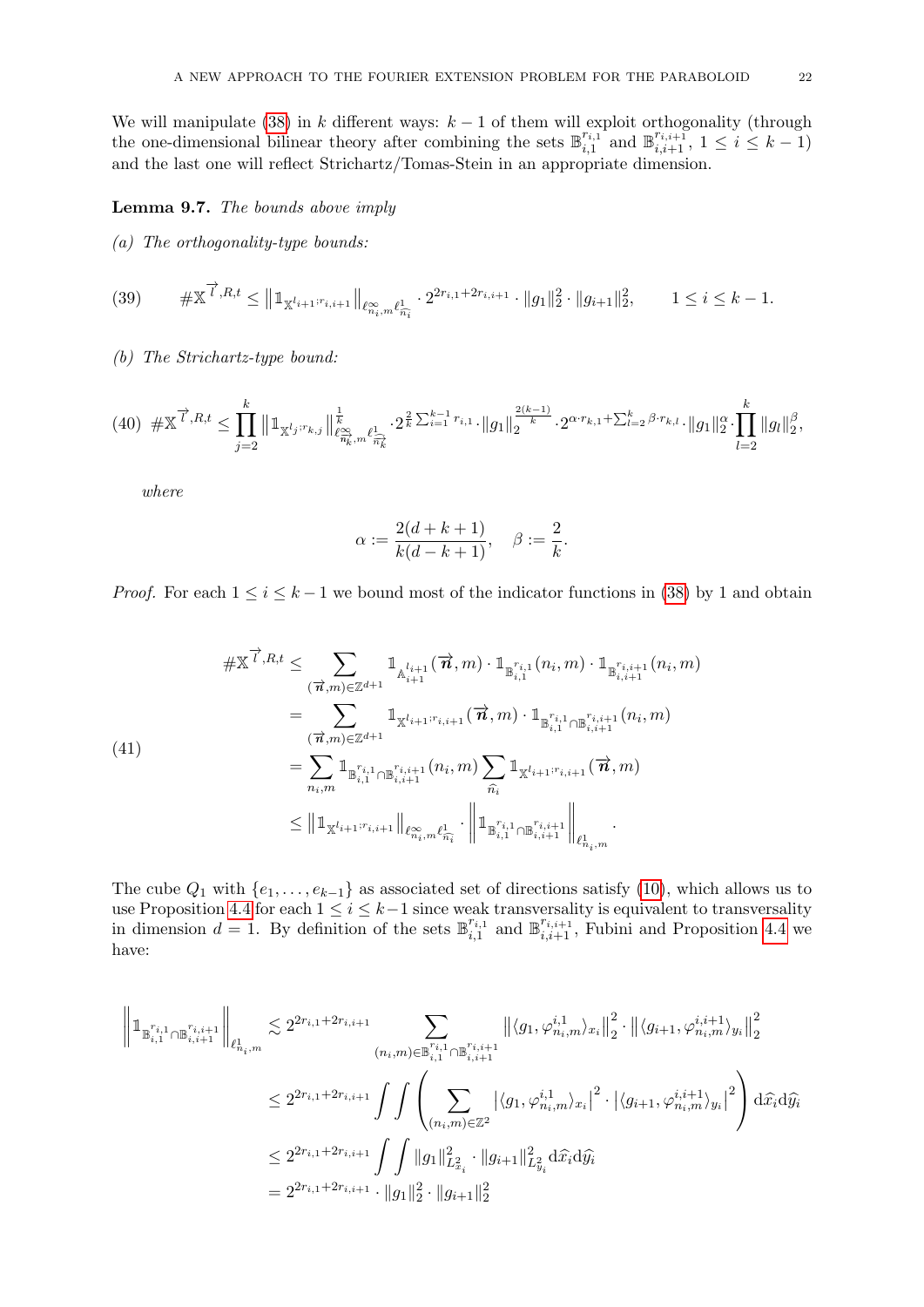Using this in [\(41\)](#page-21-0) gives (a). As for (b), bound  $\#\mathbb{X}^{\overrightarrow{l},R,t}$  as follows:

<span id="page-22-1"></span>
$$
\# \mathbb{X}^{\overrightarrow{l},R,t} \leq \sum_{(\overrightarrow{n},m) \in \mathbb{Z}^{d+1}} \prod_{j=2}^{k} \mathbb{1}_{\mathbb{A}_{j}^{l_{j}}}(\overrightarrow{n},m) \prod_{i=1}^{d} \prod_{j=1}^{k} \mathbb{1}_{\mathbb{B}_{i,j}^{r_{i,j}}(n_{i},m)} \n\leq \sum_{(\overrightarrow{n},m) \in \mathbb{Z}^{d+1}} \prod_{j=2}^{k} \mathbb{1}_{\mathbb{X}^{l_{j};r_{k,j}}(\overrightarrow{n},m) \prod_{i=1}^{k-1} \mathbb{1}_{\mathbb{B}_{i,1}^{r_{i,1}}(n_{i},m)} \cdot \prod_{l=1}^{k} \mathbb{1}_{\mathbb{B}_{k,l}^{r_{k,l}}(\overrightarrow{n},m)} \n= \sum_{\overrightarrow{n}_{k},m} \prod_{l=1}^{k} \mathbb{1}_{\mathbb{B}_{k,l}^{r_{k,l}}(\overrightarrow{n}_{k},m)} \sum_{n_{1},\ldots,n_{k-1}} \prod_{j=2}^{k} \mathbb{1}_{\mathbb{X}^{l_{j};r_{k,j}}(\overrightarrow{n},m) \prod_{i=1}^{k-1} \mathbb{1}_{\mathbb{B}_{i,1}^{r_{i,1}}(n_{i},m)} \n\leq \sum_{\overrightarrow{n}_{k},m} \prod_{l=1}^{k} \mathbb{1}_{\mathbb{B}_{k,l}^{r_{k,l}}(\overrightarrow{n}_{k},m)} \prod_{j=2}^{k} \mathbb{1}_{\mathbb{X}^{l_{j};r_{k,j}}(\overrightarrow{n},m) \Big\|_{\ell_{\overrightarrow{n},k}^{k}}^{1} \cdot \left\| \prod_{i=1}^{k-1} \mathbb{1}_{\mathbb{B}_{i,1}^{r_{i,1}}(n_{i},m)} \right\|_{\ell_{\overrightarrow{n},k}^{k}}^{1} \n\leq \prod_{j=2}^{k} \mathbb{1}_{\mathbb{X}^{l_{j};r_{k,j}} \Big\|_{\ell_{\overrightarrow{m}_{k}}^{\infty}, \ell_{\overrightarrow{n}_{k}}^{2}}^{1} \cdot \prod_{i=1}^{k} \mathbb{1}_{\mathbb{B}_{i,1}^{r_{i,1}} \Big\|_{\ell_{\overrightarrow{m}_{k}}^{\infty}, \ell_{i}}^{1}
$$

where we used Hölder's inequality from the third to fourth line. Next, notice that

<span id="page-22-0"></span>(43)  

$$
\left\|1_{\mathbb{B}_{i,1}^{r_{i,1}}}\right\|_{\ell^{\infty}_{m}\ell^{1}_{n_{i}}} \lesssim \sup_{m} 2^{2r_{i,1}} \sum_{n_{i}} \left\| \langle g_{1}, \varphi_{n_{i},m}^{i,1} \rangle_{x_{i}} \right\|_{2}^{2}
$$

$$
= \sup_{m} 2^{2r_{i,1}} \int \sum_{n_{i}} \left| \langle g_{1}, \varphi_{n_{i},m}^{i,1} \rangle_{x_{i}} \right|^{2} d\widehat{x_{i}}
$$

$$
\lesssim 2^{2r_{i,1}} \cdot \|g_{1}\|_{2}^{2}
$$

by orthogonality. Now let

$$
p_{k,1} := \frac{k(d-k+3)}{(d+k+1)},
$$

$$
p_{k,l} := \frac{k(d-k+3)}{(d-k+1)}, \quad \forall \quad 2 \le l \le k
$$

and notice that

$$
\sum_{l=1}^k \frac{1}{p_{k,l}} = 1.
$$

This way, by definition of  $\mathbb{B}_{k,l}^{r_{k,l}}$  and by Hölder's inequality with these  $p_{k,l}$  we have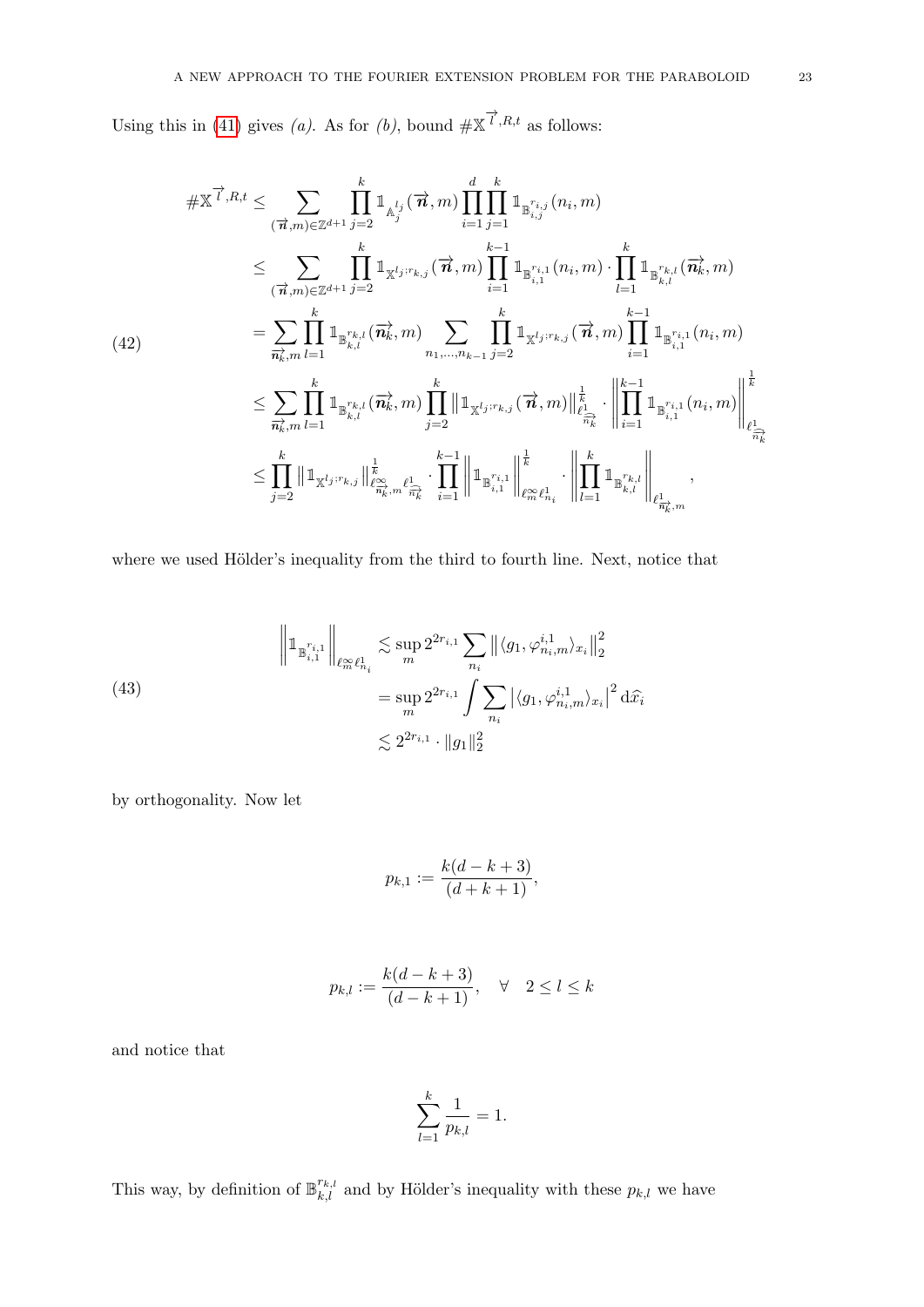<span id="page-23-0"></span>
$$
(44) \begin{aligned} &\left\|\prod_{l=1}^{k}\mathbbm{1}_{\mathbb{B}_{k,l}^{r_{k,l}}}\right\|_{\ell^1_{\mathbb{H}_k^1,m}}\\ &\lesssim 2^{\alpha\cdot r_{k,1}+\sum_{l=2}^k\beta\cdot r_{k,l}}\sum_{(\overrightarrow{n_k},m)}\left\|\langle g_1,\varphi^{k,1}_{\overrightarrow{n_k},m}\rangle_{\overrightarrow{x_k}}\right\|_2^{\alpha}\cdot\prod_{l=2}^k\left\|\langle g_l,\varphi^{k,l}_{\overrightarrow{n_k},m}\rangle_{\overrightarrow{x_k}}\right\|_2^{\beta}\\ &\le 2^{\alpha\cdot r_{k,1}+\sum_{l=2}^k\beta\cdot r_{k,l}}\left(\sum_{(\overrightarrow{n_k},m)}\left\|\langle g_1,\varphi^{k,1}_{\overrightarrow{n_k},m}\rangle_{\overrightarrow{x_k}}\right\|_2^{\alpha\cdot p_{k,1}}\right)^{\frac{1}{p_{k,1}}}\cdot\prod_{l=2}^k\left(\sum_{(\overrightarrow{n_k},m)}\left\|\langle g_l,\varphi^{k,l}_{\overrightarrow{n_k},m}\rangle_{\overrightarrow{x_l}}\right\|_2^{\beta\cdot p_{k,l}}\right)^{\frac{1}{p_{k,l}}}\\ &=2^{\alpha\cdot r_{k,1}+\sum_{l=2}^k\beta\cdot r_{k,l}}\left(\sum_{(\overrightarrow{n_k},m)}\left\|\langle g_1,\varphi^{k,1}_{\overrightarrow{n_k},m}\rangle_{\overrightarrow{x_k}}\right\|_2^{\frac{2(d-k+3)}{(d-k+1)}}\right)^{\frac{1}{p_{k,1}}} \cdot\prod_{l=2}^k\left(\sum_{(\overrightarrow{n_k},m)}\left\|\langle g_l,\varphi^{k,l}_{\overrightarrow{n_k},m}\rangle_{\overrightarrow{x_k}}\right\|_2^{\frac{2(d-k+3)}{(d-k+1)}}\right)^{\frac{1}{p_{k,1}}}\\ &\le 2^{\alpha\cdot r_{k,1}+\sum_{l=2}^k\beta\cdot r_{k,l}}\cdot\|g_1\|_2^{\alpha}\cdot\prod_{l=2}^k\|g_l\|_2^{\beta}, \end{aligned}
$$

by the mixed-norm Strichartz bound in Corollary [4.2.](#page-8-4) Using [\(43\)](#page-22-0) and [\(44\)](#page-23-0) in [\(42\)](#page-22-1) yields (b).  $\Box$ 

Given  $\varepsilon > 0$  small, we interpolate between  $k+1$  bounds for  $\# \mathbb{X}^{\overrightarrow{l},R,t}$  with the following weights:

$$
\begin{cases} \theta_l = \frac{1}{d+k+1} - \frac{\varepsilon}{k}, \quad 1 \le l \le k-1 \quad \text{ for (39)},\\ \theta_k = \frac{(d-k+1)}{2(d+k+1)} - \frac{\varepsilon}{k} \quad \text{ for (40)},\\ \theta_{k+1} = \left[1 - \frac{(d+k-1)}{2(d+k+1)}\right] + \varepsilon \quad \text{ for (37)}, \end{cases}
$$

which leads to

$$
\begin{split} &|\tilde{\Lambda}_{k,d}(g,h)|\\ &\lesssim \sum_{\vec{l}=1} 2^{-t}\times \prod_{j=1}^k 2^{-\frac{l_j}{k}}\\ &\times \prod_{l=1}^{k-1}\left( \|\mathbbm{1}_{\mathbbm{X}^{l_{l+1};r_{l,l+1}}}\|_{\ell^{\infty}_{n_l,m}\ell^1_{\widehat{n_l}}} \cdot 2^{2r_{l,1}+2r_{l,l+1}}\cdot \|g_1\|_2^2\cdot \|g_{l+1}\|_2^2 \right)^{\frac{1}{d+k+1}-\frac{\varepsilon}{k}}\\ &\times \left(\prod_{j=2}^k \|\mathbbm{1}_{\mathbbm{X}^{l_j;r_{k,j}}}\|_{\ell^{\infty}_{\widehat{n_k}},m\ell^1_{\widehat{n_k}}}\ell^1_{\widehat{n_k}}\cdot 2^{\frac{2}{k}\sum_{i=1}^{k-1}r_{i,1}}\cdot \|g_1\|_2^{\frac{2(k-1)}{k}}\cdot 2^{\alpha\cdot r_{k,1}+\sum_{l=2}^k \beta\cdot r_{k,l}}\cdot \|g_1\|_2^{\alpha}\cdot \prod_{l=2}^k \|g_l\|_2^{\beta} \right)^{\frac{(d-k+1)}{2(d+k+1)}-\frac{\varepsilon}{k}}\\ &\times \left(2^t|F|\right)^{\left[1-\frac{(d+k-1)}{2(d+k+1)}\right]+\varepsilon}, \end{split}
$$

Using Lemma [9.4](#page-19-0) and Corollary [9.6](#page-20-5) to bound the  $2^{-l_j}$  in the form  $\tilde{\tilde{\Lambda}}_{k,d}$  yields: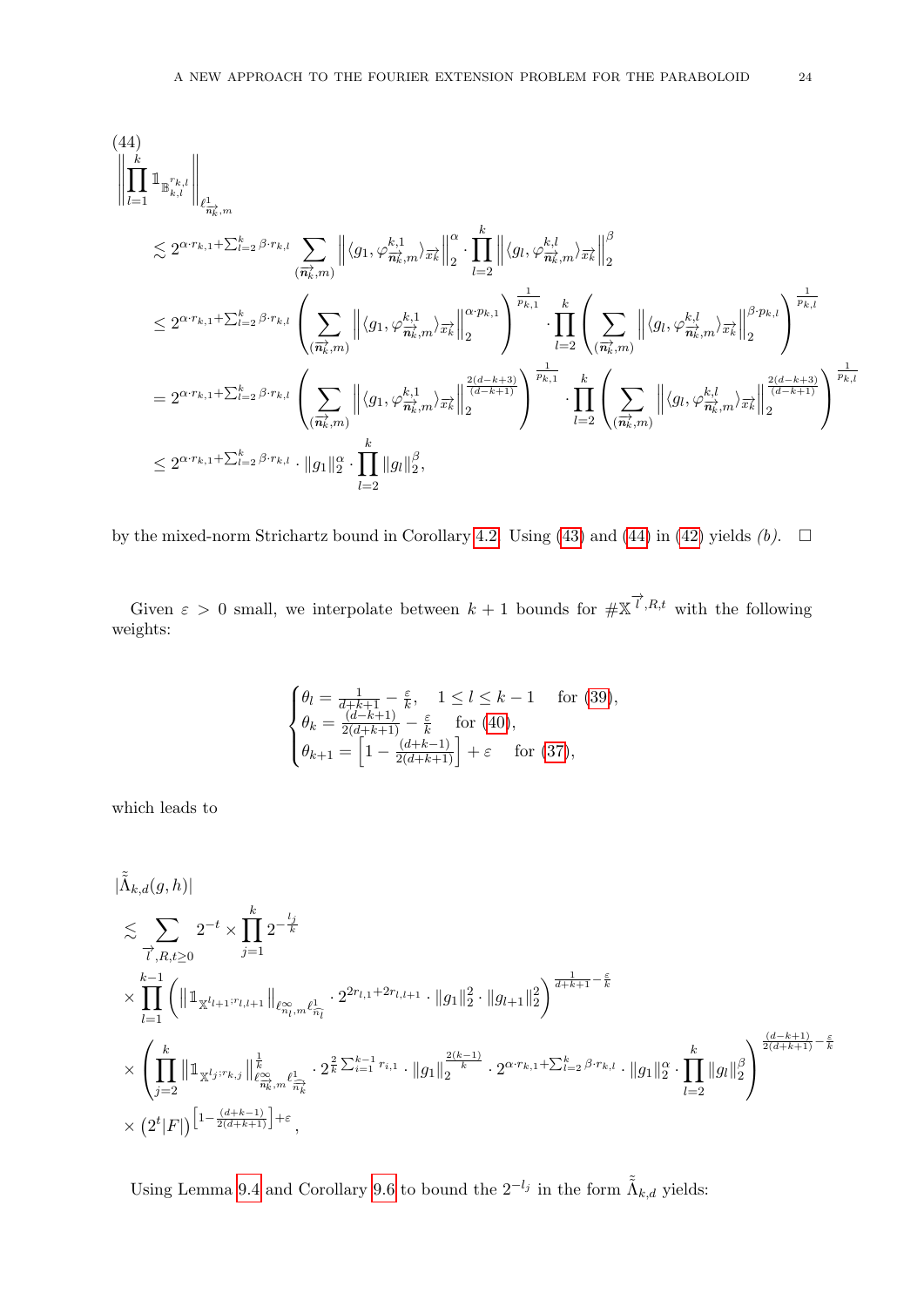$$
\begin{split} &|\tilde{\tilde{\Lambda}}_{k,d}(g,h)|\\ &\lesssim \sum_{\overrightarrow{l},R,t\geq 0}2^{-t}\times 2^{-\frac{\varepsilon}{k^2}l_1}\times \left(\frac{1}{\|g_1\|_{2}^{k-1}}\prod_{j=1}^{k}2^{-r_{j,1}}\right)^{\frac{1}{k}-\frac{\varepsilon}{k^2}}\\ &\times\prod_{i=1}^{k-1}2^{-\frac{\varepsilon}{k^2}l_{i+1}}\times\prod_{i=1}^{k-1}\left[\frac{2^{-\frac{2}{d+k+1}\cdot r_{i,i+1}}}{\|\mathbbm{1}_{\mathbbm{X}^{l_{i+1} ;r_{i,i+1}}\|\frac{1}{\ell^{\alpha}_{\mathbbm{N}},\ell^1_{\overrightarrow{n}_i}}}\cdot \frac{2^{-\frac{(d-k+1)}{k(d+k+1)}\cdot r_{k,i+1}}}{\|\mathbbm{1}_{\mathbbm{X}^{l_{i+1} ;r_{k,i+1}}\|\frac{2(k+d+1)}{\ell^{\alpha}_{\mathbbm{N}},\ell^1_{\overrightarrow{n}_i}}}\right]^{1-\frac{\varepsilon}{k}}\\ &\times\prod_{l=1}^{k-1}\left(\|\mathbbm{1}_{\mathbbm{X}^{l_{l+1} ;r_{l,l+1}}\|\frac{1}{\ell^{\alpha}_{\mathbbm{N}},\ell^1_{\overrightarrow{n}_l}}}\cdot 2^{2r_{l,1}+2r_{l,l+1}}\cdot\|g_1\|_2^2\cdot\|g_{l+1}\|_2^2\right)^{\frac{2(k+1)}{d+k+1}-\frac{\varepsilon}{k}}\\ &\times\left(\prod_{j=2}^{k}\|\mathbbm{1}_{\mathbbm{X}^{l_j ;r_{k,j}}\|\frac{1}{\ell^{\alpha}_{\mathbbm{N}},\ell^1_{\overrightarrow{n}_i}}}\cdot 2^{\frac{2}{k}\sum_{i=1}^{k-1} r_{i,1}}\cdot\|g_1\|_2^{\frac{2(k-1)}{k}}\cdot 2^{\alpha\cdot r_{k,1}+\sum_{l=2}^{k}\beta\cdot r_{k,l}}\cdot\|g_1\|_2^{\alpha}\cdot\prod_{l=2}^{k}\|g_l\|_2^{\beta}\right)^{\frac{(d-k+1)}{2(d+k+1)}-\frac{\varepsilon}{k}}\\ &\times\left(2^{t}|F|\right
$$

Developing the expression above,

$$
|\tilde{\hat{\Lambda}}_{k,d}(g,h)| \lesssim \sum_{\vec{l},R,t\geq 0} 2^{-t} \times 2^{-\frac{\varepsilon}{k^2}l_1} \times \left(\prod_{j=1}^k 2^{-r_{j,1}}\right)^{\frac{1}{k} - \frac{\varepsilon}{k^2}} \cdot \|g_1\|_2^{\frac{(k-1)}{k^2\varepsilon - \frac{(k-1)}{k}}}
$$
  

$$
\times \prod_{i=1}^{k-1} 2^{-\frac{\varepsilon}{k^2}l_{i+1}} \times \prod_{i=1}^{k-1} \left[2^{-\frac{2}{d+k+1} \cdot r_{i,i+1}} \cdot 2^{-\frac{(d-k+1)}{k(d+k+1)} \cdot r_{k,i+1}}\right]^{1-\frac{\varepsilon}{k}}
$$
  

$$
\times \prod_{i=1}^{k-1} \|\mathbb{1}_{\mathbb{X}^{l_{i+1} \cdot r_{i,i+1}}} \|\mathbb{1}_{\ell_{n_i,m}^{\infty} \ell_{\overline{n_i}}^{\infty}}^{\frac{1}{d+k+1} \cdot (\frac{\varepsilon}{k} - 1)} \cdot \|\mathbb{1}_{\mathbb{X}^{l_{i+1} \cdot r_{k,i+1}}} \|\mathbb{1}_{\ell_{n_k,m}^{\infty} \ell_{\overline{n_k}}^{\infty}}^{\frac{(d-k+1)}{2k(d+k+1)} \cdot (\frac{\varepsilon}{k} - 1)}
$$
  

$$
\times \left[\prod_{l=1}^{k-1} \|\mathbb{1}_{\mathbb{X}^{l_{l+1} \cdot r_{l,l+1}}} \|\mathbb{1}_{\ell_{n_l,m}^{\infty} \ell_{\overline{n_l}}^{\infty}}^{\frac{1}{d+k+1} - \frac{\varepsilon}{k}}\right] \times \left[\prod_{l=1}^{k-1} \left(2^{r_{l,1} + r_{l,l+1}}\right)^{\frac{2}{d+k+1} - \frac{2\varepsilon}{k}}\right]
$$
  

$$
\times \|\mathcal{g}_1\|_2^{\frac{2(k-1)}{2^{k+1}}} - \frac{2(k-1)\varepsilon}{k} \cdot \prod_{l=1}^{k-1} \|g_{l+1}\|_{2^{k+1}}^{\frac{2}{d+k+1} - \frac{2\varepsilon}{k}}
$$
  

$$
\times \prod_{j
$$

Simplifying (and using the expressions that define  $\alpha$  and  $\beta$  in Lemma [9.7\)](#page-21-3),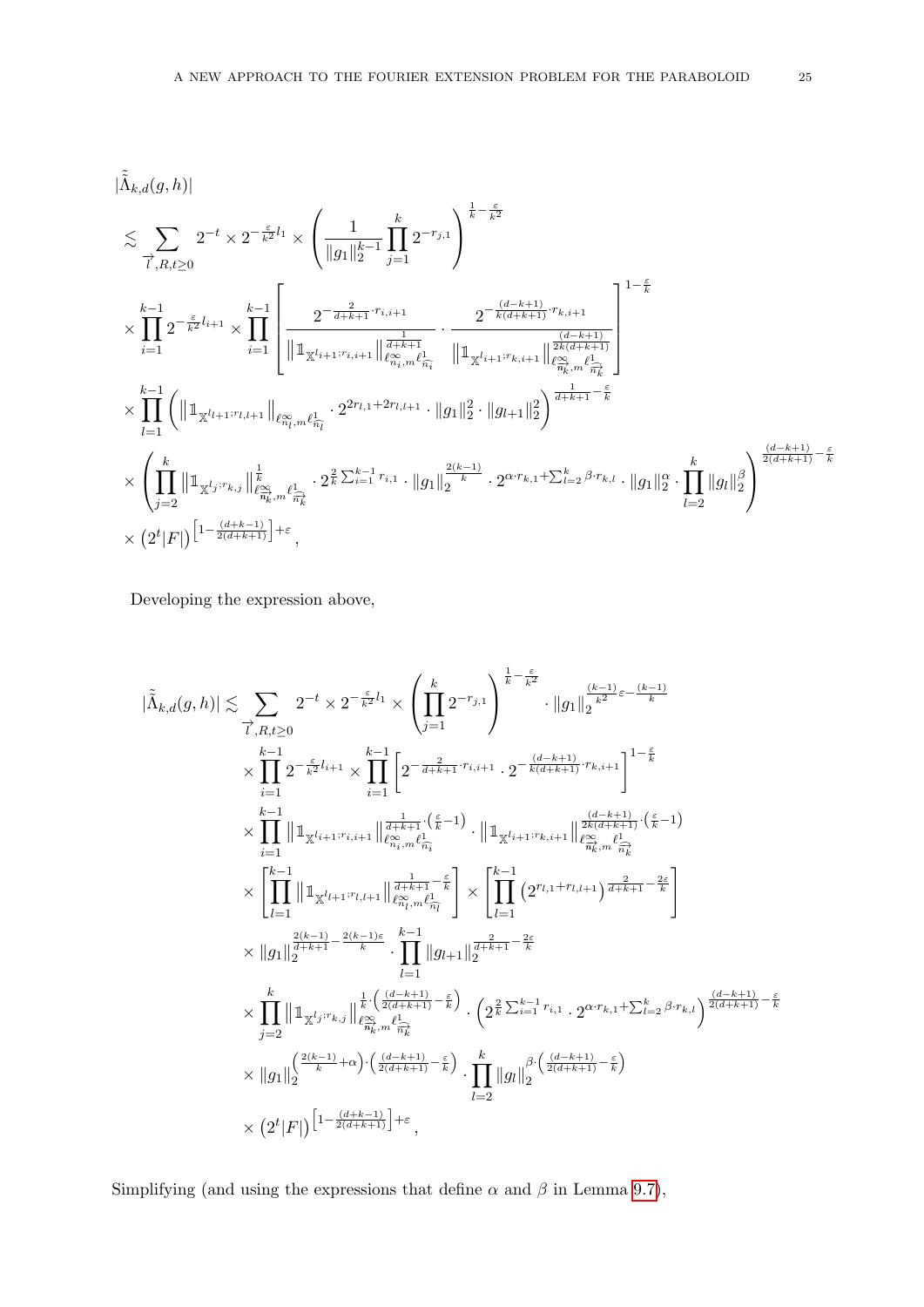$$
|\tilde{\Lambda}_{k,d}(g,h)| \lesssim \left[ \sum_{l_1 \geq 0} 2^{-\frac{\varepsilon}{k^2}l_1} \right] \times \left[ \prod_{j=1}^{k-1} \left( \sum_{r_{j,1} \geq 0} 2^{-\left(\frac{2\varepsilon}{k} + \frac{\varepsilon}{k^2}\right)r_{j,1}} \right) \right] \cdot \left[ \sum_{r_{k,1} \geq 0} 2^{-r_{k,1}\left(-\frac{\varepsilon}{k^2} + 2\cdot\frac{(d+k+1)}{(d-k+1)}\frac{\varepsilon}{k^2}\right)} \right] \times \left[ \sum_{t \geq 0} 2^{-t\left(\frac{(d+k-1)}{2(d+k+1)} - \varepsilon\right)} \right] \times \\ \times \left[ \prod_{i=1}^{k-1} \left( \sum_{r_{i,i+1} \geq 0} 2^{-\frac{\varepsilon}{k}(1 - \frac{1}{d+k+1})r_{i,i+1}} \right) \right] \times \left[ \prod_{i=1}^{k-1} \left( \sum_{r_{k,i+1} \geq 0} 2^{-\frac{\varepsilon}{k^2}\left(2 - \frac{(d-k+1)}{(d+k+1)}\right)r_{k,i+1}} \right) \right] \times \\ \times \prod_{i=1}^{k-1} \left\| \mathbbm{1}_{\mathbbm{X}^{l_{i+1} : r_{i,i+1}}} \right\| \left[ \mathbbm{e}_{n_i, m}^{\varepsilon} \ell_{n_i}^{\frac{1}{\varepsilon}} \right] \cdot \left\| \mathbbm{1}_{\mathbbm{X}^{l_{i+1} : r_{k,i+1}}} \right\| \left[ \sum_{r_{k,i+1} \geq 0} 2^{-\frac{\varepsilon}{k^2}\left(2 - \frac{(d-k+1)}{(d+k+1)}\right)r_{k,i+1}} \right] \right]
$$

$$
\times \prod_{i=1}^{k-1} \left\| \mathbbm{1}_{\mathbbm{X}^{l_{i+1} : r_{i,i+1}}} \right\| \left[ \mathbbm{e}_{n_i, m}^{\varepsilon} \ell_{n_i}^{\frac{1}{\varepsilon}} \right] \cdot \left\| \mathbbm{1}_{\mathbbm{X}^{l_{i+1} : r_{k,i+1}}} \right\| \left[ \mathbbm{e}_{n_k
$$

Observe that

$$
\sum_{l_1\geq 0} 2^{-\frac{\varepsilon}{k^2}l_1} \lesssim_{\varepsilon} 2^{-\frac{\varepsilon}{k^2}\tilde{l_1}},
$$

where  $\tilde{l}_1$  is the smallest index  $l_1$  such that  $\mathbb{X}^{\vec{l}}, R, t \neq \emptyset$ . Hence there exists some  $(\vec{k}, \tilde{m})$  such that that

$$
2^{-\tilde{l_1}} \approx |\langle g_1, \varphi_{\overrightarrow{k}, \tilde{m}} \rangle| \leq |E_1|,
$$

therefore

$$
\sum_{l_1\geq 0} 2^{-\frac{\varepsilon}{k^2}l_1} \lesssim_{\varepsilon} |E_1|^{\frac{\varepsilon}{k^2}}.
$$

Notice also that

$$
\sum_{r_{j,1}\geq 0} 2^{-\left(\frac{2\varepsilon}{k}+\frac{\varepsilon}{k^2}\right)r_{j,1}}\lesssim_\varepsilon 2^{-\left(\frac{2\varepsilon}{k}+\frac{\varepsilon}{k^2}\right)\widetilde{r_{j,1}}},
$$

where  $\widetilde{r_{j,1}}$  is defined analogous. We can then find  $(n_j, m)$  such that

$$
2^{-r_{j,1}} \lesssim \left\| \langle g_1, \varphi_{n_j,m}^{j,1} \rangle_{x_j} \right\|_2 \le |E_1|^{\frac{1}{2}},
$$

therefore

$$
\sum_{r_{j,1}\geq 0} 2^{-\left(\frac{2\varepsilon}{k}+\frac{\varepsilon}{k^2}\right)r_{j,1}} \lesssim_{\varepsilon} |E_1|^{\frac{\varepsilon}{k}+\frac{\varepsilon}{2k^2}}.
$$

We can estimate all other sums in the bound above analogously. Observe that since the cardinalities appearing in

<span id="page-25-0"></span>(45) 
$$
\prod_{i=1}^{k-1} \|\mathbb{1}_{\mathbb{X}^{l_{i+1};r_{i,i+1}}}\|_{\ell_{n_i,m}^{\infty}\ell_{\widehat{n_i}}^{\infty}}^{-\frac{\varepsilon}{k}(1-\frac{1}{d+k+1})} \cdot \|\mathbb{1}_{\mathbb{X}^{l_{i+1};r_{k,i+1}}}\|_{\ell_{\widehat{n_k},m}^{\infty}\ell_{\widehat{n_k}}^{\infty}}^{-\frac{\varepsilon}{2(d+k+1)}}\right)
$$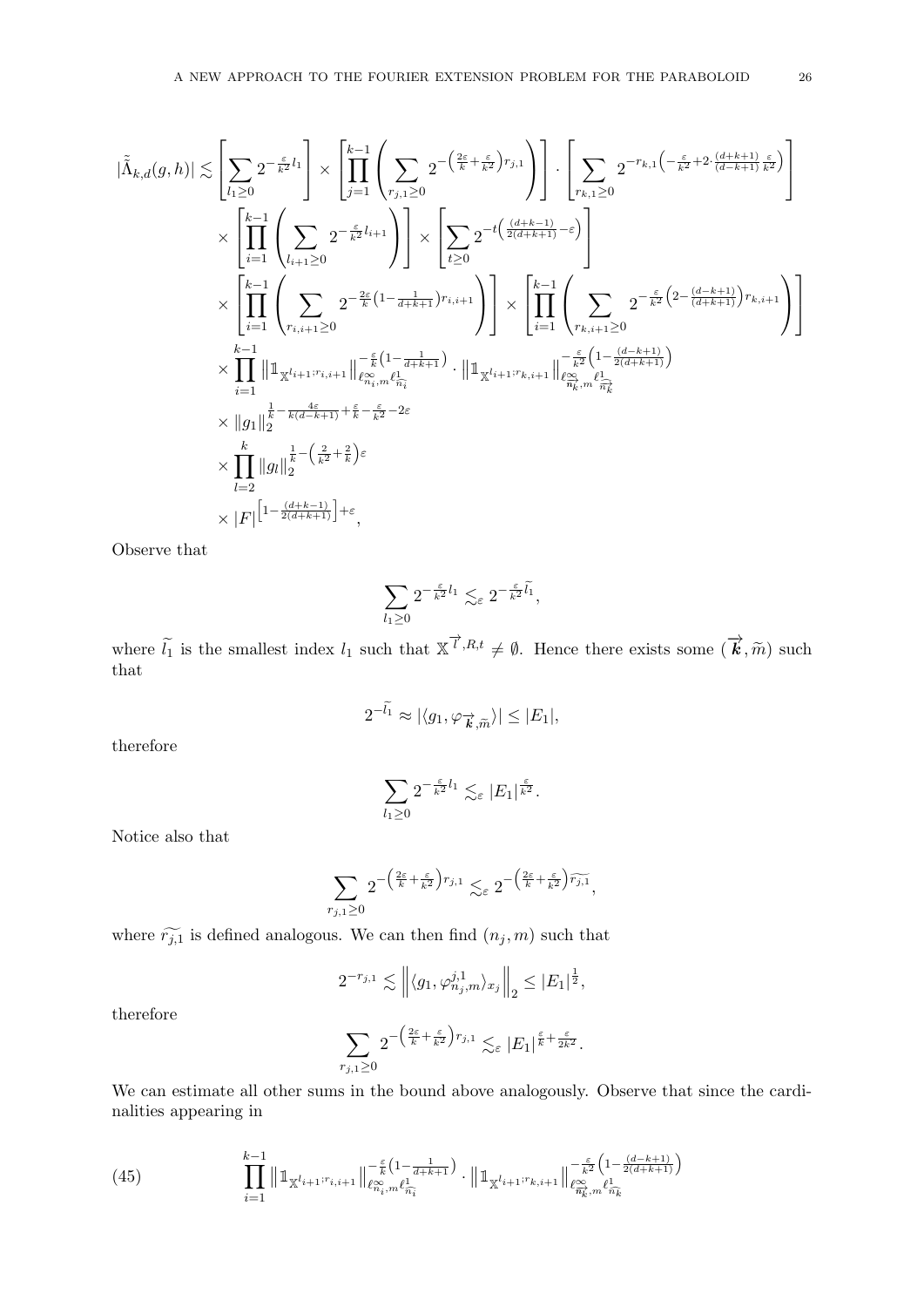are integers, the whole expression  $(45)$  is  $O(1)$ . Using these observations and the fact that  $|E_j|$  < 1 gives us

<span id="page-26-1"></span>(46) 
$$
|\tilde{\Lambda}_{k,d}(g,h)| \lesssim_{\varepsilon} |F|^{1-\frac{(d+k-1)}{2(d+k+1)}+\varepsilon} \cdot \prod_{j=1}^k |E_j|^{\frac{1}{2k}}.
$$

To simplify our notation, set  $g := (g_{1,1}, g_{1,2}, \ldots, g_{1,k-1}, g_{1,k}, g_2, \ldots, g_k)$ . To rigorously use multilinear interpolation theory, one can run the argument above for the following multilinearized version of  $ME_{k,d}$ :

$$
\widetilde{ME}_{k,d}^{\frac{1}{k}}(g):=\sum_{(\overrightarrow{n},m)\in\mathbb{Z}^{d+1}}\left(\prod_{l=1}^{k-1}\langle g_{1,l},\varphi_{n_l,m}^1\rangle\right)^{\frac{1}{k}}\cdot\langle g_{1,k},\varphi_{\overrightarrow{n_k},m}^1\rangle^{\frac{1}{k}}\cdot\left(\prod_{j=2}^{k}\langle g_j,\varphi_{\overrightarrow{n},m}^j\rangle\right)^{\frac{1}{k}}(\phi_{\overrightarrow{n}}\otimes\phi_m),
$$

with associated dual form

$$
\widetilde{\Lambda}_{k,d}(g,h) := \sum_{(\overrightarrow{\boldsymbol{n}},m) \in \mathbb{Z}^{d+1}} \left( \prod_{l=1}^{k-1} \langle g_{1,l}, \varphi_{n_l,m}^1 \rangle \right)^{\frac{1}{k}} \cdot \langle g_{1,k}, \varphi_{\overrightarrow{\boldsymbol{n}_k},m}^1 \rangle^{\frac{1}{k}} \left( \prod_{j=2}^k \langle g_j, \varphi_{\overrightarrow{\boldsymbol{n}},m}^j \rangle \right)^{\frac{1}{k}} \langle h, \phi_{\overrightarrow{\boldsymbol{n}}} \otimes \phi_m \rangle.
$$

Hence [\(46\)](#page-26-1) gives us

(47) 
$$
\|\widetilde{ME}_{k,d}^{\frac{1}{k}}(g)\|_{L^{\frac{2(d+k+1)}{(d+k-1)}+\varepsilon}(\mathbb{R}^{d+1})} \lesssim_{\varepsilon} \prod_{l=1}^{k} |E_{1,l}|^{\frac{1}{2k}} \cdot \prod_{j=2}^{k} |E_j|^{\frac{1}{2k}},
$$

which is [\(33\)](#page-18-0) for  $ME_{k,d}$ . Finally, observe that

$$
(48)
$$

$$
\| \widetilde{ME}_{k,d}(g) \|_{L^{\frac{2(d+k+1)}{k(d+k-1)}+\epsilon}(\mathbb{R}^{d+1})} \leq \| \widetilde{ME}_{k,d}(g)^{\frac{1}{k}} \|_{L^{\frac{2(d+k+1)}{(d+k-1)}+k\epsilon}(\mathbb{R}^{d+1})} \cdot \dots \cdot \| \widetilde{ME}_{k,d}(g)^{\frac{1}{k}} \|_{L^{\frac{2(d+k+1)}{(d+k-1)}+k\epsilon}(\mathbb{R}^{d+1})}
$$
  

$$
\lesssim \left[ \prod_{l=1}^k |E_{1,l}|^{\frac{1}{2k}} \cdot \prod_{j=2}^k |E_j|^{\frac{1}{2k}} \right]^k
$$
  

$$
= \prod_{l=1}^k |E_{1,l}|^{\frac{1}{2}} \cdot \prod_{j=2}^k |E_j|^{\frac{1}{2}},
$$

which finishes the proof of the case  $2 \leq k \leq d+1$  by restricted weak-type interpolation.

## 10. THE ENDPOINT ESTIMATE OF THE CASE  $k = d + 1$  OF THEOREM [1.5](#page-2-0)

<span id="page-26-0"></span>Let  $g_1: Q_1 \to \mathbb{R}$ ,  $g_j: Q_j \to \mathbb{R}$  for  $2 \leq j \leq d+1$  be continuous functions. Recall that the multilinear model for  $k = d + 1$  is given [2](#page-3-0) by:

$$
ME_{d+1,d}(g_1,\ldots,g_{d+1}) := \sum_{(\overrightarrow{n},m) \in \mathbb{Z}^{d+1}} \prod_{j=1}^{d+1} \langle g_j, \varphi^j_{\overrightarrow{n},m} \rangle (\phi_{\overrightarrow{n}} \otimes \phi_m),
$$

where

$$
\varphi^j_{\vec{n},m} = \bigotimes_{l=1}^d \varphi^{j,l}_{n_l,m}, \quad \varphi^{j,l}_{n_l,m}(x_l) = \varphi^{j,l}(x_l) e^{2\pi i n_l x_l} e^{2\pi i m x_l^2}
$$

and  $\varphi^{j,l}(x)$  was defined in Section [2.](#page-3-0) From now on, we will assume without loss of generality that  $g_1$  is the full tensor. To simplify our notation, set  $g := (g_{1,1}, \ldots, g_{1,d}, g_2, \ldots, g_{d+1})$ . Define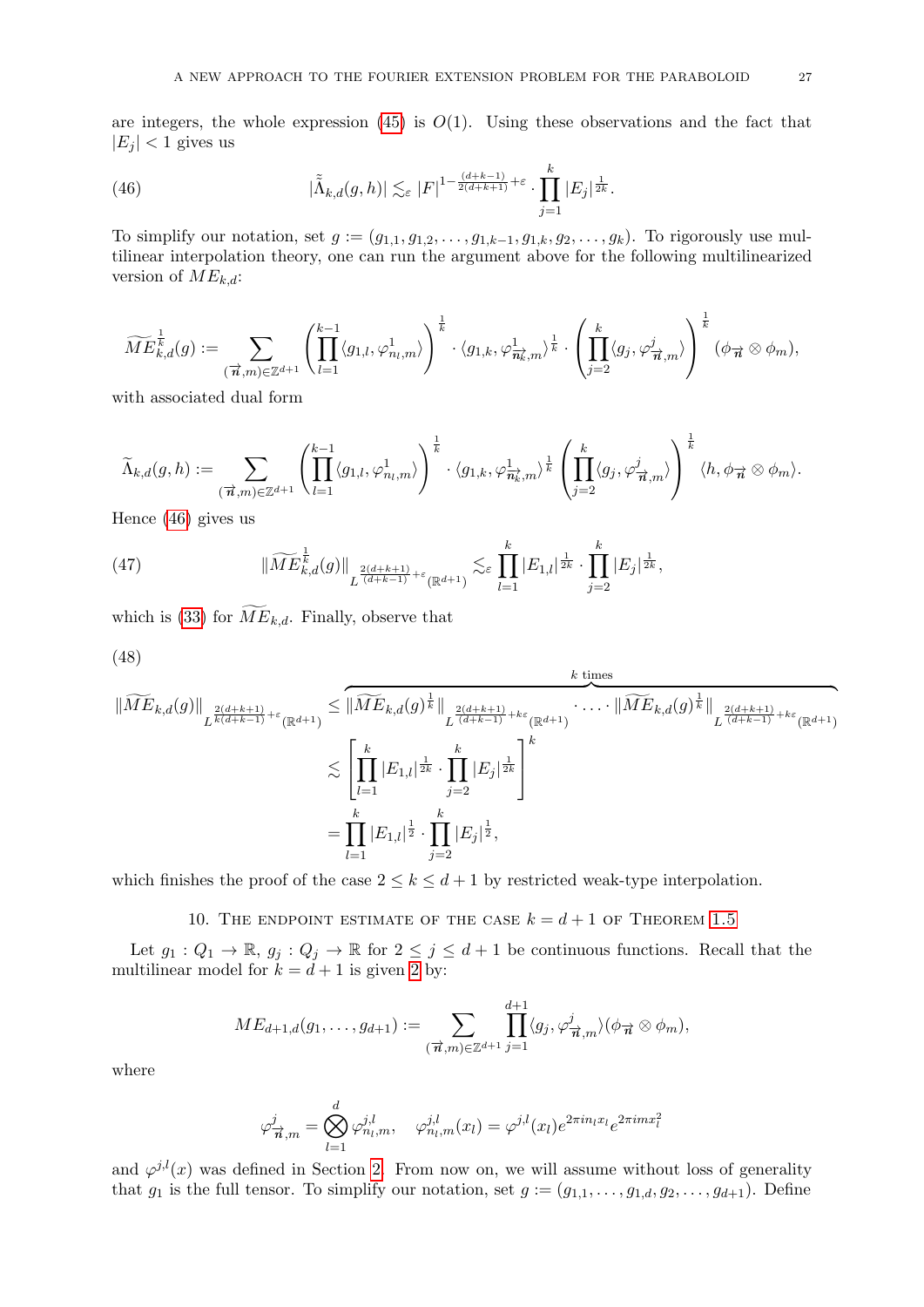$$
\widetilde{ME}_{d+1,d}(g) := \sum_{(\overrightarrow{n},m) \in \mathbb{Z}^{d+1}} \prod_{l=1}^d \langle g_{1,l}, \varphi_{n_l,m}^{1,l} \rangle \prod_{j=2}^{d+1} \langle g_j, \varphi_{\overrightarrow{n},m}^j \rangle (\phi_{\overrightarrow{n}} \otimes \phi_m).
$$

We will show that  $\widetilde{ME}_{d+1,d}$  maps

$$
\underbrace{L^2([0,1]) \times \ldots \times L^2([0,1]) \times L^2(Q_2) \times \ldots \times L^2(Q_{d+1})}_{2d \text{ times}}
$$

to  $L^{\frac{2}{d}}$ , which implies the endpoint estimate of the case  $k = d+1$  in Theorem [1.5.](#page-2-0) A crucial step in the proof is the fact that we can combine certain quadratic wave packets to obtain almost orthogonal families:

<span id="page-27-0"></span>Claim 10.1. The families of functions

$$
\{\varphi^j_{\overrightarrow{n},m}\otimes\overline{\varphi^{1,j-1}_{n_{j-1},m}}\}_{\overrightarrow{n},m},\quad 2\leq j\leq d+1,
$$

are almost orthogonal.

*Proof.* We will sketch the proof of the claim for  $j = d = 2$ , but the argument is the same in general. It is enough to conclude that

$$
\langle \varphi^2_{\overrightarrow{\boldsymbol{n}},m} \otimes \overline{\varphi^{1,1}_{n_1,m}}, \varphi^2_{\overrightarrow{\boldsymbol{k}},\tilde{m}} \otimes \overline{\varphi^{1,1}_{k_1,\tilde{m}}}\rangle
$$

decays arbitrarily fast for a fixed  $(\vec{n}, m)$  as  $|(\vec{n}, m) - (\vec{k}, \tilde{m})|$  grows. The tensor structure of the product above allows us to write

$$
\langle \varphi^2_{\overrightarrow{n},m} \otimes \overline{\varphi^{1,1}_{n_1,m}}, \varphi^2_{\overrightarrow{k},\tilde{m}} \otimes \overline{\varphi^{1,1}_{k_1,\tilde{m}}} \rangle = \underbrace{\langle \varphi^{2,1}_{n_1,m}, \overline{\varphi^{1,1}_{k_1,\tilde{m}}} \rangle}_{(*)} \cdot \langle \varphi^{2,2}_{n_2,m} \otimes \overline{\varphi^{1,1}_{n_1,m}}, \varphi^2_{\overrightarrow{k},\tilde{m}} \rangle.
$$

The claim follows from the nonstationary phase Theorem [B.2](#page-43-3) applied to the integral given by (∗).

Endpoint estimate of the case  $k = d + 1$ . Notice that we have d factors in the first product and d factors in the second. We will pair them in the following way:

$$
\widetilde{ME}_{d+1,d}(g) := \sum_{(\overrightarrow{n},m) \in \mathbb{Z}^{d+1}} \prod_{j=2}^{d+1} \langle g_j, \varphi^j_{\overrightarrow{n},m} \rangle \cdot \langle g_{1,j-1}, \varphi^{1,j-1}_{n_{j-1},m} \rangle (\phi_{\overrightarrow{n}} \otimes \phi_m)
$$

Now observe that

(49)

$$
\|\widetilde{ME}_{d+1,d}(g)\|_{\frac{2}{d}}^{\frac{2}{d}} = \sum_{\substack{(\vec{n},m)\in\mathbb{Z}^{d+1} \\ j=2}} \prod_{j=2}^{d+1} |\langle g_j \otimes \overline{g_{1,j-1}}, \varphi^j_{\overrightarrow{n},m} \otimes \overline{\varphi^{1,j-1}_{n_{j-1},m}} \rangle|^{\frac{2}{d}} \n\leq \prod_{j=2}^{d+1} \left( \sum_{\substack{(\vec{n},m)\in\mathbb{Z}^{d+1} \\ j=2}} |\langle g_j \otimes \overline{g_{1,j-1}}, \varphi^j_{\overrightarrow{n},m} \otimes \overline{\varphi^{1,j-1}_{n_{j-1},m}} \rangle|^2 \right)^{\frac{1}{d}} \n\leq \prod_{j=2}^{d+1} \|g_j \otimes \overline{g_{1,j-1}}\|_2^{\frac{2}{d}} \n\leq \prod_{j=1}^{d+1} \|g_j\|_2^{\frac{2}{d}}.
$$

We used the Claim [10.1](#page-27-0) in the chain of inequalities above.  $\Box$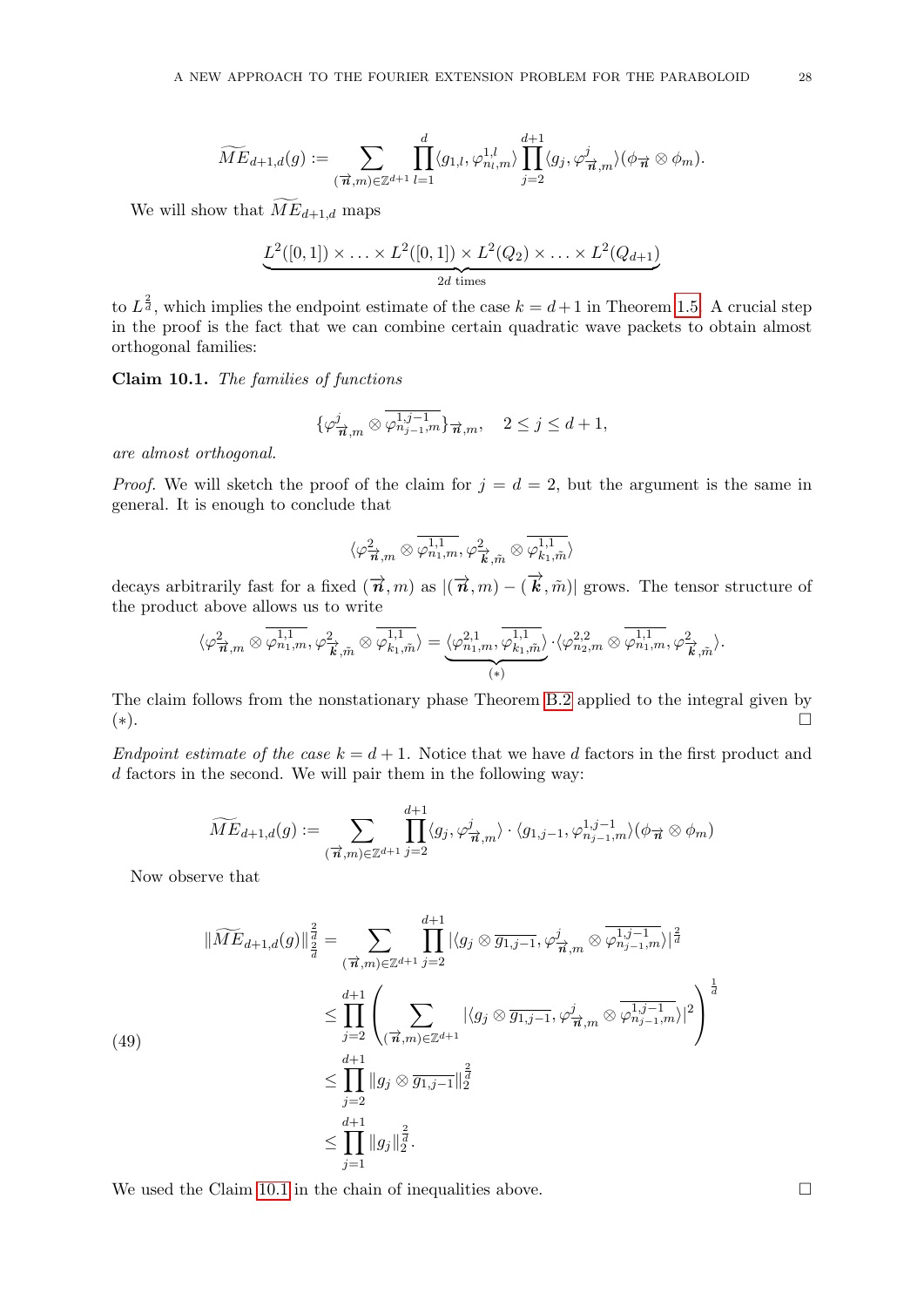## 11. Improved k-linear bounds for tensors

<span id="page-28-0"></span>In this section we investigate the following question: *can one obtain better bounds than those* of Conjecture [1.2](#page-1-1) if one is restricted to the class of tensors? The answer depends on the concept of degree of transversality. The extra information that the input functions are supported on cubes that have disjoint projections along many directions leads to new transversality conditions, and we can take advantage of it in the full tensor case. This is the content of Theorem [11.2.](#page-29-0)

Let  $\{e_j\}_{1\leq j\leq d}$  be the canonical basis of  $\mathbb{R}^d$ . If  $Q \subset \mathbb{R}^d$  is a cube,  $\pi_j(Q)$  represents the projection of  $Q$  along the  $e_j$  direction.

<span id="page-28-1"></span>**Definition 11.1.** Let  $\{Q_1, \ldots, Q_k\}$  be a collection of k closed unit cubes in  $\mathbb{R}^d$  with vertices in  $\mathbb{Z}^d$ . We associate to this collection its transversality vector

$$
\tau=(\tau_1,\ldots,\tau_d),
$$

where  $\tau_j = 1$  if there are at least two distinct intervals among the projections  $\pi_j(Q_l), 1 \leq l \leq k$ , and  $\tau_j = 0$  otherwise. The total degree of transversality of the collection  $\{Q_1, \ldots, Q_k\}$  is

$$
|\tau| := \sum_{1 \leq l \leq d} \tau_l.
$$

The k-linear extension model for a set of cubes  ${Q_l}_{1 \leq l \leq k}$  as in definition [11.1](#page-28-1) is initially given on  $C(Q_1) \times ... \times C(Q_k)$  by

<span id="page-28-2"></span>(50) 
$$
ME_{k,d}^{Q_1,...,Q_k}(g_1,...,g_k) := \sum_{(\vec{\boldsymbol{n}},m) \in \mathbb{Z}^{d+1}} \prod_{j=1}^k \langle g_j, \varphi_{\vec{\boldsymbol{n}},m}^j \rangle (\phi_{\vec{\boldsymbol{n}}} \otimes \phi_m).
$$

where the bumps  $\varphi_{\vec{n},m}^j$  are analogous to the ones in Section [9,](#page-16-0) but now adapted to the cubes  $Q_k$ .

From now on we will assume that  $g_j$  is a full tensor  $g_j^1 \otimes \ldots \otimes g_j^d$  for  $1 \leq j \leq k$  and that the transversality vector of the collection  $\{Q_1, \ldots, Q_k\}$  is  $\tau$ . To simplify the notation, we will replace the superscripts  $Q_j$  in [\(50\)](#page-28-2) with  $\tau$  and denote

<span id="page-28-3"></span>
$$
g := (g_1^1, \dots, g_1^d, \dots, g_j^1, \dots, g_j^d, \dots, g_k^1, \dots, g_k^d).
$$

We are then led to consider

(51) 
$$
ME_{k,d}^{\tau}(g) := \sum_{(\vec{\boldsymbol{n}},m) \in \mathbb{Z}^{d+1}} \prod_{j=1}^k \prod_{l=1}^d \langle g_j^l, \varphi_{n_l,m}^{j,l} \rangle (\phi_{\vec{\boldsymbol{n}}} \otimes \phi_m),
$$

where

$$
\varphi_{n_l,m}^{j,l}(x) = \varphi^{j,l}(x)e^{2\pi i n_l x} e^{2\pi i m x^2}, \quad \text{supp}(\varphi^{j,l}) \subset \pi_j(Q_l).
$$

As it was the case in Section [9,](#page-16-0) we will deal first with an averaged version of  $ME_{k,d}^{\tau}$  for technical reasons. Define

(52) 
$$
\widetilde{ME}_{k,d}^{\tau}(g) := \sum_{(\vec{n},m) \in \mathbb{Z}^{d+1}} \prod_{j=1}^k \prod_{l=1}^d \langle g_j^l, \varphi_{n_l,m}^{j,l} \rangle^{\frac{1}{k}} (\phi_{\vec{n}} \otimes \phi_m),
$$

and consider its dual form

$$
\widetilde{\Lambda}_{k,d}^{\tau}(g,h):=\sum_{(\overrightarrow{n},m)\in\mathbb{Z}^{d+1}}\prod_{j=1}^k\prod_{l=1}^d\langle g_j^l,\varphi_{n_l,m}^{j,l}\rangle^{\frac{1}{k}}\cdot\langle h,\phi_{\overrightarrow{n}}\otimes\phi_m\rangle.
$$

Let  $E_{j,l}, 1 \leq j \leq k$  and  $1 \leq l \leq d$ , be measurable sets such that  $|g_j^l| \leq \chi_{E_{j,l}}$ . Let  $F \subset \mathbb{R}^{d+1}$ be a measurable set such that  $|h| \leq \chi_F$ . Under these conditions we have the following result: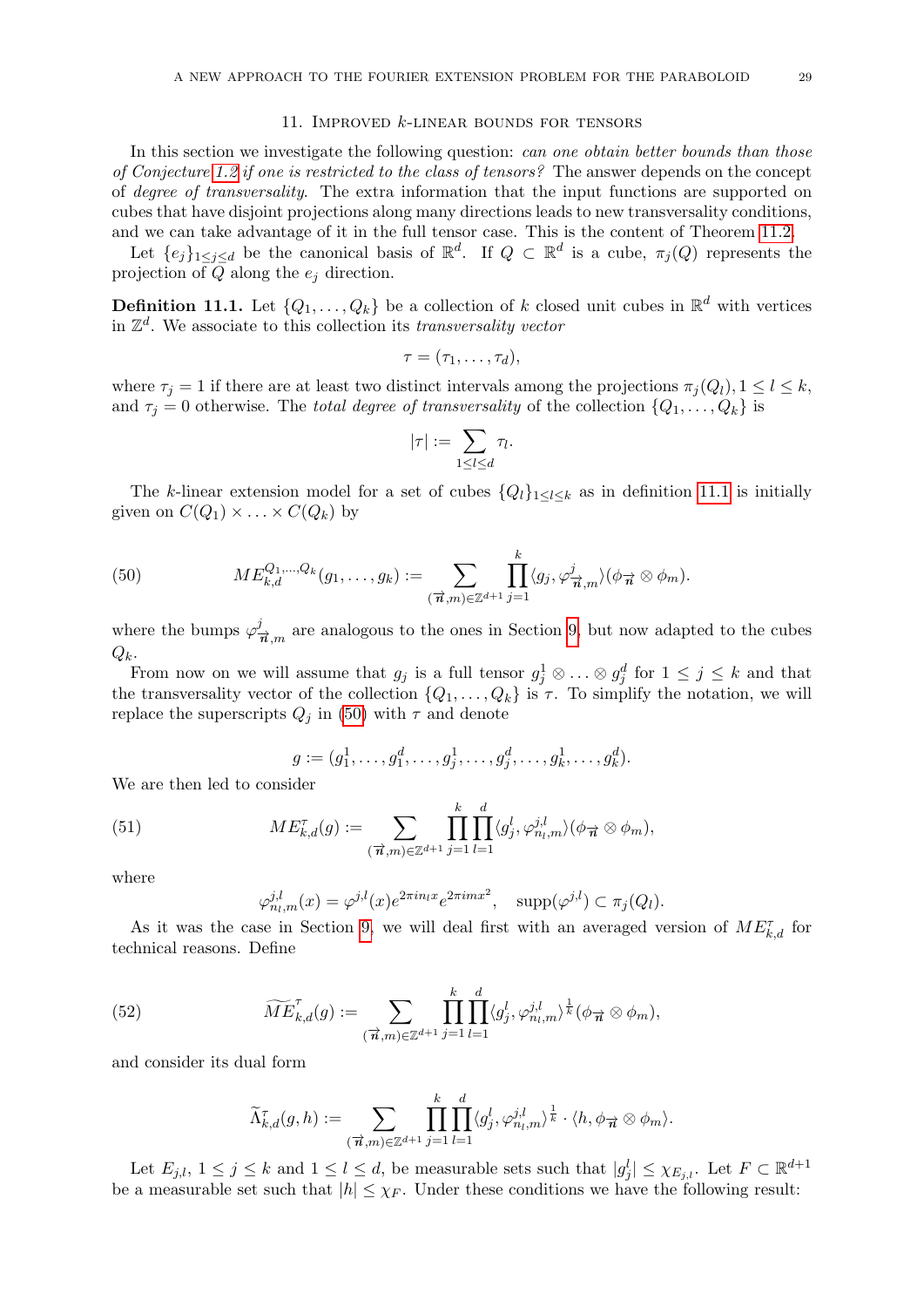<span id="page-29-0"></span>**Theorem 11.2.**  $ME_{k,d}^{\tau}$  satisfies

$$
||ME_{k,d}^{\tau}(g)||_{L^{p}(\mathbb{R}^{d+1})} \lesssim_{p} \prod_{j=1}^{k} \prod_{l=1}^{d} ||g_{j}^{l}||_{2}
$$

for all  $p > p_{\tau} := \frac{2(d+|\tau|+2)}{k(d+|\tau|)}$  $\frac{(d+|\tau|+2)}{k(d+|\tau|)}$ .

Proof. It is enough to prove that

$$
\|\widetilde{ME}_{k,d}^{\tau}(g)\|_{L^{p}(\mathbb{R}^{d+1})} \lesssim_p \prod_{j=1}^k \prod_{l=1}^d |E_{j,l}|^{\frac{1}{2k}},
$$

holds for every

$$
p > \frac{2(d + |\tau| + 2)}{(d + |\tau|)}
$$

.

Define the stopping-time sets

$$
\mathbb{A}_{j,l}^{r_{j,l}} := \{ (n_l, m) \in \mathbb{Z}^2; \quad |\langle g_j^l, \varphi_{n_l,m}^{j,l} \rangle| \approx 2^{-r_{j,l}} \},
$$
  

$$
\mathbb{B}^t := \{ (\overrightarrow{n}, m) \in \mathbb{Z}^{d+1}; \quad |\langle h, \phi_{\overrightarrow{n}} \otimes \phi_m \rangle| \approx 2^{-t} \}.
$$

Set  $R := (r_{i,j})_{i,j}$  and

$$
\mathbb{X}^{R,t} := \left\{ (\overrightarrow{n}, m) \in \mathbb{Z}^{d+1}; \quad (n_l, m) \in \bigcap_{j=1}^k \mathbb{A}_{j,l}^{r_{j,l}}, \quad 1 \leq l \leq d \right\} \cap \mathbb{B}^t.
$$

We then have

<span id="page-29-2"></span>
$$
|\widetilde{\Lambda}_{k,d}^{\tau}(g,h)| \lesssim \sum_{R,t \ge 0} 2^{-t} \cdot \prod_{j=1}^k \prod_{l=1}^d 2^{-\frac{r_{j,l}}{k}} \cdot \# \mathbb{X}^{R,t}.
$$

As in the previous section, we can assume without loss of generality that  $r_{j,l}$ ,  $t \geq 0$ . We can estimate  $\#\mathbb{X}^{R,t}$  using the function h:

(53) 
$$
\# \mathbb{X}^{R,t} \lesssim \sum_{(\vec{n},m) \in \mathbb{Z}^{d+1}} |\langle h, \phi_{\vec{n}} \otimes \phi_m \rangle| \lesssim 2^t |F|.
$$

Alternatively, by the definition of  $\mathbb{X}^{R,t}$ :

(54) 
$$
\#\mathbb{X}^{R,t} \leq \sum_{(\vec{n},m)\in\mathbb{Z}^{d+1}} \prod_{j=1}^k \prod_{l=1}^d \mathbb{1}_{\mathbb{A}_{j,l}^{r_{j,l}}(n_l,m)}
$$

There are many ways to estimate the right-hand side above. We will obtain  $d$  different bounds for it, each one arising from summing in a different order. Fix  $1 \leq l \leq d$  and leave the sum over  $(n_l, m)$  for last:

<span id="page-29-1"></span>(55)  

$$
\# \mathbb{X}^{R,t} = \sum_{(n_l,m)\in\mathbb{Z}^2} \left[ \prod_{j=1}^k \mathbb{1}_{\mathbb{A}_{j,l}^{r_{j,l}}(n_l,m)} \right] \cdot \prod_{\substack{\widetilde{l}=1 \\ \widetilde{l}\neq l}}^d \left[ \sum_{n_{\widetilde{l}}} \prod_{\substack{\widetilde{m} \\ \widetilde{l}\neq l}}^k \mathbb{1}_{\mathbb{A}_{j,\widetilde{l}}^{r_{\widetilde{j},\widetilde{l}}(n_{\widetilde{l}},m)} \right]
$$

$$
\leq \sum_{(n_l,m)\in\mathbb{Z}^2} \left[ \prod_{j=1}^k \mathbb{1}_{\mathbb{A}_{j,l}^{r_{j,l}}(n_l,m)} \right] \cdot \prod_{\substack{\widetilde{l}=1 \\ \widetilde{l}\neq l}}^d \prod_{\widetilde{j}\neq l}^k \left[ \sum_{n_{\widetilde{l}}} \mathbb{1}_{\mathbb{A}_{j,\widetilde{l}}^{r_{\widetilde{j},\widetilde{l}}(n_{\widetilde{l}},m)} \right]^{\gamma_{l,\widetilde{j},\widetilde{l}}},
$$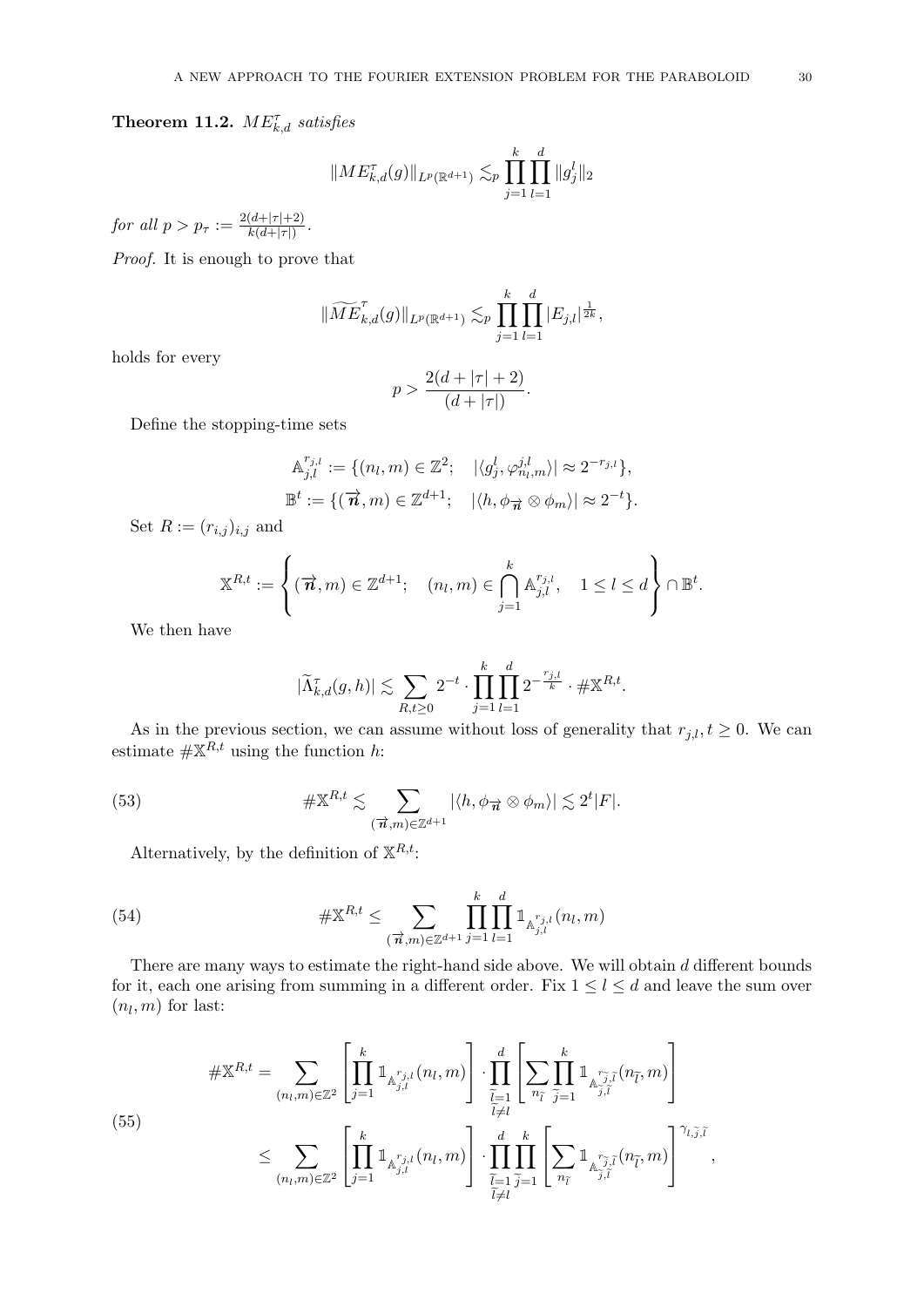where we used Hölder's inequality in the last line and  $\gamma_{l,\tilde{j},\tilde{l}}$  are generic parameters such that

(56) 
$$
\sum_{\widetilde{j}=1}^{k} \gamma_{l,\widetilde{j},\widetilde{l}} = 1
$$

for all  $1 \leq l,\tilde{l} \leq d$  with  $l \neq \tilde{l}$  fixed. Let us briefly explain the labels in these parameters that we just introduced:

<span id="page-30-0"></span>
$$
\gamma_{l,\tilde{j},\tilde{l}} \longrightarrow \begin{cases} l \text{ indicates that the last variables to be summed are } (n_l, m), \\ \tilde{j} \text{ corresponds to the } \tilde{j} \text{-th function } g_{\tilde{j}}, \\ \tilde{l} \neq l \text{ corresponds to the } \tilde{l} \text{-th variable } n_{\tilde{l}}. \end{cases}
$$

We will not make any specific choice for the  $\gamma_{l,\tilde{j},\tilde{l}}$  since condition [\(56\)](#page-30-0) will suffice. Now observe that for a fixed  $m\in\mathbb{Z}$  we have:

<span id="page-30-1"></span>(57) 
$$
\sum_{n_{\tilde{l}}}\mathbb{1}_{\mathbb{A}_{\tilde{j},\tilde{l}}^{\tilde{r}_{\tilde{j},\tilde{l}}}\left(n_{\tilde{l}},m\right)} \leq 2^{2r_{\tilde{j},\tilde{l}}} \sum_{n_{\tilde{l}}}\left|\langle g_{\tilde{j}}^{\tilde{l}},\varphi_{n_{\tilde{l}},m}^{\tilde{j},\tilde{l}}\rangle\right|^{2} \leq 2^{2r_{\tilde{j},\tilde{l}}}\cdot|E_{\tilde{j},\tilde{l}}|
$$

by Bessel's inequality. Using [\(57\)](#page-30-1) back in [\(55\)](#page-29-1):

$$
\# \mathbb{X}^{R,t} \leq \prod_{\substack{\widetilde{l}=1 \\ \widetilde{l} \neq l}}^{\widetilde{l}} \prod_{\widetilde{j}=1}^{k} 2^{2\gamma_{l,\widetilde{j},\widetilde{l}}\widetilde{r}_{\widetilde{j},\widetilde{l}} \cdot |E_{\widetilde{j},\widetilde{l}}|^{\gamma_{l,\widetilde{j},\widetilde{l}}} \cdot \sum_{(n_l,m)\in\mathbb{Z}^2} \left[ \prod_{j=1}^{k} \mathbbm{1}_{\mathbb{A}_{j,l}^{r_{j,l}}(n_l,m)} \right],
$$
\n(58)\n
$$
= \prod_{\substack{\widetilde{l}=1 \\ \widetilde{l}\neq l}}^{\widetilde{l}} \prod_{\widetilde{j}=1}^{k} 2^{2\gamma_{l,\widetilde{j},\widetilde{l}}\widetilde{r}_{\widetilde{j},\widetilde{l}}} \cdot |E_{\widetilde{j},\widetilde{l}}|^{\gamma_{l,\widetilde{j},\widetilde{l}}} \cdot \sum_{(n_l,m)\in\mathbb{Z}^2} \left[ \prod_{\substack{(j_1,j_2) \\ j_1 \neq j_2}}^{\widetilde{l}} \mathbbm{1}_{\mathbb{A}_{j_1,l}^{r_{j,1,l}}(n_l,m)} \cdot \mathbbm{1}_{\mathbb{A}_{j_2,l}^{r_{j_2,l}}(n_l,m)} \right].
$$

We simply used the fact that  $\mathbb{1}^2 = \mathbb{1}$  in the last line above. Our goal is to pair the scalar products in [\(51\)](#page-28-3) corresponding to the functions  $g_{j_1}^l$  and  $g_{j_2}^l$ . There are two kinds of such pairs:

- (a) A pair  $(j_1, j_2)$  with  $j_1 \neq j_2$  is *l*-transversal if supp $(\varphi^{j_1, l}) \cap \text{supp}(\varphi^{j_2, l}) = \emptyset$ .
- (b) A pair  $(j_1, j_2)$  with  $j_1 \neq j_2$  is non-l-transversal along the direction  $e_l$  if supp $(\varphi^{j_1, l}) \cap$  $supp(\varphi^{j_2,l}) \neq \emptyset.$

Thus we have by Hölder's inequality for generic parameters  $\alpha_{l,j_1,j_2}$  and  $\beta_{l,j_1,j_2}$ : (59)

$$
\#\mathbb{X}^{R,t} \leq \prod_{\substack{\widetilde{l}=1 \\ \widetilde{l}\neq l}}^d \prod_{j=1}^k 2^{2\gamma_{l,\widetilde{j},\widetilde{l}} r_{\widetilde{j},\widetilde{l}} } \cdot |E_{\widetilde{j},\widetilde{l}}|^{\gamma_{l,\widetilde{j},\widetilde{l}} } \cdot \prod_{\substack{(j_1,j_2) \\ l\text{-transversal} \\ \text{non-l-transversal}}} \left( \sum_{(n_l,m)\in\mathbb{Z}^2} \mathbbm{1}_{\substack{\mathbb{A}^{r_{j_1,l}}_{j_1,l}(n_l,m) \\ \vdots \\ \mathbb{A}^{r_{j_2,l}}_{j_2,l}(n_l,m)}} \mathbbm{1}_{\substack{\mathbb{A}^{r_{j_2,l}}_{j_2,l}(n_l,m) \\ \vdots \\ \mathbb{A}^{r_{j_2,l}}_{j_2,l}(n_l,m)}} \right)^{\alpha_{l,j_1,j_2}}
$$
\n
$$
\times \prod_{(j_1,j_2) \\ \text{non-l-transversal}} \left( \sum_{(n_l,m)\in\mathbb{Z}^2} \mathbbm{1}_{\substack{\mathbb{A}^{r_{j_1,l}}_{j_1,l}(n_l,m) \cdot \mathbbm{1}_{\substack{\mathbb{A}^{r_{j_2,l}}_{j_2,l}(n_l,m) \\ \vdots \\ \mathbb{A}^{r_{j_2,l}}_{j_2,l}(n_l,m)}}} \right)^{\beta_{l,j_1,j_2}}
$$

Define

<span id="page-30-2"></span>
$$
\alpha_{l,j_1,j_2} = 0
$$
, if  $(j_1, j_2)$  is non-l-transversal,  
 $\beta_{l,j_1,j_2} = 0$ , if  $(j_1, j_2)$  is l-transversal.

Hence Hölder's condition is

(60) 
$$
\sum_{\substack{(j_1,j_2)\\1\leq j_1,j_2\leq k}} \alpha_{l,j_1,j_2} + \beta_{l,j_1,j_2} = 2,
$$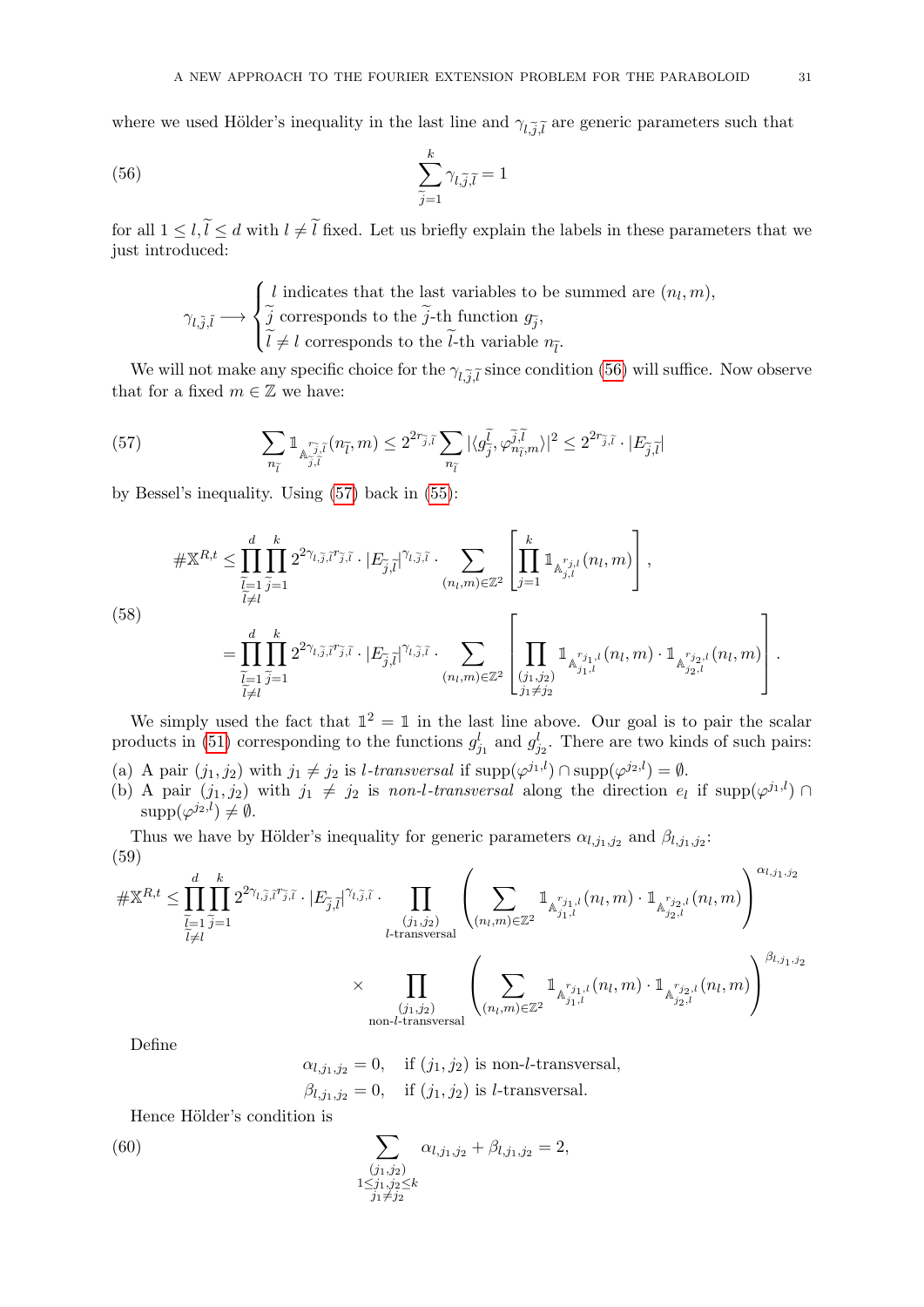since we are counting each  $\alpha_{l,j_1,j_2}$  and  $\beta_{l,j_1,j_2}$  twice, for all  $1 \leq l \leq d$ . The labels in the parameters  $\alpha$  and  $\beta$  track the following information:

$$
\alpha_{l,j_1,j_2} \text{ and } \beta_{l,j_1,j_2} \longrightarrow \begin{cases} l \text{ indicates that we are summing over } (n_l, m), \\ j_1 \text{ and } j_2 \text{ correspond to two distinct functions } g_{j_1} \text{ and } g_{j_2}. \end{cases}
$$

We can then use Proposition [4.4](#page-8-3) for the transversal pairs and a combination of one-dimensional Strichartz/Tomas-Stein with Hölder for the non-transversal ones:

<span id="page-31-0"></span>(61)  
\n
$$
\#\mathbb{X}^{R,t} \leq \prod_{\substack{\tilde{l}=1 \ \tilde{j}=1}}^d \prod_{\tilde{j}=1}^k 2^{2\gamma_{l,\tilde{j},\tilde{l}}\tilde{r}'\tilde{j},\tilde{l}} \cdot |E_{\tilde{j},\tilde{l}}|^{\gamma_{l,\tilde{j},\tilde{l}}} \cdot \prod_{\substack{(j_1,j_2) \\ l\text{-transversal} \\ (j_1,j_2)}} \left( 2^{2\alpha_{l,j_1,j_2}(r_{j_1,l}+r_{j_2,l})} \cdot |E_{j_1,l}|^{\alpha_{l,j_1,j_2}} \cdot |E_{j_2,l}|^{\alpha_{l,j_1,j_2}} \right)
$$
\n
$$
\times \prod_{\substack{(j_1,j_2) \\ (j_1,j_2)}} \left( 2^{3\beta_{l,j_1,j_2}(r_{j_1,l}+r_{j_2,l})} \cdot |E_{j_1,l}|^{\frac{3}{2}\beta_{l,j_1,j_2}} \cdot |E_{j_2,l}|^{\frac{3}{2}\beta_{l,j_1,j_2}} \right).
$$

As mentioned earlier in this section, we have  $d$  estimates like  $(61)$ . We will interpolate between them with weights  $\theta_l$ :

<span id="page-31-1"></span>
$$
\#\mathbb{X}^{R,t} = \prod_{l=1}^d (\#\mathbb{X}^{R,t})^{\theta_l}
$$

with

(62) 
$$
\sum_{l=1}^d \theta_l = 1.
$$

This yields

(63) 
$$
\#\mathbb{X}^{R,t} \lesssim \prod_{j=1}^k \prod_{l=1}^d 2^{\#_{j,l} \cdot r_{j,l}} \cdot |E_{j,l}|^{\frac{\#_{j,l}}{2}},
$$

where

$$
\#_{j,l} = \left[ \sum_{j_1 \neq j} (2\alpha_{l,j,j_1} + 3\beta_{l,j,j_1}) \right] \cdot \theta_l + \sum_{\widetilde{l} \neq l} 2\gamma_{\widetilde{l},j,l} \cdot \theta_{\widetilde{l}}.
$$

In order to prove an estimate like  $L^2 \times \ldots \times L^2 \mapsto L^p$ , we will need all these coefficients  $\#_{j,l}$ to be equal. Let us call them all  $X$  for now and sum over  $j$ :

<span id="page-31-2"></span>
$$
\sum_{j=1}^{k} X = \left[ \sum_{j=1}^{k} \sum_{j_1 \neq j} (2\alpha_{l,j,j_1} + 3\beta_{l,j,j_1}) \right] \cdot \theta_l + \sum_{\tilde{l} \neq l} 2 \left[ \sum_{j=1}^{k} \gamma_{\tilde{l},j,l} \right] \cdot \theta_{\tilde{l}}
$$

By [\(56\)](#page-30-0) and [\(60\)](#page-30-2):

(64) 
$$
X = \frac{1}{k} \left[ 6 - \sum_{j=1}^{k} \sum_{j_1 \neq j} \alpha_{l,j,j_1} \right] \cdot \theta_l + \sum_{\tilde{l} \neq l} \frac{2}{k} \cdot \theta_{\tilde{l}}
$$

for all  $1 \leq l \leq d$ . Together with [\(62\)](#page-31-1), [\(64\)](#page-31-2) gives us a linear system of d equations in the d variables  $\theta_1, \ldots, \theta_d$ . The solution is

<span id="page-31-3"></span>(65) 
$$
\theta_l = \left[ \sum_{\tilde{l}=1}^d \frac{4 - \sum_{j=1}^k \sum_{j_1 \neq j} \alpha_{l,j,j_1}}{4 - \sum_{j=1}^k \sum_{j_1 \neq j} \alpha_{\tilde{l},j,j_1}} \right]^{-1}.
$$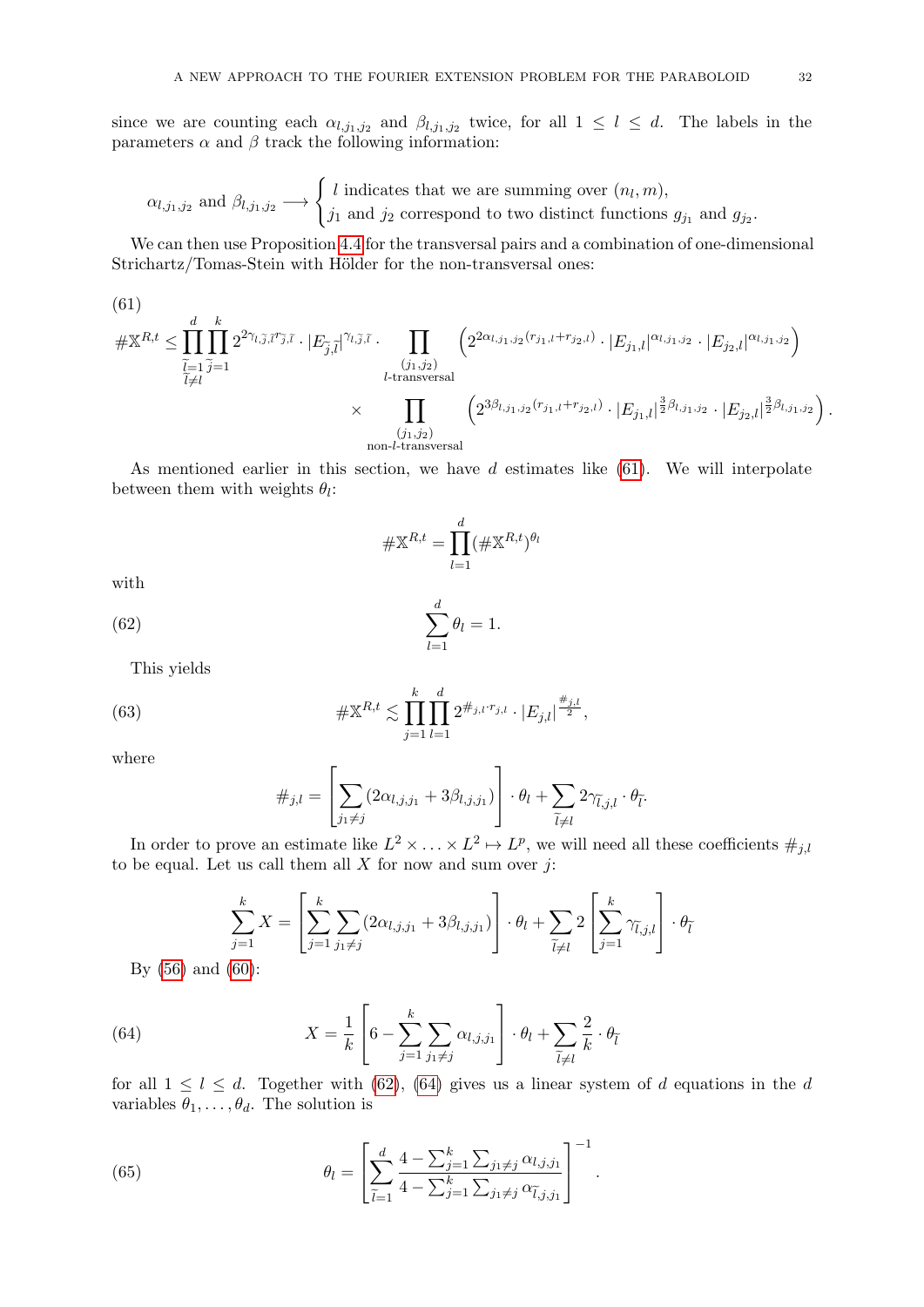Plugging [\(65\)](#page-31-3) back in [\(64\)](#page-31-2) gives us

(66) 
$$
X = \frac{2}{k} \left[ 1 + \left( \sum_{\tilde{l}=1} \frac{1}{\left[ 4 - \sum_{j=1}^k \sum_{j_1 \neq j} \alpha_{\tilde{l},j,j_1} \right]} \right)^{-1} \right].
$$

To minimize  $X$  we must maximize

$$
\sum_{j=1}^k \sum_{j_1 \neq j} \alpha_{\widetilde{l},j,j_1}.
$$

This is achieved by choosing  $\beta_{l,j_1,j_2} = 0$  for all  $(j_1, j_2)$  if there is at least one *l*-transversal pair  $(j_1, j_2)$ . In other words, choose

$$
\beta_{l,j_1,j_2} = 0
$$
 for all  $(j_1, j_2)$  if  $\tau_l = 1$ .

Hence by [\(60\)](#page-30-2):

$$
\sum_{j=1}^{k} \sum_{j_1 \neq j} \alpha_{\tilde{l},j,j_1} = \begin{cases} 2 & \text{if } \tau_{\tilde{l}} = 1, \\ 0 & \text{if } \tau_{\tilde{l}} = 0. \end{cases}
$$

This choice of parameters gives us

<span id="page-32-0"></span>
$$
X = \frac{2(d + |\tau| + 2)}{k(d + |\tau|)},
$$

which implies the following estimate for  $\#\mathbb{X}^{R,t}$ :

(67) 
$$
\# \mathbb{X}^{R,t} \lesssim \prod_{j=1}^k \prod_{l=1}^d 2^{X \cdot r_{j,l}} \cdot |E_{j,l}|^{\frac{X}{2}},
$$

Finally, we interpolate between [\(67\)](#page-32-0) with weight  $\frac{1}{k \cdot X} - \varepsilon$  and [\(53\)](#page-29-2) with weight  $(1 - \frac{1}{k \cdot X}) + \varepsilon$ to bound the form  $\Lambda_{k,d}^{\tau}$ :

$$
|\Lambda_{k,d}^{\tau}(g,h)| \lesssim \sum_{R,t\geq 0} 2^{-t} \cdot \prod_{j=1}^{k} \prod_{l=1}^{d} 2^{-\frac{r_{j,l}}{k}}
$$
  
 
$$
\times \left[ \prod_{j=1}^{k} \prod_{l=1}^{d} 2^{X \cdot r_{j,l}} \cdot |E_{j,l}|^{\frac{X}{2}} \right]^{\frac{1}{k \cdot X} - \varepsilon} \cdot [2^{t} |F|]^{(1-\frac{1}{k \cdot X}) + \varepsilon}
$$

Developing the right-hand side:

$$
|\Lambda_{k,d}^{\tau}(g,h)| \lesssim \left(\sum_{t\geq 0} 2^{-\left(\frac{1}{k\cdot X}-\varepsilon\right)t}\right) \prod_{j=1}^k \prod_{l=1}^d \left(\sum_{r_{j,l}\geq 0} 2^{-\varepsilon X\cdot r_{j,l}}\right) \times \left[\prod_{j=1}^k \prod_{l=1}^d |E_{j,l}|^{\frac{1}{2k}-\frac{\varepsilon X}{2}}\right] \cdot |F|^{(1-\frac{1}{k\cdot X})+\varepsilon}
$$

As in the previous section, these series are summable. We have

$$
\sum_{r_{j,l}\geq 0}2^{-\varepsilon X\cdot r_{j,l}}\lesssim_\varepsilon |E_{j,l}|^{\varepsilon X}.
$$

For the series in t we can just bound it by an absolute constant depending on  $\varepsilon$ . This leads to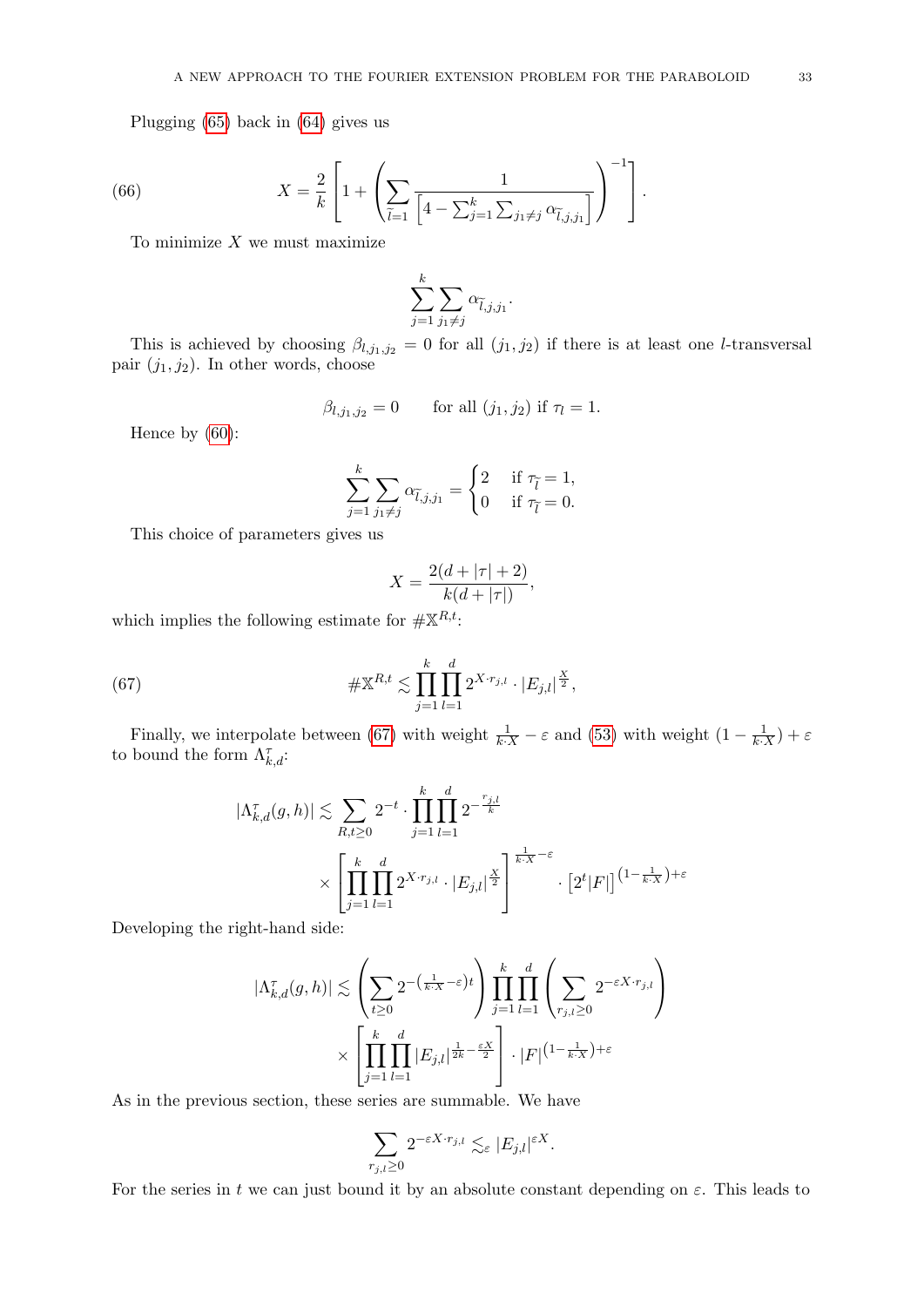$$
|\Lambda_{k,d}^{\tau}(g,h)| \lesssim_{\varepsilon} \left[ \prod_{j=1}^k \prod_{l=1}^d |E_{j,l}|^{\frac{1}{2k} + \frac{\varepsilon X}{2}} \right] \cdot |F|^{(1-\frac{1}{k \cdot X}) + \varepsilon}
$$
  

$$
\lesssim \left[ \prod_{j=1}^k \prod_{l=1}^d |E_{j,l}|^{\frac{1}{2k}} \right] \cdot |F|^{(1-\frac{1}{k \cdot X}) + \varepsilon},
$$

since  $|E_{i,l}| \leq 1$ , which finishes the proof by multilinear interpolation.

 $\Box$ 

**Remark 11.3.** If  $\tau_l = 0$  for  $1 \leq l \leq d$ , then

$$
p_{\tau} = \frac{2(d+2)}{kd},
$$

which could have been proven in general with Hölder and Strichartz/Tomas-Stein. This is because there is no transversality to exploit, therefore the best bounds we can hope for in the multilinear setting comes from the linear one.

**Remark 11.4.** If there are exactly  $k - 1$  indices l such that  $\tau_l = 1$ , then

$$
p_{\tau} = \frac{2(d+k+1)}{k(d+k-1)},
$$

which is consistent with Theorem [1.5.](#page-2-0)

**Remark 11.5.** Finally, if one has more than  $k-1$  indices l such that  $\tau_l = 1$ , then

$$
p_{\tau} < \frac{2(d+k+1)}{k(d+k-1)},
$$

which clearly illustrates the point of this section. The extreme case is when  $\tau_l = 1$  for  $1 \leq l \leq d$ , which gives

$$
p_{\tau} = \frac{2(d+1)}{kd}.
$$

This can be seen as an improvement upon the linear extension conjecture itself in the following sense: if we take the product of k extensions  $E_{U_j}g_j$ ,  $1 \leq j \leq k$ , and combine the restriction conjecture with Hölder's inequality, we obtain an operator that maps  $L^{\frac{2(d+1)}{d}} \times \ldots \times L^{\frac{2(d+1)}{d}}$  to  $L^{\frac{2(d+1)}{kd}+\varepsilon}$ . On the other hand, if we are in a situation in which we have as much transversality as possible and all  $g_j$  are full tensors, we obtain  $L^2 \times \ldots \times L^2$  to  $L^{\frac{2(d+1)}{kd} + \varepsilon}$ .

#### <span id="page-33-2"></span><span id="page-33-1"></span>12. Further remarks

<span id="page-33-0"></span>Remark 12.1. It was pointed out to us by Jonathan Bennett that the d-dimensional estimates [\(2\)](#page-1-3) for tensors are equivalent to certain 1-dimensional mixed norms. We present this remark in the following proposition:

**Proposition 12.2** (Bennett). For all  $p, q \geq 1$ , the estimate

(68) 
$$
\|\mathcal{E}_d g\|_{L^q_{\xi_1,\ldots,\xi_{d+1}}} \lesssim \|g\|_p
$$

holds for tensors  $q(x) = q_1(x_1) \cdot \ldots \cdot q(x_d)$  if and only if

(69) 
$$
\|\mathcal{E}_1 f\|_{L_{\xi_2}^{dq} L_{\xi_1}^q} \lesssim \|f\|_p.
$$

holds.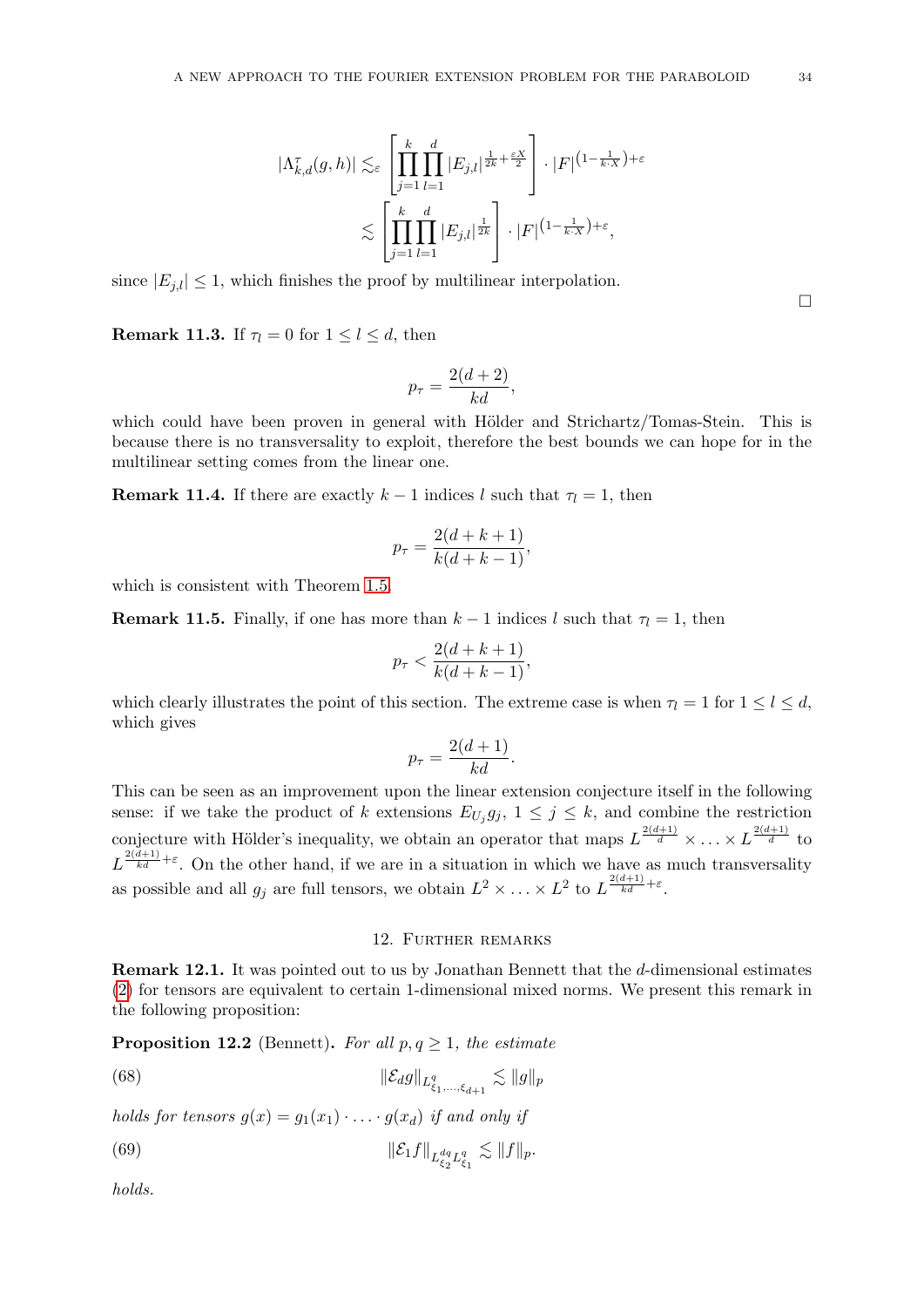Proof. Assume first that [\(68\)](#page-33-1) holds for tensors. Then

$$
\|\mathcal{E}_1 f\|_{L_{\xi_2}^{dq} L_{\xi_1}^q} = \left[ \int \left[ \int |\mathcal{E}_1 f(\xi_1, \xi_2)|^q \mathrm{d}\xi_1 \right]^d \mathrm{d}\xi_2 \right]^{\frac{1}{dq}}
$$
  
\n
$$
= \left[ \int \prod_{j=1}^d \left[ \int |\mathcal{E}_1 f(\eta_j, \xi_2)|^q \mathrm{d}\eta_j \right] \mathrm{d}\xi_2 \right]^{\frac{1}{dq}}
$$
  
\n
$$
= \left[ \int \prod_{j=1}^d \int |\mathcal{E}_d (f \otimes \ldots \otimes f)(\eta_1, \ldots, \eta_d)|^q \mathrm{d}\vec{\eta} \, \mathrm{d}\xi_2 \right]^{\frac{1}{dq}}
$$
  
\n
$$
\lesssim \|f \otimes \ldots \otimes f\|_p^{\frac{1}{d}}
$$

 $\lesssim ||f||_p,$ which proves [\(69\)](#page-33-2). Conversely, assuming that (69) holds for all  $f \in L^p([0,1])$  yields

$$
\begin{split} \|\mathcal{E}_{d}(g_{1} \otimes \ldots \otimes g_{d})\|_{q}^{q} &= \int |\mathcal{E}_{1}g_{1}(\xi_{1}, \xi_{d+1})|^{q} \cdot \ldots \cdot |\mathcal{E}_{1}g_{d}(\xi_{d}, \xi_{d+1})|^{q} d\xi_{1} \cdot \ldots \cdot d\xi_{d+1} \\ &= \int \prod_{j=1}^{d} \left[ \int |\mathcal{E}_{1}g_{j}(\xi_{j}, \xi_{d+1})|^{q} d\xi_{j} \right] d\xi_{d+1} \\ &\leq \prod_{j=1}^{d} \left[ \int \left[ \int |\mathcal{E}_{1}g_{j}(\xi_{j}, \xi_{d+1})|^{q} d\xi_{j} \right]^{d} d\xi_{d+1} \right]^{\frac{1}{d}} \\ &= \prod_{j} \|\mathcal{E}_{1}g_{j}\|_{L_{\xi_{d+1}}^{dq} L_{\xi_{j}}^{q}}^{q} \\ &\lesssim \prod_{j=1}^{d} \|g_{j}\|_{p}^{q} \\ &= \|g\|_{p}^{q} .\end{split}
$$

<span id="page-34-1"></span><span id="page-34-0"></span>Estimates such as [\(69\)](#page-33-2) can be verified directly by interpolation. Taking sup in  $\xi_2$  gives

(70) 
$$
\|\mathcal{E}_1 f\|_{L_{\xi_2}^{\infty} L_{\xi_1}^2} \lesssim_{\varepsilon} \|f\|_{L^2([0,1])}.
$$

Conjecture [1.1](#page-1-0) for  $d = 1$  follows from

(71) 
$$
\|\mathcal{E}_1 f\|_{L_{\xi_2,\xi_1}^{4+\varepsilon}} \lesssim_{\varepsilon} \|f\|_{L^4([0,1])}
$$

for all  $\varepsilon > 0$ . Using mixed-norm Riesz-Thorin interpolation with weights  $\approx \frac{d-1}{d+1}$  for [\(70\)](#page-34-0) and  $\approx \frac{2}{d+1}$  for [\(71\)](#page-34-1), one obtains [\(69\)](#page-33-2) for  $p = \frac{2(d+1)}{d}$  $\frac{d^{(l+1)}}{d}$  and  $q = \frac{2(d+1)}{d} + \varepsilon'$ , which shows [\(68\)](#page-33-1) by the previous claim.

The reader will notice that our proof for the case  $k = 1$  of Theorem [1.5](#page-2-0) has a similar idea in its core: we interpolate (at the level of the stopping-time sets  $\mathbb{X}^{l_1,\dots,l_d}$ ) between two estimates similar to [\(70\)](#page-34-0) and [\(71\)](#page-34-1). On the other hand, we have not found an extension of Bennett's remark to the case  $2 \leq k \leq d+1$ , in which we still need to interpolate locally instead of globally and assume that only one function has a tensor structure.

Remark 12.3. In [\[36\]](#page-47-18) the authors obtain the following off-diagonal type bounds:

 $\Box$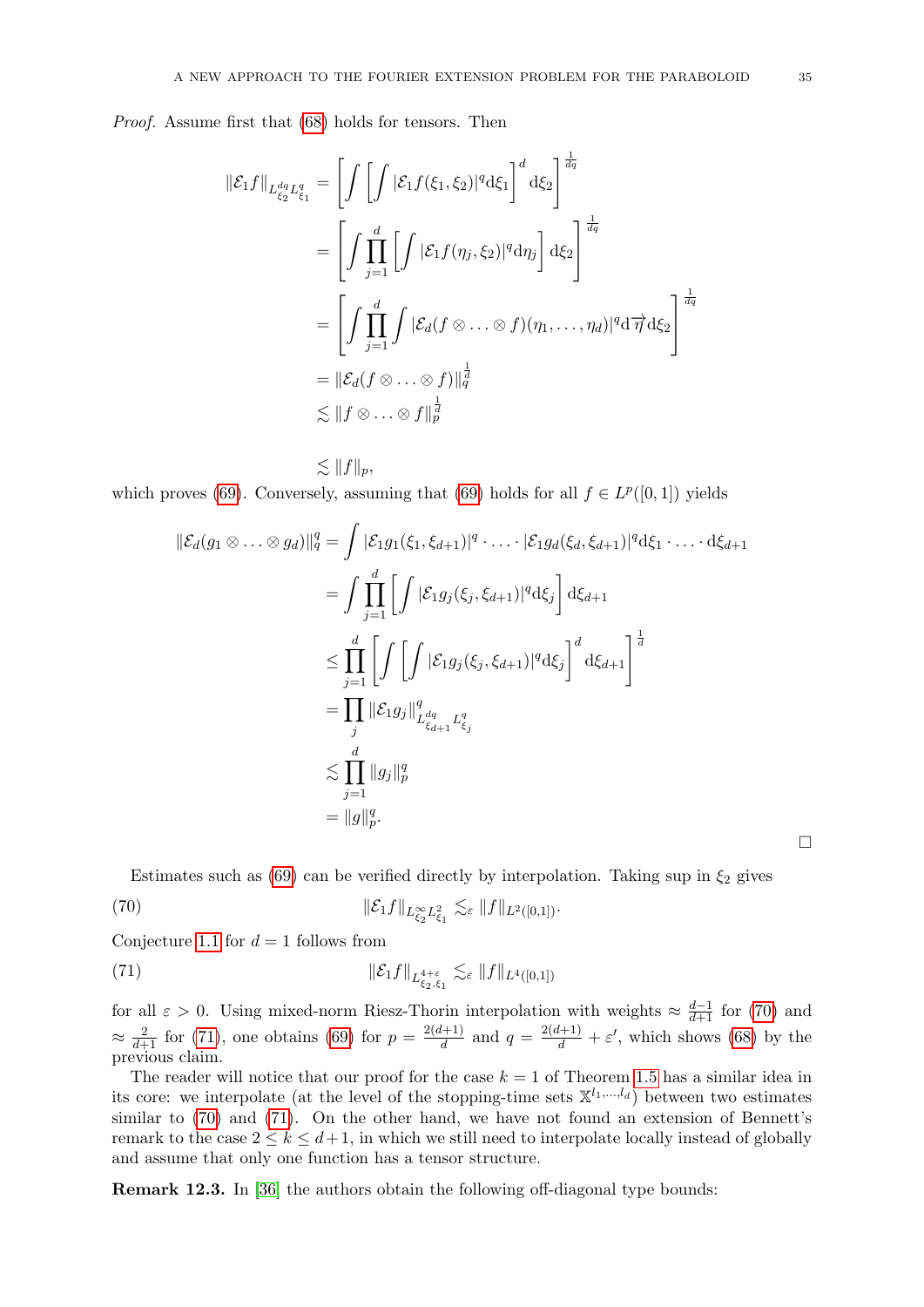**Theorem** ([\[36\]](#page-47-18)).  $\mathcal{ME}_{2,d}$  satisfies

$$
\begin{aligned} & \| \mathcal{ME}_{2,d}(g_1,g_2) \|_2 \lesssim \|g_1\|_2 \cdot \|g_2\|_{\frac{d+1}{d}}, \\ & \| \mathcal{ME}_{2,d}(g_1,g_2) \|_2 \lesssim \|f\|_{\frac{d+1}{d}} \cdot \|g\|_2. \end{aligned}
$$

In general, under the extra hypothesis that either  $g_1$  or  $g_2$  is a full tensor, one can obtain all k-linear off-diagonal type bounds like  $L^{p_1} \times \ldots \times L^{p_k} \mapsto L^2$  by a straightforward adaptation of the argument presented in Section [9.](#page-16-0) We chose not to include them in this manuscript.

Remark 12.4. The general statement of the k-linear extension conjecture for the paraboloid is (as in  $[1]$ ):

<span id="page-35-0"></span>**Conjecture 12.5.** Let  $k \geq 2$  and suppose that  $U_1, \ldots, U_k$  parametrize transversal caps of the paraboloid  $x \mapsto |x|^2$  in  $\mathbb{R}^{d+1}$ . If  $\frac{1}{q} < \frac{d}{2(d+1)}$ ,  $\frac{1}{q} \leq \frac{d+k-1}{d+k+1}$  $\overline{d+k+1}$ 1  $\frac{1}{p'}$  and  $\frac{1}{q} \leq \frac{d-k+1}{d+k+1}$  $\overline{d+k+1}$ 1  $\frac{1}{p'} + \frac{k-1}{k+d+1}$ , then

$$
\left\| \prod_{j=1}^k \mathcal{E}_{U_j} g_j \right\|_{L^{\frac{q}{k}}(\mathbb{R}^{d+1})} \lesssim \prod_{j=1}^k \|g_j\|_{L^p(U_j)}
$$

Under the assumption that  $g_i$  are full tensors

$$
g_j(x_1,...,x_d) = g_{j,1}(x_1) \cdot ... \cdot g_{j,d}(x_d), \quad 1 \leq j \leq k,
$$

the methods of this work allow to prove Conjecture [12.5.](#page-35-0) We will not cover the details of this result in the present work, but the idea is simply to interpolate between the  $p = 2$  result and the case  $k = 1$  for tensors.

## Appendix A. Sharp examples

<span id="page-35-1"></span>The goal of this first appendix is to analyze the necessary conditions for Conjecture [1.2](#page-1-1) to hold. In the first part we show that the predicted range of exponents is sharp under transversality. Even though this has been known since Bennett's formulation of the problem in [\[1\]](#page-46-1), we have not found explicit sharp examples in the literature that suggest the conjectured range, except for the bilinear problem for the sphere in Foschi and Klainerman's work [\[16\]](#page-47-19), which motivated the construction of the sharp examples for the paraboloid that follow. We decided to include them as a natural complement to the results presented in this paper and to have them explicitly worked out in the literature.

In the second part of this appendix we prove that, to attain the sharp range of Conjecture [1.2](#page-1-1) in general, transversality can not be replaced by a strictly weaker condition (such as weak transversality). This has also been known since [\[2\]](#page-46-3) and in connection with the thoroughly studied Brascamp-Lieb inequalities (see [\[3\]](#page-46-5) and [\[4\]](#page-46-6)), but a proof is included here because it also shows that some of our results are sharp.

<span id="page-35-2"></span>A.1. Optimal range assuming transversality. Consider the caps that project onto the following transversal domains via  $x \mapsto |x|^2$ :

$$
\begin{aligned} U_1 &= [0,1]^d, \\ U_j &= [2,3]^{j-2} \times [4,5] \times [0,1]^{d-j+1}, \quad 2 \le j \le k. \end{aligned}
$$

We present our examples separately to distinguish their features. For  $k = d + 1$  we will take appropriately placed cubes, whereas for  $2 \leq k \leq d$  we will take slabs (boxes with edges of two different scales).

<span id="page-35-3"></span>**Claim A.1.** Let  $k = d + 1$ ,  $\delta > 0$  small and let  $A_j^{\delta}$  be given by

$$
A_1^{\delta} = [0, \delta]^d,
$$
  
\n
$$
A_j^{\delta} = [2, 2 + \delta]^{j-2} \times [4, 4 + \delta] \times [0, \delta]^{d-j+1}, \quad 2 \le j \le d+1.
$$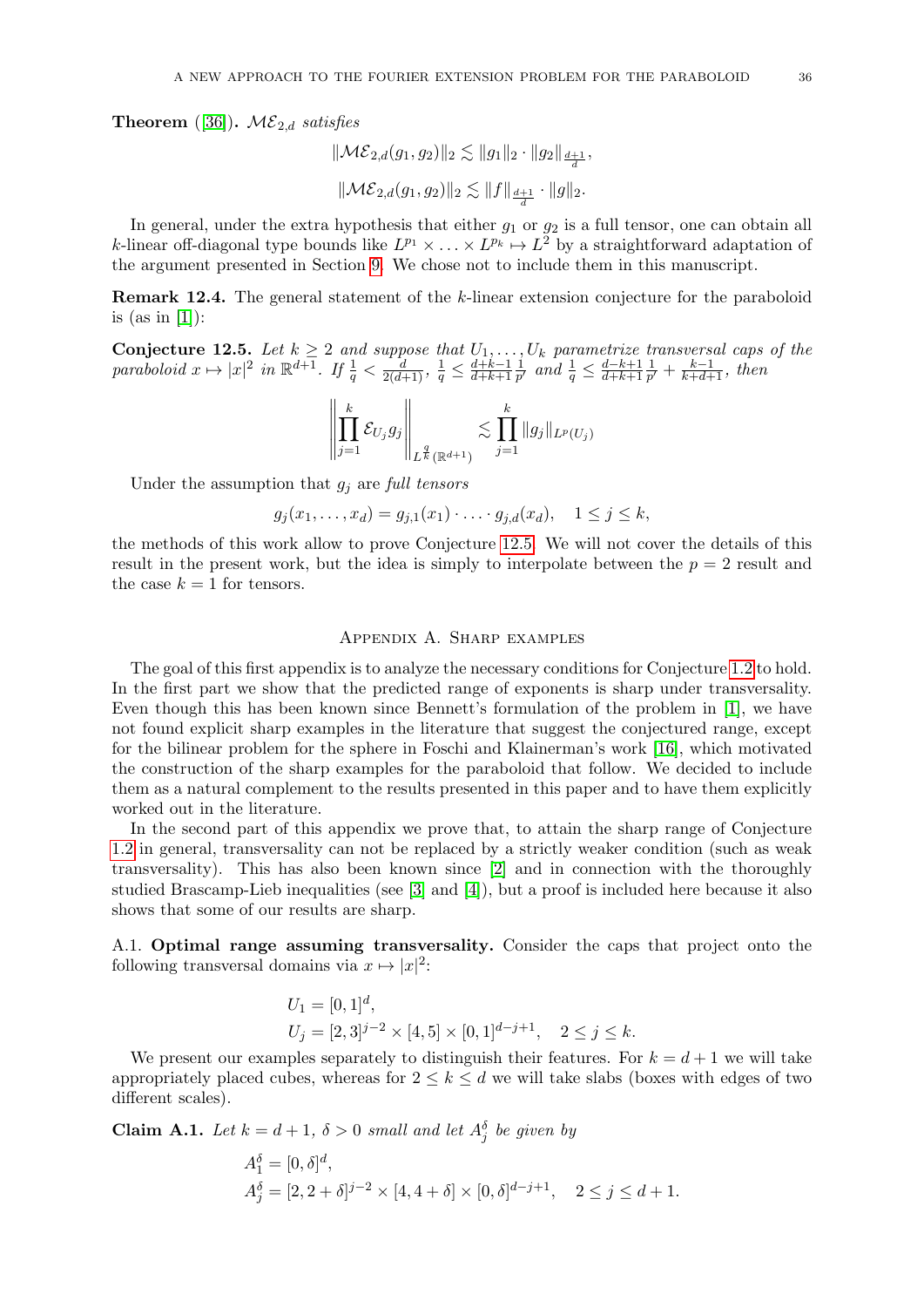Define  $f_j^{\delta} := \mathbb{1}_{A_j^{\delta}}$ . Then

$$
\frac{\left\|\prod_{j=1}^{d+1} \mathcal{E}_{U_j} f_j^{\delta}\right\|_p}{\prod_{j=1}^{d+1} \|f_j^{\delta}\|_2} \geq \delta^{\frac{d(d+1)}{2} - \frac{1}{p}(d+1)}.
$$

Therefore, letting  $\delta \rightarrow 0$  implies  $p \geq \frac{2}{d}$  $\frac{2}{d}$  is a necessary condition for the d-linear extension conjecture to hold for this choice of  $U_j$ 's and for all  $f_j$  that are full tensors.

<span id="page-36-0"></span>**Claim A.2.** Let  $2 \leq k < d+1$ ,  $\delta > 0$  small and let  $B_j^{\delta}$  be given by

$$
B_1^{\delta} = [0, \delta^2]^{k-1} \times [0, \delta]^{d-k+1},
$$
  
\n
$$
B_j^{\delta} = [2, 2 + \delta^2]^{j-2} \times [4, 4 + \delta^2] \times [0, \delta^2]^{k-j} \times [0, \delta]^{d-k+1}, \quad 2 \le j \le k.
$$

Define  $g_j^{\delta} := \mathbb{1}_{B_j^{\delta}}$ . Then

$$
\frac{\left\|\prod_{j=1}^k \mathcal{E}_{U_j} g_j^{\delta}\right\|_p}{\prod_{j=1}^k \|g_j^{\delta}\|_2} \geq \delta^{\frac{k}{2}(d+k-1) - \frac{1}{p}(d+k+1)}.
$$

Therefore, letting  $\delta \to 0$  implies  $p \geq \frac{2(d+k+1)}{k(d+k-1)}$  is a necessary condition for the k-linear extension conjecture to hold for this choice of  $U_j$ 's and for all  $g_j$  that are full tensors.



Figure 5. Cases  $k = 3$  and  $k = 4$  when  $d = 3$ 

Before proving the claims, we need the following lemma:

**Lemma A.3** (Scale-1 phase-space portrait of  $e^{2\pi ix^2}$ ). There exists a sequence of smooth bumps  $(\varphi_n)_{n\in\mathbb{Z}}$  such that:

(i)  $\text{supp}(\varphi_n) \subset [n-1, n+1], n \in \mathbb{Z},$ 

(ii)  $|\varphi_n^{(\ell)}(x)| \leq C_{\ell}$  uniformly in  $n \in \mathbb{Z}$  and such that

$$
e^{2\pi ix^2} = \sum_{n \in \mathbb{Z}} e^{4\pi inx} \varphi_n(x).
$$

*Proof.* See [\[32\]](#page-47-14), Proposition 1.10 on page 23.

Rescaling with  $t > 0$ , the corresponding phase space portrait of  $e^{2\pi i t x^2}$  is

$$
e^{2\pi itx^2} = e^{2\pi i(\sqrt{t}x)^2} = \sum_{n \in \mathbb{Z}} e^{4\pi i n \sqrt{t}x} \varphi_n(\sqrt{t}x).
$$

Observe that  $\widetilde{\varphi}_t(x) = \varphi_n(x)$  $\sqrt{t}x$ ) is adapted to the Heisenberg box  $\left[\frac{n}{\sqrt{t}}, \frac{n+1}{\sqrt{t}}\right]$  $\frac{1}{\overline{t}}]\times [0,$ √ t], but strictly supported on  $\left[\frac{n-1}{\sqrt{t}}, \frac{n+1}{\sqrt{t}}\right]$  $\frac{1}{\overline{t}}$ . This way, we can write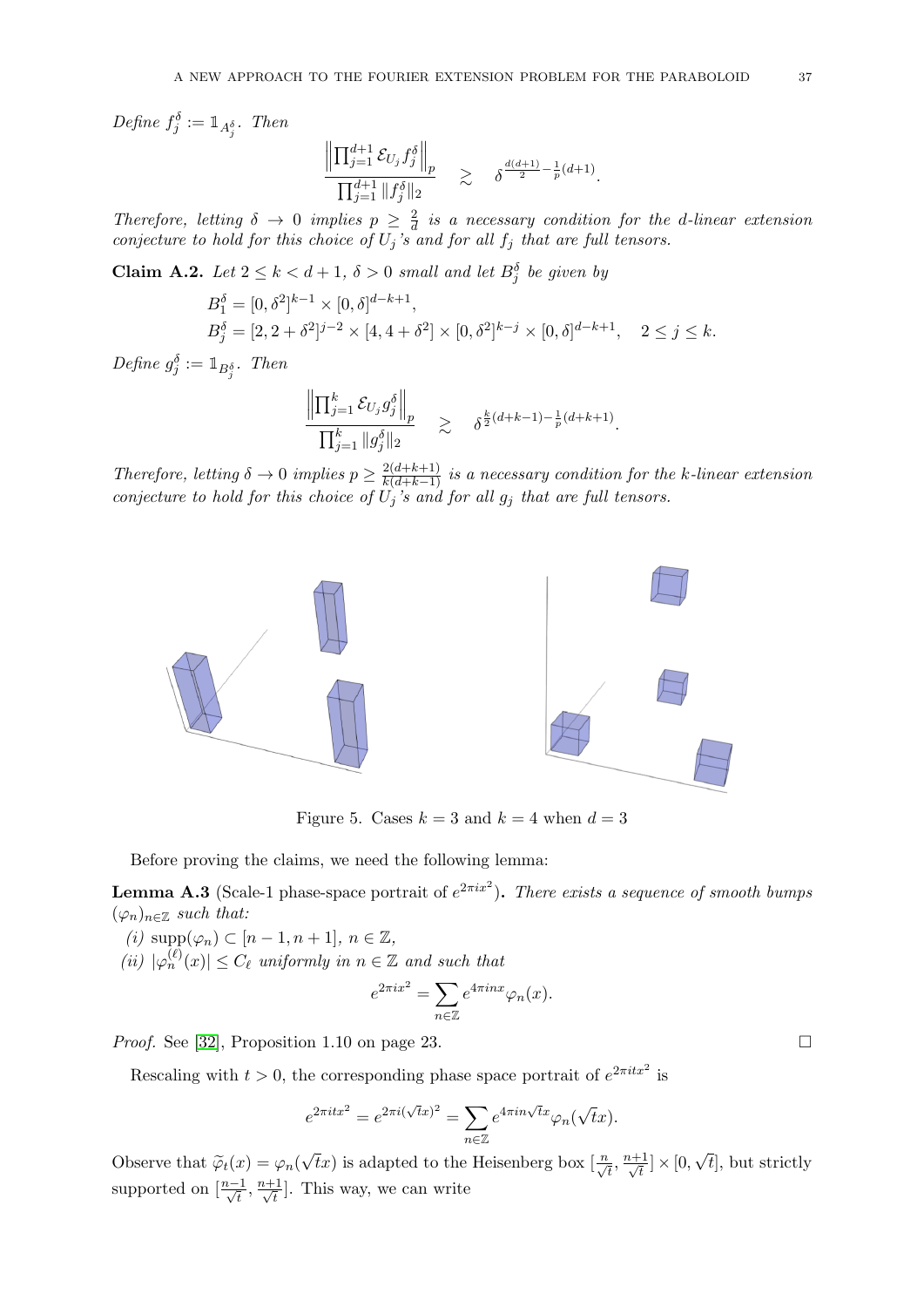(72) 
$$
e^{2\pi itx^2} = \sum_{n\in\mathbb{Z}} \Phi_{n,t}(x),
$$

where  $\Phi_{n,t}$  is adapted to the Heisenberg box  $\left[\frac{n}{\sqrt{t}}, \frac{n+1}{\sqrt{t}}\right]$  $\frac{1}{\overline{t}}] \times [2n]$  $\sqrt{t}$ ,  $(2n+1)\sqrt{t}$ .

Proof of Claim [A.1.](#page-35-3) Motivated by the uncertainty principle, the first step is to analyze the behavior of the extension operator  $\mathcal{E}_{U_j}$  applied to  $f_j^{\delta}$  on a box whose sizes are reciprocal to the ones of supp $(f_j^{\delta})$ . More precisely, we will show that  $|E_{U_j}(f_j^{\delta})| \gtrsim \delta^d$  on such boxes. If  $\delta < \frac{1}{\sqrt{2}}$ 

 $\overline{t}$ ,

$$
\mathcal{E}_{U_1}(f_1^{\delta})(\xi_1,\ldots,\xi_d,t) = \prod_{j=1}^d \left[ \int_0^{\delta} e^{-2\pi i \xi_j x_j} e^{-2\pi i t x_j^2} dx_j \right]
$$
  
= 
$$
\prod_{j=1}^d \left[ \int_0^{\delta} e^{-2\pi i \xi_j x_j} \cdot [\Phi_{0,t}(x_j) + \Phi_{1,t}(x_j)] dx_j \right],
$$

since  $\text{supp}(\Phi_{n,t}) \cap [0,\delta] = \emptyset$  if  $n \in \mathbb{Z} \setminus \{0,1\}$ . If  $|\xi_j x_j| < \frac{1}{\Lambda}$  $\frac{1}{N}$  (N is a big number to be chosen later), we then have: (73)

<span id="page-37-1"></span>
$$
|\mathcal{E}_{U_1}(f_1^{\delta})(\xi_1,\ldots,\xi_d,t)| = \prod_{j=1}^d \left| \int_0^{\delta} e^{-2\pi\xi_j x_j} \cdot [\Phi_{0,t}(x_j) + \Phi_{1,t}(x_j)] dx_j \right|,
$$
  

$$
\geq \prod_{j=1}^d \left( \left| \int_0^{\delta} [\Phi_{0,t}(x_j) + \Phi_{1,t}(x_j)] dx_j \right| - \left| \int_0^{\delta} [e^{-2\pi\xi_j x_j} - 1] \cdot [\Phi_{0,t}(x_j) + \Phi_{1,t}(x_j)] \right| \right),
$$

where N is picked so that  $[e^{-2\pi \xi_j x_j} - 1]$  is close enough to zero to make

$$
A_j := \left| \int_0^\delta [\Phi_{0,t}(x_j) + \Phi_{1,t}(x_j)] dx_j \right|
$$

dominate each factor above. Since  $A_j \gtrsim \delta$  (recall that  $\Phi_{0,t}$  and  $\Phi_{1,t}$  are adapted to Heisenberg boxes of size  $\frac{1}{4}$  $\frac{1}{\overline{t}} \times \sqrt{t}$  and  $\delta < \frac{1}{\sqrt{t}}$  $\frac{1}{\overline{t}}$ , we conclude that if  $|\xi_j| \lesssim \frac{1}{\delta}$  $\frac{1}{\delta}$  for  $1 \leq j \leq d$  and  $|t| < \frac{1}{\delta^2}$  $\frac{1}{\delta^2}$ , then

<span id="page-37-0"></span>
$$
|\mathcal{E}_{U_1}(f_1^{\delta})(\xi_1,\ldots,\xi_d,t)| \geq \delta^d.
$$

If  $\phi$  is a bump supported on [−1, 1], we have just proved that

(74) 
$$
|\mathcal{E}_{U_1}(f_1^{\delta})(\xi_1,\ldots,\xi_d,t)| \gtrsim \delta^d \phi_{\delta}(\xi_1) \cdot \ldots \cdot \phi_{\delta}(\xi_d) \phi_{\delta^2}(t),
$$

where  $\phi_{\delta}(\xi) := \phi(\delta x)$ . Analogously, if  $\delta < \frac{1}{\sqrt{\delta}}$  $\bar{t}$ ,

$$
\mathcal{E}_{U_2}(f_2^{\delta})(\xi_1, \dots, \xi_d, t) = \left[ \int_4^{4+\delta} e^{-2\pi i \xi_1 x_1} e^{-2\pi i t x_1^2} dx_1 \right] \cdot \prod_{j=2}^d \left[ \int_0^{\delta} e^{-2\pi i \xi_j x_j} e^{-2\pi i t x_j^2} dx_j \right]
$$
  
= 
$$
\underbrace{\left[ \int_4^{4+\delta} e^{-2\pi i \xi_1 x_1} \left( \sum_{n \in \mathbb{Z}} \Phi_{n,t}(x_1) \right) dx_1 \right] \cdot \prod_{j=2}^d \underbrace{\left[ \int_0^{\delta} e^{-2\pi i \xi_j x_j} \cdot [\Phi_{0,t}(x_j) + \Phi_{1,t}(x_j)] dx_j \right]}_{I_j},
$$

There are at most  $O(1)$  integers n such that  $\text{supp}(\Phi_{n,t}) \cap [4, 4 + \delta] \neq \emptyset$ , and they cluster around There are at most  $O(1)$  integers *n* such that supp $(\Psi_{n,t}) \cap [4, 4+0] \neq \emptyset$ , and they cluster around  $[4\sqrt{t}]$ . Without loss of generality, one can assume that  $n = 4\sqrt{t}$  so that the main contribution for  $I_1$  comes from  $\Phi_{4\sqrt{t},t}$  whose Heisenberg box is  $[4, 4 + \frac{1}{\sqrt{t}}]$  $\overline{t}_{\overline{t}} \times [8t, 8t + \sqrt{t}]$ . The modulation  $e^{-2\pi i \xi_i x_i}$  shifts this box vertically by  $-\xi_1$ , and  $I_1$  is negligible if the boxes  $[4, 4 + \frac{1}{\sqrt{2}}]$  $_{\overline{\overline{t}}}$ ] × [8t –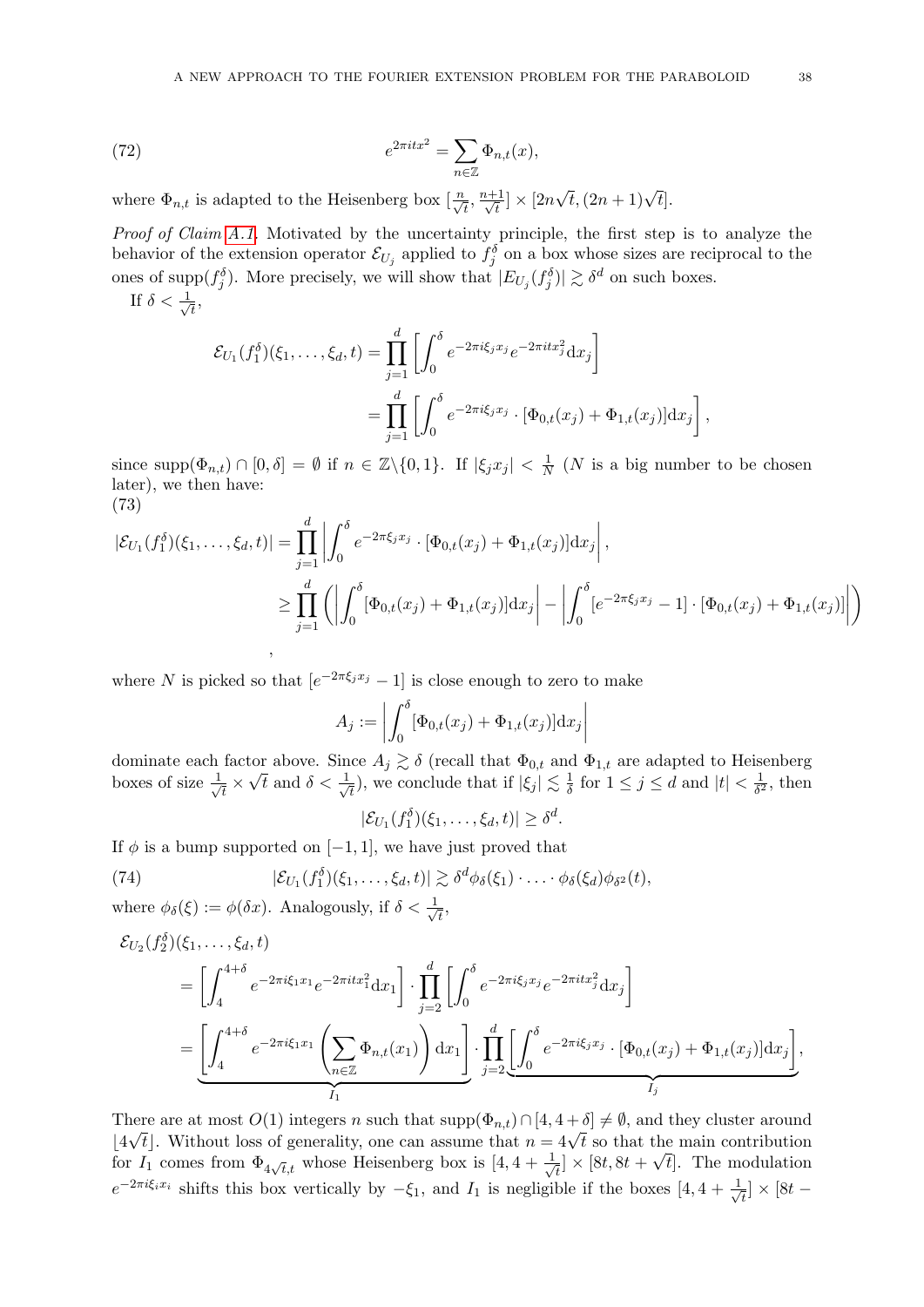$\xi_1, 8t +$ √  $\overline{t} - \xi_1$ ] and  $[0, \delta] \times [0, \frac{1}{\delta}]$  $\frac{1}{\delta}$ ] are disjoint in frequency, so we need  $|\xi_1 - 8t| \lesssim \frac{1}{\delta}$  $\frac{1}{\delta}$  to have a significant contribution to  $I_1$ . In that case,

$$
|I_1| \gtrsim \left| \int_4^{4+\delta} e^{-2\pi i \xi_1 x_1} \Phi_{4\sqrt{t},t}(x_1) \mathrm{d}x_1 \right| \gtrsim \delta.
$$

The analysis of  $I_j$  for  $j \geq 2$  is the same as the one for the factors of  $E_{U_1}(f_1^{\delta})$ . We conclude that if  $|\xi_1 - 8t| \lesssim \frac{1}{\delta}$  $\frac{1}{\delta}$ ,  $|\xi_j| \lesssim \frac{1}{\delta}$  $\frac{1}{\delta}$  for  $2 \leq j \leq d$  and  $|t| \leq \frac{1}{\delta^2}$ , then

$$
|\mathcal{E}_{U_2}(f_2^{\delta})(\xi_1,\ldots,\xi_d,t)| \geq \delta^d.
$$

As before,

$$
|\mathcal{E}_{U_2}(f_2^{\delta})(\xi_1,\ldots,\xi_d,t)| \gtrsim \delta^d \phi_{\delta}(\xi_1-\delta t) \cdot \phi_{\delta}(\xi_2) \ldots \cdot \phi_{\delta}(\xi_d) \phi_{\delta^2}(t),
$$

The extensions  $\mathcal{E}_{U_j}(f_j^{\delta})$  for  $3 \leq j \leq d+1$  are treated in the same way we treated  $\mathcal{E}_{U_2}(f_2^{\delta})$ . The conclusion is that

<span id="page-38-0"></span>
$$
(75) |\mathcal{E}_{U_j}(f_j^{\delta})(\xi_1,\ldots,\xi_d,t)| \gtrsim \delta^d \phi_{\delta}(\xi_1-4t)\cdot \ldots \cdot \phi_{\delta}(\xi_{j-2}-4t) \cdot \phi_{\delta}(\xi_{j-1}-8t) \cdot \phi_{\delta}(\xi_j)\cdot \ldots \cdot \phi_{\delta}(\xi_d) \phi_{\delta^2}(t)
$$

for all  $2 \leq j \leq d+1$ .

Let  $\xi = (\xi_1, \ldots, \xi_d)$ . From [\(74\)](#page-37-0) and [\(75\)](#page-38-0) we obtain

<span id="page-38-1"></span>(76)  
\n
$$
\prod_{j=1}^{d+1} |\mathcal{E}_{U_j}(f_j^{\delta})(\xi, t)| \gtrsim \delta^{d(d+1)} \left[ \phi_{\delta^2}(t) \prod_{l=1}^d \phi_{\delta}(\xi_l) \right]
$$
\n
$$
\times \left[ \prod_{j=2}^d \phi_{\delta}(\xi_1 - 4t) \cdot \ldots \cdot \phi_{\delta}(\xi_{j-2} - 4t) \cdot \phi_{\delta}(\xi_{j-1} - 8t) \cdot \phi_{\delta}(\xi_j) \cdot \ldots \cdot \phi_{\delta}(\xi_d) \phi_{\delta^2}(t) \right]
$$

Now we analyze the support of the product of the right-hand of [\(76\)](#page-38-1). Notice that we have at least one bump like  $\phi_{\delta}(\xi_j)$  for every  $1 \leq j \leq d+1$ , so  $|\xi_j| \lesssim \frac{1}{\delta}$  $\frac{1}{\delta}$  is a necessary condition for the product not to be zero. On the other hand, the conditions

$$
|\xi_j| \lesssim \frac{1}{\delta}
$$
  

$$
|\xi_j - 8t| \lesssim \frac{1}{\delta}
$$

together imply  $|t| \lesssim \frac{1}{\delta}$  $\frac{1}{\delta}$ , which is much more restrictive than the  $|t| \lesssim \frac{1}{\delta^2}$  $\frac{1}{\delta^2}$  that comes from the support of the bump  $\phi_{\delta^2}(t)$ . We conclude that the right-hand side of [\(76\)](#page-38-1) is supported on the box

$$
R_{\delta}^* = \left\{ (\xi_1, \ldots, \xi_d, t) \in \mathbb{R}^{d+1}; \quad |t| \lesssim \frac{1}{\delta}, \quad |\xi_j| \lesssim \frac{1}{\delta}, \quad 1 \leq j \leq d \right\}.
$$

Finally,

(77) 
$$
\frac{\left\| \prod_{j=1}^{d+1} \mathcal{E}_{U_j} f_j^{\delta} \right\|_p}{\prod_{j=1}^{d+1} \|f_j^{\delta}\|_2} \geq \frac{\delta^{d(d+1)} \cdot |R_{\delta}^*|^{\frac{1}{p}}}{\delta^{\frac{d(d+1)}{2}} \sum_{\lambda} \delta^{\frac{d(d+1)}{2} - \frac{1}{p}(d+1)}}
$$

and the claim follows.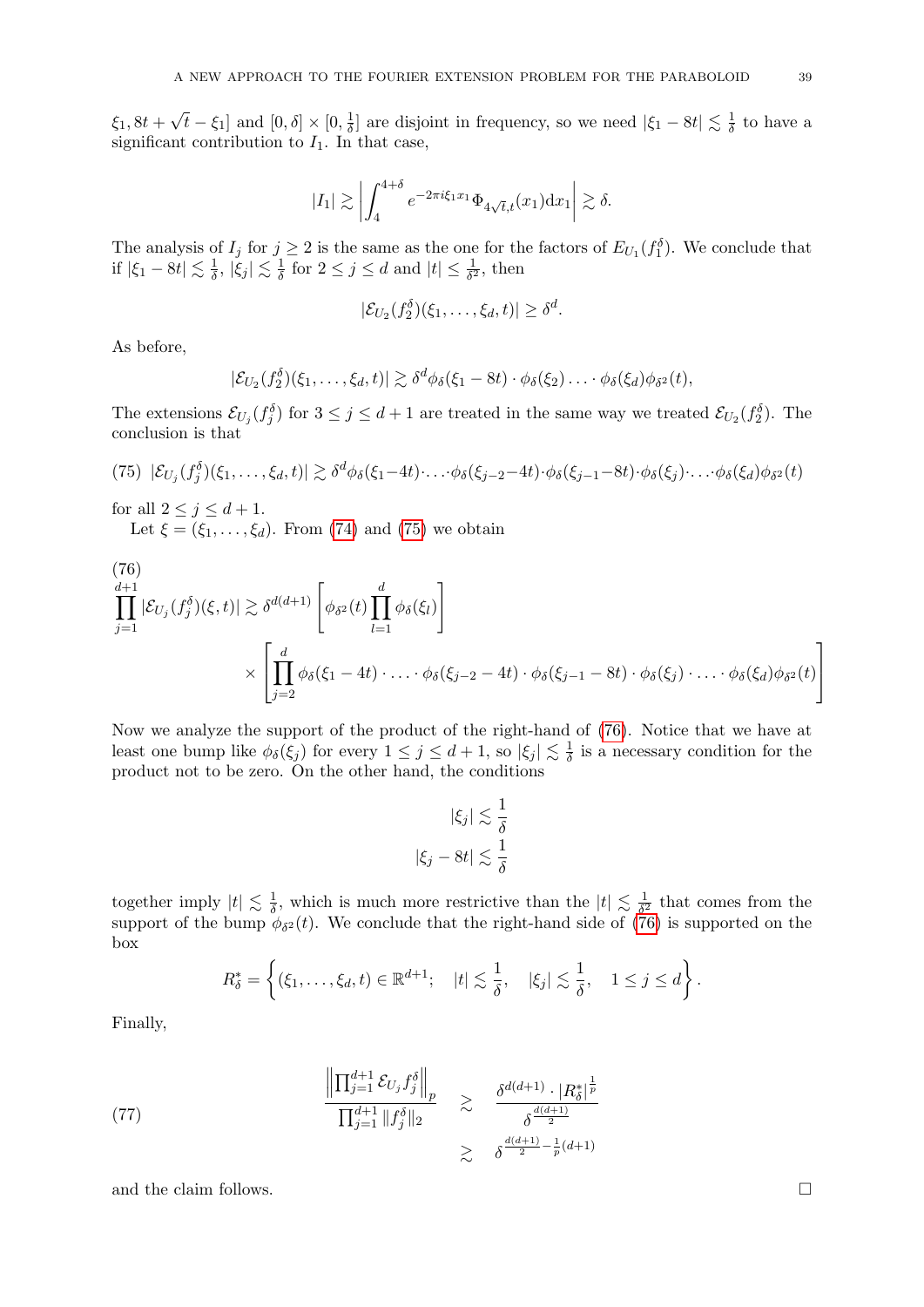Proof of Claim [A.2.](#page-36-0) The outline of the following argument is the same as the one used in previous proof. Let  $\xi = (\xi_1, \ldots, \xi_d)$ . If  $\delta^2 < \frac{1}{\sqrt{2}}$  $\bar{t}$ ,

$$
\mathcal{E}_{U_1}(g_1^{\delta})(\xi,t) = \prod_{j=1}^{k-1} \left[ \int_0^{\delta^2} e^{-2\pi i \xi_j x_j} e^{-2\pi i t x_j^2} dx_j \right] \cdot \prod_{l=k}^d \left[ \int_0^{\delta} e^{-2\pi i \xi_l x_l} e^{-2\pi i t x_l^2} dx_l \right]
$$
  
= 
$$
\prod_{j=1}^{k-1} \left[ \int_0^{\delta^2} e^{-2\pi i \xi_j x_j} [\Phi_{0,t}(x_j) + \Phi_{1,t}(x_j)] dx_j \right] \cdot \prod_{l=k}^d \left[ \int_0^{\delta} e^{-2\pi i \xi_l x_l} \left( \sum_{n \in \mathbb{Z}} \Phi_{n,t}(x_l) \right) dx_l \right],
$$

since supp $(\Phi_{n,t}) \cap [0, \delta^2] = \emptyset$  if  $n \in \mathbb{Z} \setminus \{0,1\}$ . If  $\delta < \frac{1}{\sqrt{2\pi}}$  $\overline{t}$  (which is stronger than the previous condition  $\delta^2 < \frac{1}{\sqrt{2}}$  $(\overline{t}_{\overline{t}})$ , we can eliminate most  $\Phi_{n,t}$  in  $(*)$  as well:

$$
\mathcal{E}_{U_1}(g_1^{\delta})(\xi,t) = \prod_{j=1}^{k-1} \left[ \int_0^{\delta^2} e^{-2\pi i \xi_j x_j} [\Phi_{0,t}(x_j) + \Phi_{1,t}(x_j)] dx_j \right] \cdot \prod_{l=k}^d \left[ \int_0^{\delta} e^{-2\pi i \xi_l x_l} \cdot [\Phi_{0,t}(x_l) + \Phi_{1,t}(x_l)] dx_l \right],
$$

If  $|\xi_j x_j| < \frac{1}{N}$  $\frac{1}{N}$  (for N big enough), we then have:

$$
\begin{split}\n&|\mathcal{E}_{U_1}(g_1^{\delta})(\xi,t)| \\
&= \prod_{j=1}^{k-1} \left| \int_0^{\delta^2} e^{-2\pi \xi_j x_j} [\Phi_{0,t}(x_j) + \Phi_{1,t}(x_j)] \mathrm{d}x_j \right| \cdot \prod_{l=k}^d \left| \int_0^{\delta} e^{-2\pi \xi_l x_l} \cdot [\Phi_{0,t}(x_l) + \Phi_{1,t}(x_l)] \mathrm{d}x_l \right|, \\
&\geq \delta^{2(k-1)+(d-k+1)} \\
&= \delta^{d+k-1},\n\end{split}
$$

by the same argument presented when we analyzed [\(73\)](#page-37-1). We conclude that if  $|\xi_j| \lesssim \frac{1}{\delta^2}$  $rac{1}{\delta^2}$  for  $1 \leq j \leq k-1, |\xi_l| \lesssim \frac{1}{\delta}$  $\frac{1}{\delta}$  for  $k \leq l \leq d$  and  $|t| < \frac{1}{\delta^2}$  $\frac{1}{\delta^2}$ , then

$$
|\mathcal{E}_{U_1}(g_1^{\delta})(\xi,t)| \gtrsim \delta^{d+k-1}.
$$

Using the same notation from the proof of Claim [A.1,](#page-35-3) we have just proved that

<span id="page-39-0"></span>(78) 
$$
|\mathcal{E}_{U_1}(g_1^{\delta})(\xi,t)| \gtrsim \delta^d \phi_{\delta^2}(\xi_1) \cdot \ldots \cdot \phi_{\delta^2}(\xi_{k-1}) \phi_{\delta}(x_k) \cdot \ldots \cdot \phi_{\delta}(x_d) \cdot \phi_{\delta^2}(t),
$$

where  $\phi_{\delta}(\xi) := \phi(\delta x)$  and  $\phi$  is a bump supported on [-1, 1]. Analogously, if  $\delta < \frac{1}{\sqrt{\epsilon}}$  $\overline{\overline{t}}$ ,

$$
\mathcal{E}_{U_{2}}(g_{2}^{\delta})(\xi,t) = \left[\int_{4}^{4+\delta^{2}} e^{-2\pi i \xi_{1}x_{1}} e^{-2\pi i t x_{1}^{2}} dx_{1}\right] \cdot \prod_{j=2}^{k-1} \left[\int_{0}^{\delta^{2}} e^{-2\pi i \xi_{j}x_{j}} e^{-2\pi i t x_{j}^{2}} dx_{j}\right] \cdot \prod_{l=k}^{d} \left[\int_{0}^{\delta} e^{-2\pi i \xi_{l}x_{l}} e^{-2\pi i t x_{l}^{2}} dx_{l}\right]
$$

$$
= \underbrace{\left[\int_{4}^{4+\delta^{2}} e^{-2\pi i \xi_{1}x_{1}} \left(\sum_{n \in \mathbb{Z}} \Phi_{n,t}(x_{1})\right) dx_{1}\right] \cdot \prod_{j=2}^{k-1} \left[\int_{0}^{\delta^{2}} e^{-2\pi i \xi_{j}x_{j}} \cdot [\Phi_{0,t}(x_{j}) + \Phi_{1,t}(x_{j})] dx_{j}\right]}_{M_{j}}
$$

$$
\times \prod_{l=k}^{d} \underbrace{\left[\int_{0}^{\delta} e^{-2\pi i \xi_{l}x_{l}} \cdot [\Phi_{0,t}(x_{l}) + \Phi_{1,t}(x_{l})] dx_{l}\right]}_{M_{l}}.
$$

As in the proof of Claim [A.1,](#page-35-3) the main contribution for  $M_1$  comes from  $\Phi_{4\sqrt{t},t}$ , whose Heisenberg box is  $[4, 4 + \frac{1}{4}]$  $\left[\frac{1}{t}\right] \times [8t, 8t +$ √  $\bar{t}$ . The modulation  $e^{-2\pi i \xi_i x_i}$  shifts this box vertically by  $-\xi_1$ , and  $M_1$  is negligible if the boxes  $\left[4, 4+\frac{1}{\sqrt{2}}\right]$  $\frac{1}{\bar{t}} \times [8t - \xi_1, 8t + \sqrt{t} - \xi_1]$  and  $[0, \delta^2] \times [0, \frac{1}{\delta^2}]$  $\frac{1}{\delta^2}$  are disjoint in frequency, so we need  $|\xi_1 - 8t| \lesssim \frac{1}{\delta^2}$  $\frac{1}{\delta^2}$  to have a significant contribution to  $M_1$ . In that case,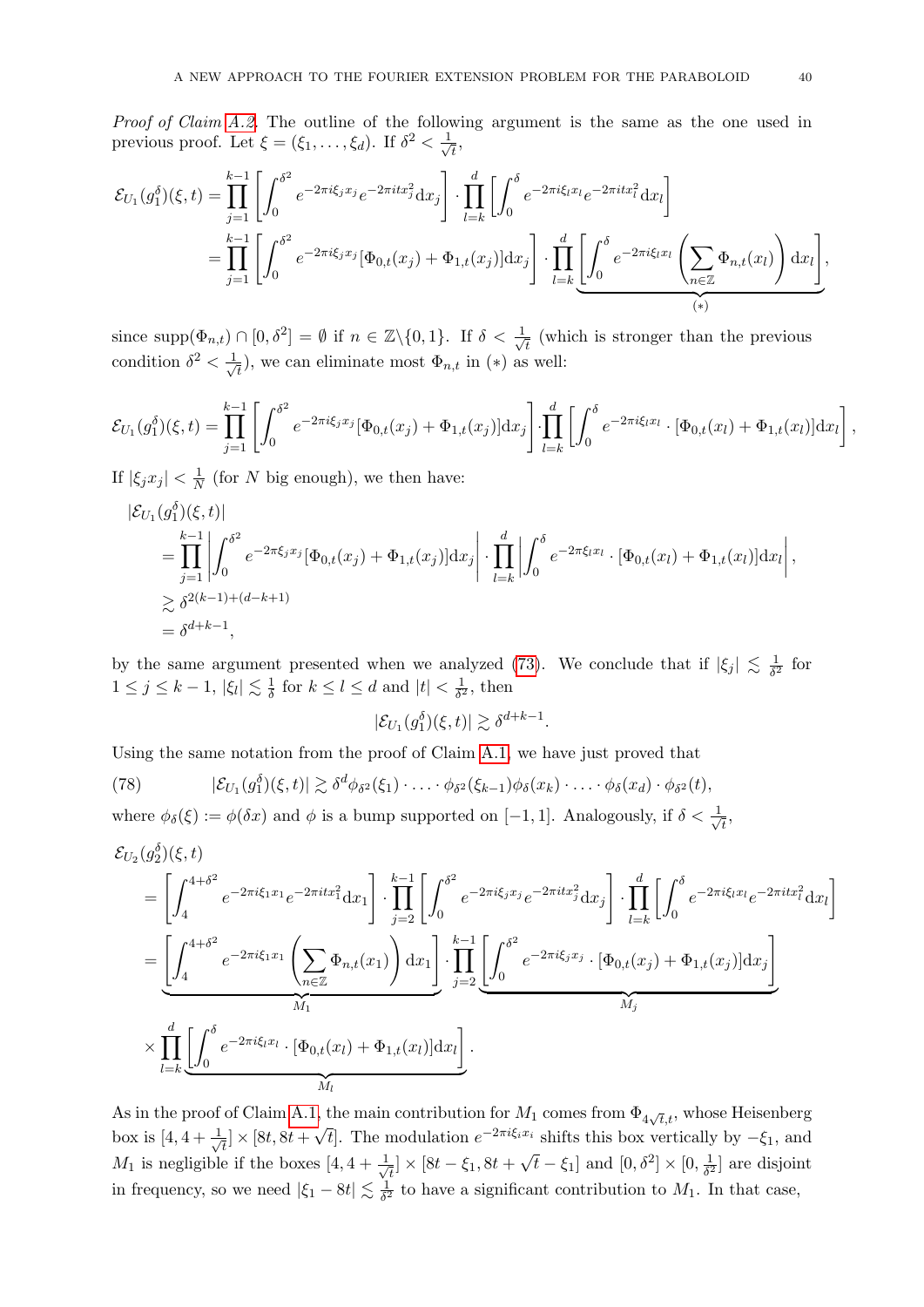$$
|M_1| \gtrsim \left| \int_4^{4+\delta^2} e^{-2\pi i \xi_1 x_1} \Phi_{2\sqrt{t},t}(x_1) \mathrm{d}x_1 \right| \gtrsim \delta^2.
$$

The analysis of  $M_j$  for  $2 \le j \le k-1$  and of  $M_l$  for  $k \le l \le d-k+1$  are the same as the one for the factors of  $E_{U_1}(g_1^{\delta})$ . We conclude that if  $|\xi_1 - 8t| \lesssim \frac{1}{\delta^2}$  $\frac{1}{\delta^2}$ ,  $|\xi_j| \lesssim \frac{1}{\delta^2}$  $\frac{1}{\delta^2}$  for  $2 \leq j \leq k-1$ ,  $|\xi_l| \lesssim \frac{1}{\delta}$ δ for  $k \leq l \leq d$  and  $|t| \leq \frac{1}{\delta^2}$ , then

$$
|\mathcal{E}_{U_2}(g_2^{\delta})(\xi,t)| \geq \delta^{d+k-1}.
$$

As before,

$$
|\mathcal{E}_{U_2}(g_2^{\delta})(\xi,t)| \gtrsim \delta^d \phi_{\delta}(\xi_1 - 8t) \cdot \phi_{\delta^2}(\xi_2) \ldots \cdot \phi_{\delta^2}(\xi_{k-1}) \cdot \phi_{\delta}(\xi_k) \cdot \ldots \cdot \phi_{\delta}(\xi_d) \phi_{\delta^2}(t),
$$

<span id="page-40-0"></span>The extensions  $\mathcal{E}_{U_j}(g_j^{\delta})$  for  $3 \leq j \leq d+1$  are treated in the same way. The conclusion is that (79)  $|\mathcal{E}_{U_j}(g_j^{\delta})(\xi,t)| \gtrsim \delta^d \phi_{\delta}(\xi_1-4t) \cdot \ldots \cdot \phi_{\delta}(\xi_{j-2}-4t) \cdot \phi_{\delta}(\xi_{j-1}-8t) \cdot \phi_{\delta}(\xi_j) \cdot \ldots \cdot \phi_{\delta}(\xi_d) \phi_{\delta^2}(t)$ for all  $2 \leq j \leq k$ . From [\(78\)](#page-39-0) and [\(79\)](#page-40-0) we obtain

<span id="page-40-1"></span>
$$
\prod_{j=1}^{k} |\mathcal{E}_{U_j}(g_j^{\delta})(\xi, t)|
$$
\n
$$
(80) \qquad \geq \delta^{k(d+k-1)} \left[ \phi_{\delta^2}(t) \prod_{l=1}^{k-1} \phi_{\delta^2}(\xi_l) \cdot \prod_{n=k}^{d} \phi_{\delta}(\xi_n) \right]
$$
\n
$$
\times \left[ \prod_{j=2}^{d} \left( \prod_{n=1}^{j-2} \phi_{\delta^2}(\xi_n - 4t) \right) \cdot \phi_{\delta^2}(\xi_{j-1} - 8t) \cdot \left( \prod_{m=j}^{k-1} \phi_{\delta^2}(\xi_m) \right) \cdot \left( \prod_{r=k}^{d} \phi_{\delta}(\xi_r) \right) \cdot \phi_{\delta^2}(t) \right]
$$

Notice that we have at least one bump like  $\phi_{\delta^2}(\xi_j)$  for every  $1 \leq j \leq k-1$  and at least one  $\phi_{\delta}(\xi_l)$  for  $k \leq l \leq d$ , so  $|\xi_j| \lesssim \frac{1}{\delta^2}$  $\frac{1}{\delta^2}$  and  $|\xi_l| \lesssim \frac{1}{\delta}$  $\frac{1}{\delta}$  are necessary conditions for the product not to be zero. On the other hand, the conditions

$$
|\xi_j| \lesssim \frac{1}{\delta^2}
$$
  

$$
|\xi_j - 8t| \lesssim \frac{1}{\delta^2}
$$

together imply  $|t| \lesssim \frac{1}{\delta^2}$  $\frac{1}{\delta^2}$ , which does not add any new information compared to the one coming from the bump  $\phi_{\delta^2}(t)$  (this is the main difference between the analysis in Claims [A.1](#page-35-3) and [A.2\)](#page-36-0). We conclude that the right-hand side of [\(80\)](#page-40-1) is supported on the box

$$
S_{\delta}^* = \left\{ (\xi_1, \ldots, \xi_d, t) \in \mathbb{R}^{d+1}; \quad |t| \lesssim \frac{1}{\delta^2}; \quad |\xi_j| \lesssim \frac{1}{\delta^2}, \quad 1 \leq j \leq k-1; \quad |\xi_l| \lesssim \frac{1}{\delta}, \quad k \leq l \leq d \right\}.
$$

Finally,

(81) 
$$
\frac{\left\| \prod_{j=1}^{k} \mathcal{E}_{U_{j}} g_{j}^{\delta} \right\|_{p}}{\prod_{j=1}^{d+1} \|g_{j}^{\delta}\|_{2}} \geq \frac{\delta^{(d+k-1)k} \cdot |S_{\delta}^{*}|^{\frac{1}{p}}}{\delta^{\frac{(d+k-1)k}{2}} \cdot \delta^{\frac{(d+k-1)k}{2}}}
$$

and the claim follows.

Remark A.4. As a byproduct of Claims [A.1](#page-35-3) and [A.2](#page-36-0) (with the boxes appropriately translated), the range  $p \ge \frac{2(d+k+1)}{k(d+k-1)}$  is sharp under the assumption that the given collection  $\widetilde{Q}$  has total degree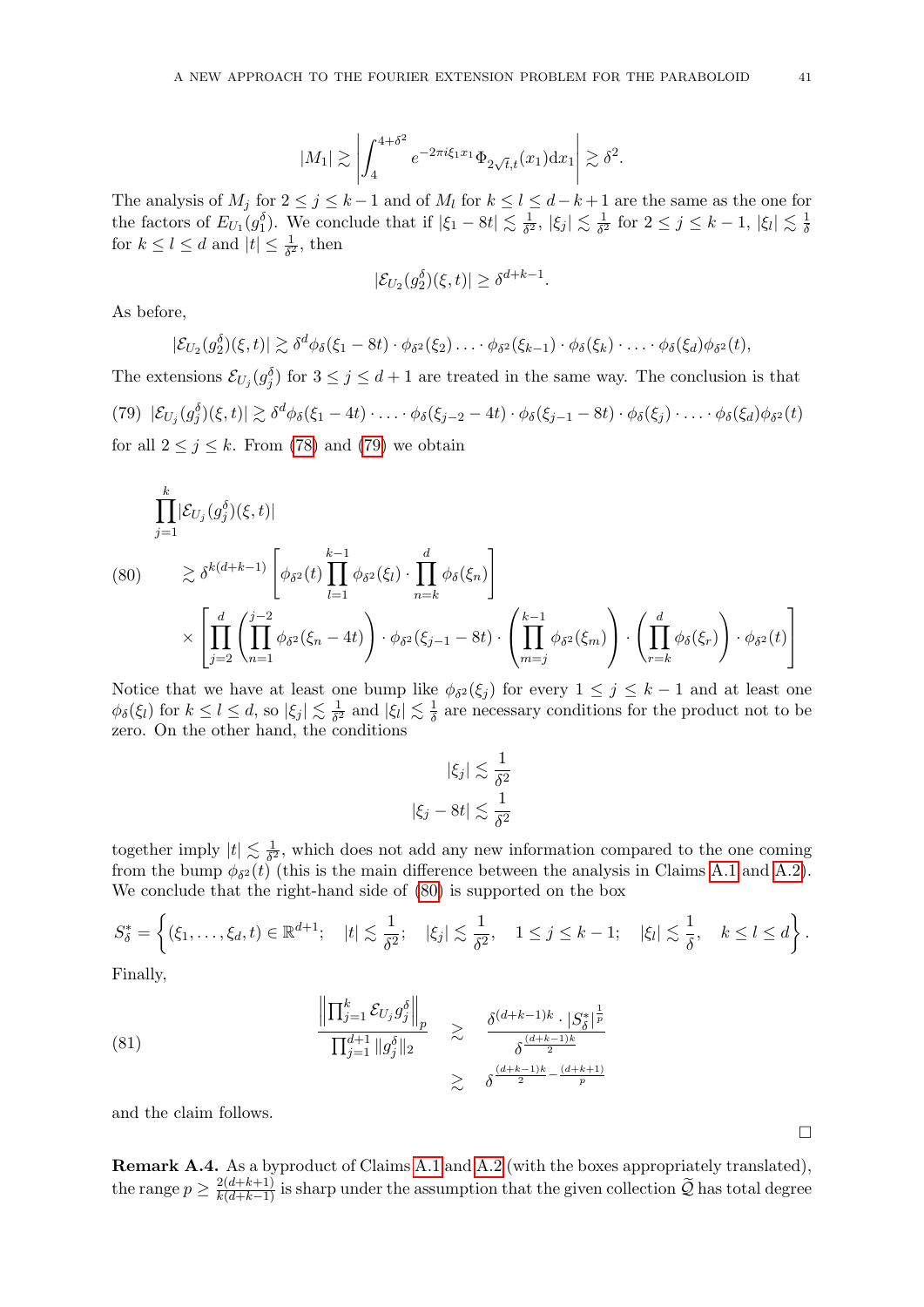of transversality  $k - 1$  (see definition [11.1\)](#page-28-1) and that all functions involved are full tensors. For example, consider the boxes

$$
C_1^{\delta} = [0, \delta]^2,
$$
  
\n
$$
C_2^{\delta} = [2, 2 + \delta]^2,
$$
  
\n
$$
C_3^{\delta} = [4, 4 + \delta]^2
$$

in the trilinear case. The same analysis in Claim [A.1](#page-35-3) would give the necessary condition  $p \geq 1$ . One can adapt the examples of this appendix to show that Theorem [11.2](#page-29-0) is sharp (up to the endpoint) in the sense that

$$
p \ge \frac{2(d+|\tau|+2)}{k(d+|\tau|)}
$$

is the sharp range for which the  $k$ -linear bound holds for full tensors if the given collection  $Q$ has total degree of transversality  $|\tau|$ .

<span id="page-41-0"></span>A.2. Transversality as a necessary condition in general. A natural question is: given  $k$ cubes  $U_j$ ,  $1 \leq j \leq k$ , is it possible to prove

$$
\left\| \prod_{j=1}^k \mathcal{E}_{U_j} g_j \right\|_p \lesssim \prod_{j=1}^k \|g_j\|_2
$$

for  $p \geq \frac{2(d+k+1)}{k(d+k-1)}$  and all  $g_j \in L^2(U_j)$  if the  $U_j$ 's satisfy a condition that is strictly weaker than transversality?

The answer is no and we will address it in this second part of the first appendix. As a consequence, we conclude that Theorem [1.5](#page-2-0) is sharp under weak transversality, as observed in Remark [1.8.](#page-2-3)

We will treat the case  $k = 3$  and  $d = 2$  for simplicity, but a similar construction holds in general. If three boxes  $U_1, U_2, U_3 \subset \mathbb{R}^2$  are not transversal, there is a line that crosses them. Assume without loss of generality that  $U_1 = [0, 1]^2$ ,  $U_2 = [2, 3]^2$  and  $U_3 = [4, 5]^2$ . We will show that

$$
||E_{U_1}(h_1) \cdot E_{U_2}(h_2) \cdot E_{U_3}(h_3)||_p \lesssim ||h_1||_2 \cdot ||h_2||_2 \cdot ||h_3||_2
$$

only if  $p \geq \frac{10}{9}$  $\frac{10}{9}$ . The trilinear extension conjecture for  $d=2$  states that  $p\geq 1$  is the sharp range under the transversality hypothesis.

<span id="page-41-1"></span>**Claim A.5.** Define the sets  $D_j^{\delta}$  by

$$
D_1^{\delta} = \left[ \frac{\sqrt{2} - \delta^2}{2}, \frac{\sqrt{2} + \delta^2}{2} \right] \times \left[ -\frac{\delta}{2}, \frac{\delta}{2} \right],
$$
  
\n
$$
D_2^{\delta} = \left[ \frac{5\sqrt{2} - \delta^2}{2}, \frac{5\sqrt{2} + \delta^2}{2} \right] \times \left[ -\frac{\delta}{2}, \frac{\delta}{2} \right],
$$
  
\n
$$
D_3^{\delta} = \left[ \frac{9\sqrt{2} - \delta^2}{2}, \frac{9\sqrt{2} + \delta^2}{2} \right] \times \left[ -\frac{\delta}{2}, \frac{\delta}{2} \right].
$$

Define  $h_j^{\delta} := \mathbb{1}_{D_j^{\delta}}$ . Then

$$
\frac{\left\| \prod_{j=1}^3 \mathcal{E}_{D_j} h_j^\delta \right\|_p}{\prod_{j=1}^3 \|h_j^\delta\|_2} \quad \gtrsim \quad \delta^{\frac{9}{2} - \frac{5}{p}}.
$$

Proof. The proof is analogous to the ones of Claims [A.1](#page-35-3) and [A.2.](#page-36-0)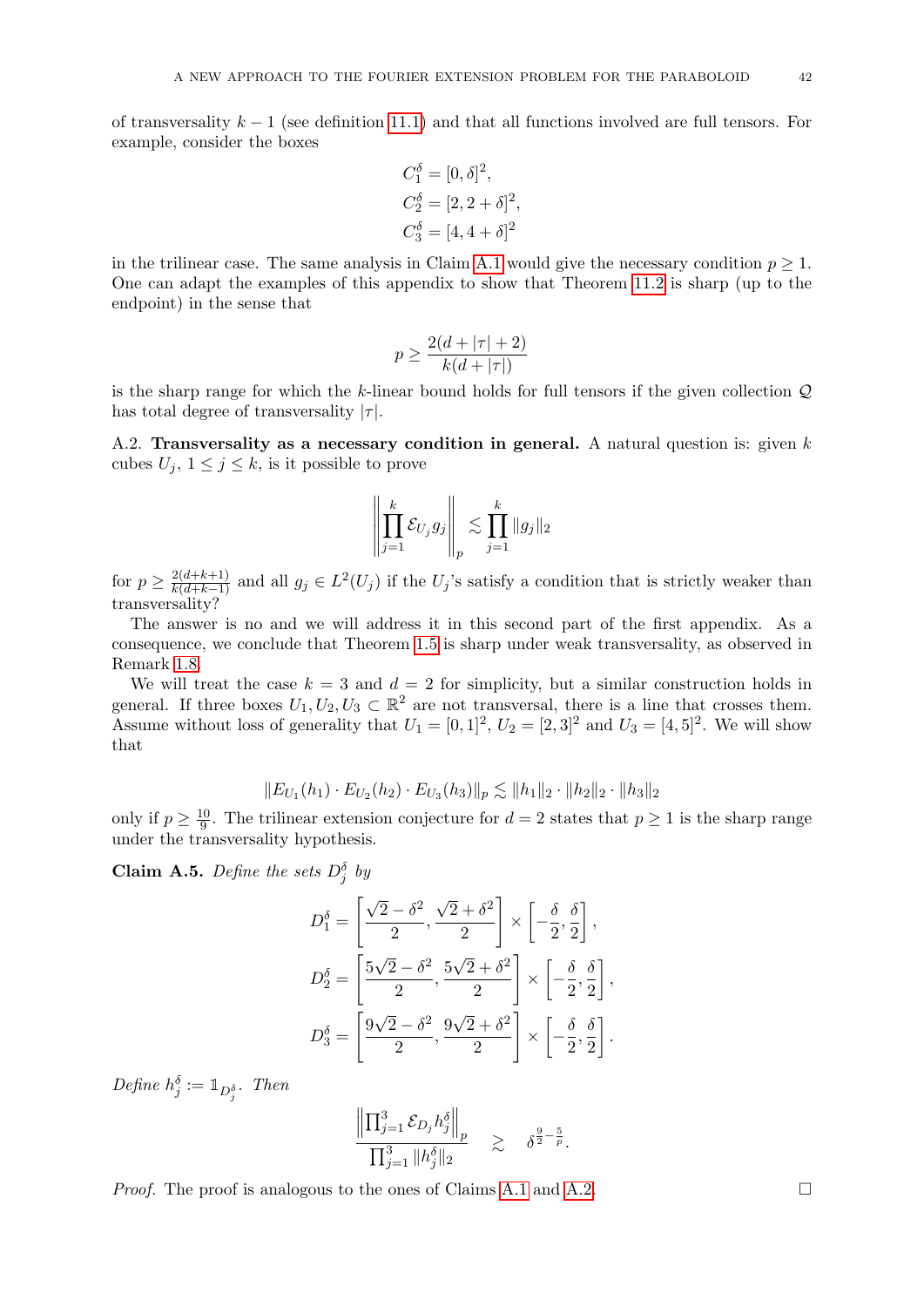Let the rhombuses  $\tilde{D}_j^{\delta}$  be given as follows:

$$
\widetilde{D}_1 = \text{Conv}\left((0,0); (\frac{\sqrt{2}}{2}, \frac{\sqrt{2}}{2}); (\frac{\sqrt{2}}{2}, -\frac{\sqrt{2}}{2}); (\sqrt{2}, 0)\right),\
$$
  

$$
\widetilde{D}_2 = \text{Conv}\left((2\sqrt{2}, 0); (\frac{5\sqrt{2}}{2}, \frac{\sqrt{2}}{2}); (\frac{5\sqrt{2}}{2}, -\frac{\sqrt{2}}{2}); (3\sqrt{2}, 0)\right),\
$$
  

$$
\widetilde{D}_3 = \text{Conv}\left((4\sqrt{2}, 0); (\frac{9\sqrt{2}}{2}, \frac{\sqrt{2}}{2}); (\frac{9\sqrt{2}}{2}, -\frac{\sqrt{2}}{2}); (5\sqrt{2}, 0)\right).
$$

Observe that  $D_j^{\delta} \subset \widetilde{D}_j$  for  $\delta > 0$  small enough. Define the following extensions of  $h_j^{\delta}$ .



Figure 6.  $\tilde{h}_j^{\delta}$  is defined on  $\tilde{D}_j$  and supported on  $\tilde{D}_j^{\delta}$ 

Let  $T$  be a  $\frac{\pi}{4}$  counterclockwise rotation and let

$$
H_j^\delta(x):=\widetilde h_j^\delta\circ T^{-1}(x).
$$

Notice that T takes  $\widetilde{D}_j$  to  $U_j$ , as shown in the picture below.



Figure 7.  $\widetilde{H}_{j}^{\delta}$  is supported on  $U_{j}$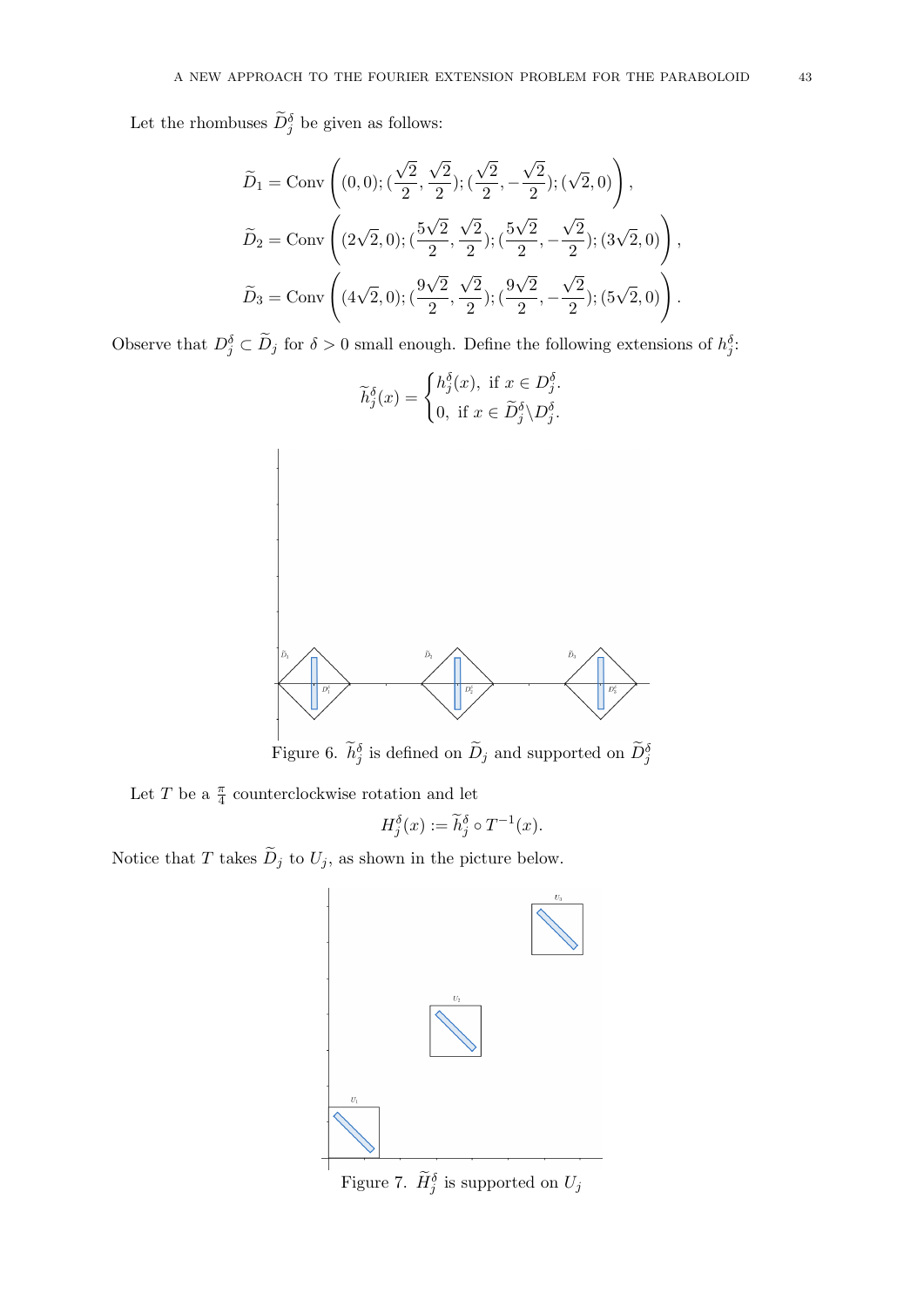Since  $L^p$  norms are invariant under rotations, we have

$$
\frac{\left\| \prod_{j=1}^3 \mathcal{E}_{U_j} H_j^\delta \right\|_p}{\prod_{j=1}^3 \| H_j^\delta \|_2} \quad \gtrsim \quad \delta^{\frac{9}{2} - \frac{5}{p}}
$$

from Claim [A.5.](#page-41-1) Letting  $\delta \to 0$  shows that we need  $p \geq \frac{10}{9}$  $\frac{10}{9}$ , so the sharp range  $p \ge 1$  can not be obtained if the boxes  $U_1, U_2, U_3$  are not transversal.

**Remark A.6.** As expected, the functions  $H_j^{\delta}$  do not have a tensor structure with respect to the canonical basis. If this was the case, our methods would have allowed us to prove that the corresponding trilinear extension operator maps  $L^2 \times L^2 \times L^2$  to  $L^1$ .

## Appendix B. Technical results

<span id="page-43-0"></span>Here we collect a few technical results used throughout the paper.

<span id="page-43-4"></span>**Theorem B.1.** For  $0 < \gamma < n$ ,  $1 < p < q < \infty$ , and  $\frac{1}{q} = \frac{1}{p} - \frac{d-\gamma}{d}$  $\frac{-\gamma}{d}$ , we have

(82) 
$$
||f * (|y|^{-\gamma})||_{L^q(\mathbb{R}^d)} \leq A_{p,q} \cdot ||f||_{L^p(\mathbb{R}^d)}.
$$

*Proof.* Proposition 7.8 in [\[31\]](#page-47-17)

<span id="page-43-3"></span>**Theorem B.2** (Nonstationary phase). Let  $a \in C_0^{\infty}$  and

$$
I(\lambda) = \int_{\mathbb{R}^d} e^{2\pi i \lambda \phi(\xi)} a(\xi) \mathrm{d}\xi.
$$

If  $\nabla \phi \neq 0$  on supp(a), then

$$
|I(\lambda)| \le C(N, a, \phi)\lambda^{-N}
$$

as  $\lambda \to \infty$ , for arbitrary  $N \geq 1$ .

*Proof.* Lemma 4.14 in [\[31\]](#page-47-17).

<span id="page-43-2"></span>**Theorem B.3** (Stationary phase). If  $\nabla \phi(\xi_0) = 0$  for some  $\xi_0 \in \text{supp}(a)$ ,  $\nabla \phi \neq 0$  away from  $\xi_0$  and the Hessian of  $\phi$  at the stationary point  $\xi_0$  is nondegenerate, i.e.,  $\det D^2\phi(\xi_0) \neq 0$ , then *for all*  $\lambda \geq 1$ 

$$
|I(\lambda)| \le C(N, a, \phi)\lambda^{-\frac{d}{2}}.
$$

*Proof.* Lemma 4.15 in [\[31\]](#page-47-17).

We now restate and prove the main claim from Section [3:](#page-6-0)

<span id="page-43-1"></span>Claim B.4. Given a collection  $\mathcal{Q} = \{Q_1, \ldots, Q_k\}$  of transversal cubes, each  $Q_l \in \mathcal{Q}$  can be partitioned into finitely many sub-cubes

$$
Q_l = \bigcup_i Q_{l,i}
$$

so that all collections  $\widetilde{Q}$  made of picking one sub-cube  $Q_{l,i}$  per  $Q_l$ 

$$
\widetilde{Q} = {\{\widetilde{Q}_1,\ldots,\widetilde{Q}_k\}}, \quad \widetilde{Q}_l \in \{Q_{l,i}\}_i,
$$

are weakly transversal.

*Proof.* For each  $1 \leq j \leq d$ , consider the set  $A_j$  of endpoints of the intervals  $\pi_j(Q_1), \ldots, \pi_j(Q_k)$ . Using these endpoints to partition this collection of intervals, one can assume that there are three cases for two cubes  $Q_r$  and  $Q_s$ :

(1)  $\pi_j(Q_r) \cap \pi_j(Q_s) = \emptyset$ . (2)  $\pi_i(Q_r) = \pi_i(Q_s)$ . (3)  $\pi_j(Q_r) \cap \pi_j(Q_s) = \{p_{r,s}\}\$ , where  $p_{r,s}$  is an endpoint of both  $\pi_j(Q_r)$  and  $\pi_j(Q_s)$ .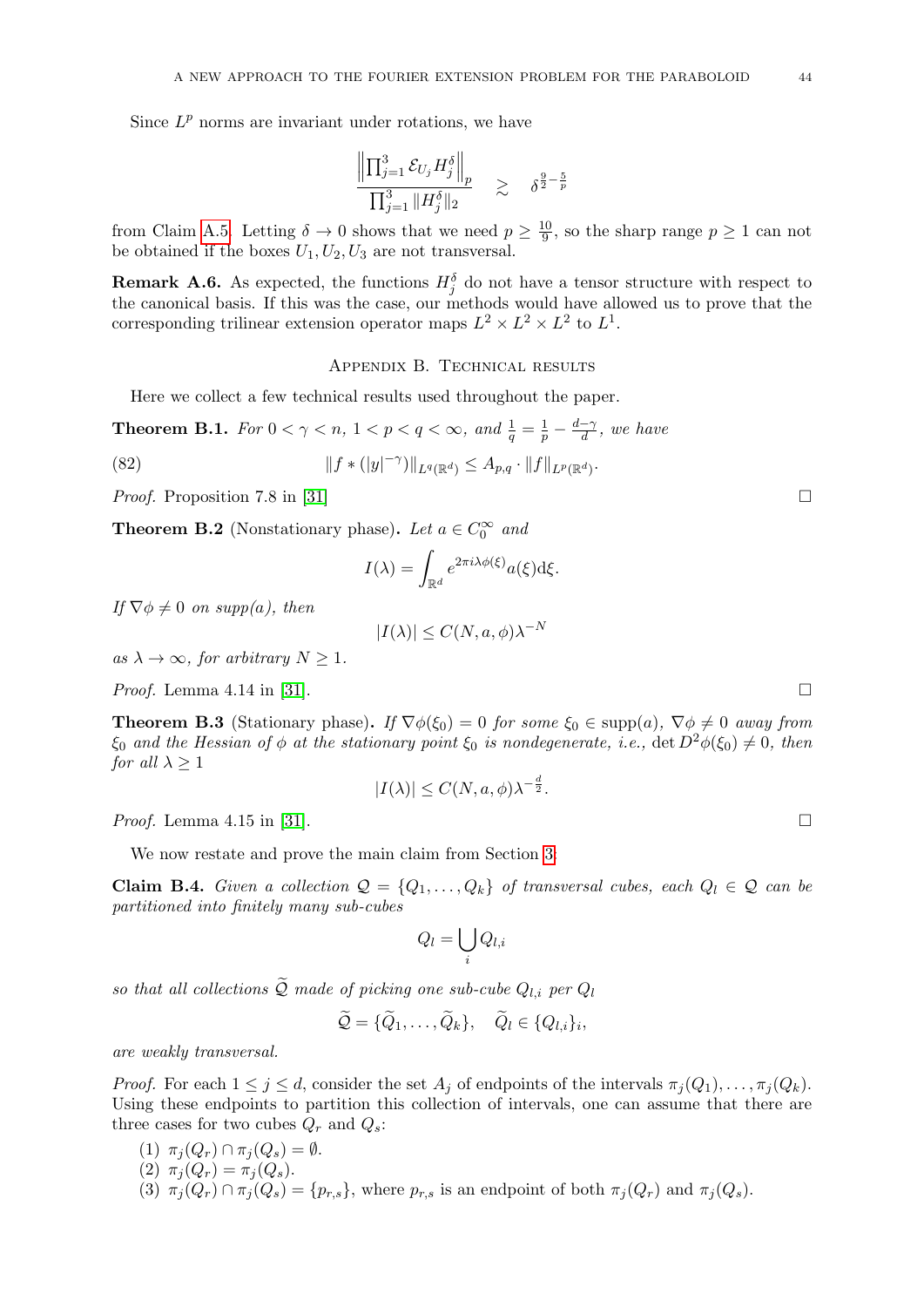We can go one step further and assume that all  $\pi_i(Q_s)$  that intersect a given  $\pi_i(Q_r)$  (but distinct from it) do so at the same endpoint. Indeed, if  $\pi_j(Q_{s_1}) \cap \pi_j(Q_r) = \{p\}, \pi_j(Q_{s_2}) \cap$  $\pi_i(Q_r) = \{q\}$  and  $\pi_i(Q_r) = [p, q]$ , we can simply split  $\pi_i(Q_r)$  in half and obtain intervals that satisfy this property.

Now we choose a point  $x_{j,r}$  in every interval  $\pi_j(Q_r)$ :

- (1) If  $\pi_j(Q_r) \cap \pi_j(Q_s) = \emptyset$  for all  $s \neq r$ , let  $x_{j,r}$  be  $c_{j,r}$ , the center of  $\pi_j(Q_r)$ .
- (2) If  $\pi_j(Q_r)$  intersects some  $\pi_j(Q_{s_1})$  at p, any other  $\pi_j(Q_{s_2})$  that intersects  $\pi_j(Q_r)$  also does it at p. In this case choose  $x_{j,r} = x_{j,s} = p$  for all s such that  $\pi_j(Q_r) \cap \pi_j(Q_s) \neq \emptyset$ .

Let us now show that, after the reductions above, the transversal set of cubes  $Q$  is weakly transversal. More precisely, for a fixed  $1 \leq l \leq k$ , we will show that there is a set of  $(k-1)$ canonical directions that together with  $Q_l$  satisfy [\(10\)](#page-6-5). Let  $x_i \in Q_i$  for  $1 \leq i \leq k$  be given in coordinates by

$$
\overrightarrow{x_i} = (x_{1,i}, x_{2,i}, \dots, x_{d,i}).
$$

The normal vector to  $\mathbb{P}^d$  at  $\overrightarrow{x_i}$  is

$$
\overrightarrow{v_i} = (-2x_{1,i}, -2x_{2,i}, \dots, -2x_{d,i}, 1).
$$

Then the cubes in  $Q$  are transversal if and only if the matrix

$$
\begin{pmatrix}\n-2x_{1,1} & -2x_{1,2} & \cdots & -2x_{1,k} \\
-2x_{2,1} & -2x_{2,2} & \cdots & -2x_{2,k} \\
\vdots & \vdots & \ddots & \vdots \\
-2x_{d,1} & -2x_{d,2} & \cdots & -2x_{d,k} \\
1 & 1 & \cdots & 1\n\end{pmatrix}
$$

has rank k for all  $x_{j,i} \in \pi_i(Q_i)$ ,  $1 \leq j \leq d$ ,  $1 \leq i \leq k$ .

By Lemma [B.5](#page-44-0) (proven at the end of this appendix), there are  $(k-1)$  rows  $R_{i_n} = (-2x_{i_n,1}, \ldots, -2x_{i_n,k})$ of the above matrix,  $1 \leq n \leq k-1$ , such that

$$
\begin{cases} x_{i_1,l} \neq x_{i_1,1} \\ \vdots \\ x_{i_{l-1},l} \neq x_{i_{l-1},l-1} \\ x_{i_l,l} \neq x_{i_l,l+1} \\ \vdots \\ x_{i_{k-1},l} \neq x_{i_{k-1},k} . \end{cases}
$$

Because of the choices we made,  $x_{i_n,l} \neq x_{i_n,r}$  implies  $\pi_{i_n}(Q_l) \cap \pi_{i_n}(Q_r) = \emptyset$ , which finishes the proof.

 $\Box$ 

Finally, we state and prove the auxiliary linear algebra lemma used in the proof of Claim [B.4.](#page-43-1)

<span id="page-44-0"></span>**Lemma B.5.** Let M be the  $(d+1) \times k$  matrix

$$
M = \begin{pmatrix} a_{1,1} & a_{1,2} & \cdots & a_{1,k} \\ a_{2,1} & a_{2,2} & \cdots & a_{2,k} \\ \vdots & \vdots & \ddots & \vdots \\ a_{d,1} & a_{d,2} & \cdots & a_{d,k} \\ 1 & 1 & \cdots & 1 \end{pmatrix}
$$

and assume that it has rank k. For each column  $C_j = (a_{1,j}, \ldots, a_{d,j}, 1)$  there are  $(k-1)$  rows  $R_{i_l} = (a_{i_l,1}, \ldots, a_{i_l,k}), 1 \leq l \leq k-1$ , such that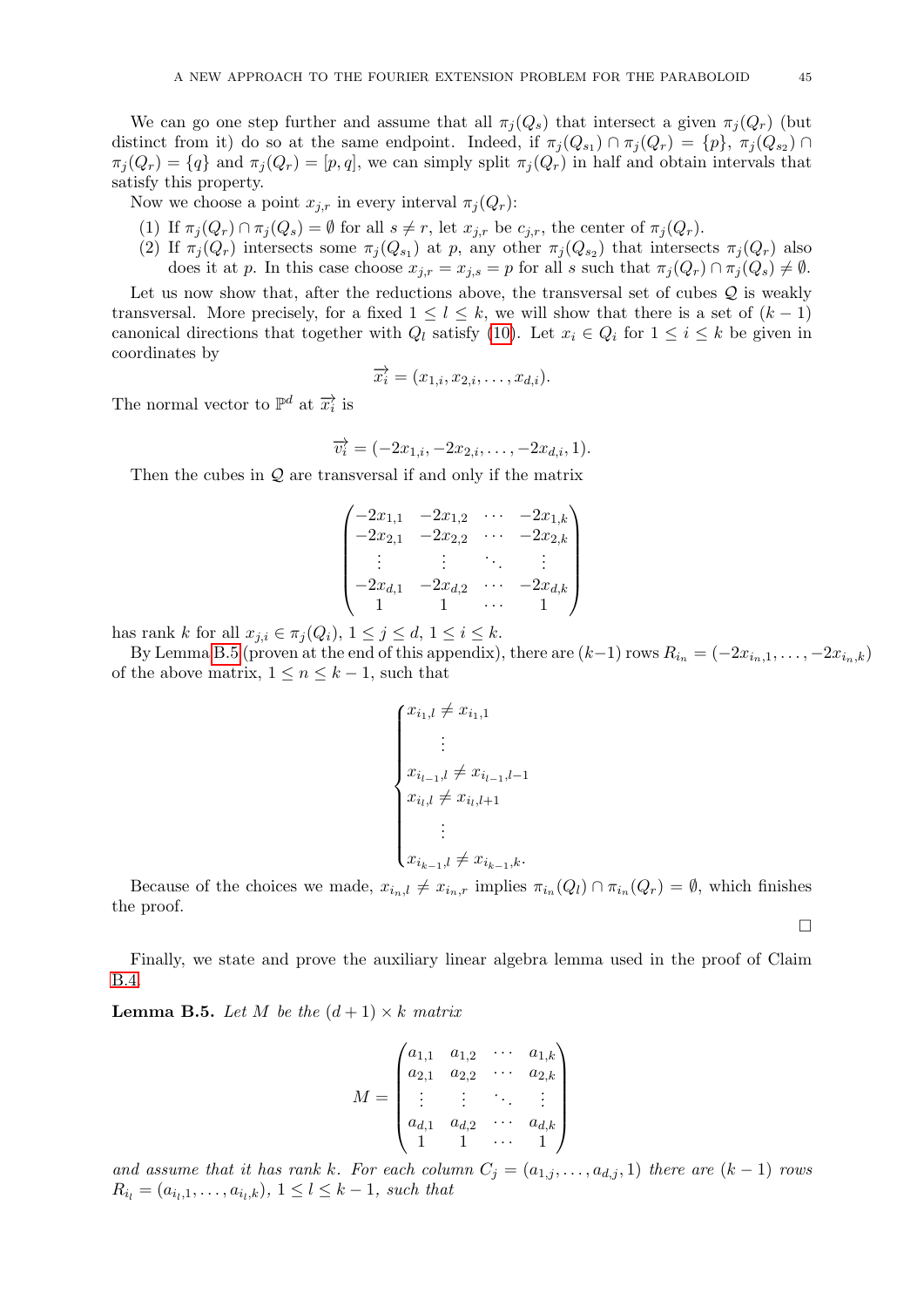$$
\begin{cases} a_{i_1,j} \neq a_{i_1,l_1} \\ a_{i_2,j} \neq a_{i_2,l_2} \\ \vdots \\ a_{i_{k-1},j} \neq a_{i_{k-1},l_{k-1}}, \end{cases}
$$

where  $(l_1, l_2, \ldots, l_{k-1})$  is some permutation of  $(1, 2, \ldots, j-1, j+1, \ldots, k)$ .

*Proof.* Let us first consider the case  $k = d + 1$ . We have to show that for all columns  $C_i$  the first  $k - 1$  rows satisfy the property of the lemma. Observe that the product

$$
MA = \begin{pmatrix} a_{1,1} & a_{1,2} & \cdots & a_{1,k} \\ a_{2,1} & a_{2,2} & \cdots & a_{2,k} \\ \vdots & \vdots & \ddots & \vdots \\ a_{k-1,1} & a_{k-1,2} & \cdots & a_{k-1,k} \\ 1 & 1 & \cdots & 1 \end{pmatrix} \cdot \begin{pmatrix} 1 & 1 & \cdots & 1 & 1 & 1 \\ -1 & 0 & \cdots & 0 & 0 & 0 \\ 0 & -1 & \cdots & 0 & 0 & 0 \\ \vdots & \vdots & \ddots & \vdots & \vdots & \vdots \\ 0 & 0 & \cdots & -1 & 0 & 0 \\ 0 & 0 & \cdots & 0 & -1 & 0 \end{pmatrix}
$$

is a rank k matrix equal to

$$
\begin{pmatrix}\n(a_{1,1} - a_{1,2}) & (a_{1,1} - a_{1,3}) & \cdots & (a_{1,1} - a_{1,k-1}) & (a_{1,1} - a_{1,k}) & a_{1,1} \\
(a_{2,1} - a_{2,2}) & (a_{2,1} - a_{2,3}) & \cdots & (a_{2,1} - a_{2,k-1}) & (a_{2,1} - a_{2,k}) & a_{2,1} \\
(a_{3,1} - a_{3,2}) & (a_{3,1} - a_{3,3}) & \cdots & (a_{3,1} - a_{3,k-1}) & (a_{3,1} - a_{3,k}) & a_{3,1} \\
\vdots & \vdots & \ddots & \vdots & \vdots & \vdots \\
(a_{k-1,1} - a_{k-1,2}) & (a_{k-1,1} - a_{k-1,3}) & \cdots & (a_{k-1,1} - a_{k-1,k-1}) & (a_{k-1,1} - a_{k-1,k}) & a_{k-1,1} \\
0 & 0 & \cdots & 0 & 1\n\end{pmatrix}
$$

By computing the Laplace expansion with respect to the last row, we conclude that  $det(MA)$ is equal to

$$
\det \begin{pmatrix}\n(a_{1,1}-a_{1,2}) & (a_{1,1}-a_{1,3}) & \cdots & (a_{1,1}-a_{1,k-1}) & (a_{1,1}-a_{1,k}) \\
(a_{2,1}-a_{2,2}) & (a_{2,1}-a_{2,3}) & \cdots & (a_{2,1}-a_{2,k-1}) & (a_{2,1}-a_{2,k}) \\
(a_{3,1}-a_{3,2}) & (a_{3,1}-a_{3,3}) & \cdots & (a_{3,1}-a_{3,k-1}) & (a_{3,1}-a_{3,k}) \\
\vdots & \vdots & \ddots & \vdots & \vdots \\
(a_{k-1,1}-a_{k-1,2}) & (a_{k-1,1}-a_{k-1,3}) & \cdots & (a_{k-1,1}-a_{k-1,k-1}) & (a_{k-1,1}-a_{k-1,k})\n\end{pmatrix}
$$

The entries of this matrix are

$$
x_{i,j} := a_{i,1} - a_{i,j+1}, \quad 1 \le i, j \le k - 1.
$$

The column  $C_1$  has the property of the lemma if and only if there is some permutation  $\pi$  of  $(1, 2, \ldots, k-1)$  such that

$$
\begin{cases}\nx_{1,\pi(1)} = a_{1,1} - a_{1,\pi(1)+1} \neq 0 \\
x_{2,\pi(2)} = a_{2,1} - a_{2,\pi(2)+1} \neq 0 \\
\vdots \\
x_{k-1,\pi(k-1)} = a_{k-1,1} - a_{k-1,\pi(k-1)+1} \neq 0,\n\end{cases}
$$

If this was not the case, for all such permutations  $\pi$  of  $(1, 2, \ldots, k-1)$  at least one among  $x_{1,\pi(1)}, x_{2,\pi(2)}, \ldots, x_{k-1,\pi(k-1)}$  would be zero. Hence

$$
det(MA) = \sum_{\pi \in S_{k-1}} sgn(\pi) \cdot x_{1,\pi(1)} \cdot \ldots \cdot x_{k-1,\pi(k-1)} = 0,
$$

a contradiction. A similar argument shows that any other column also has this property.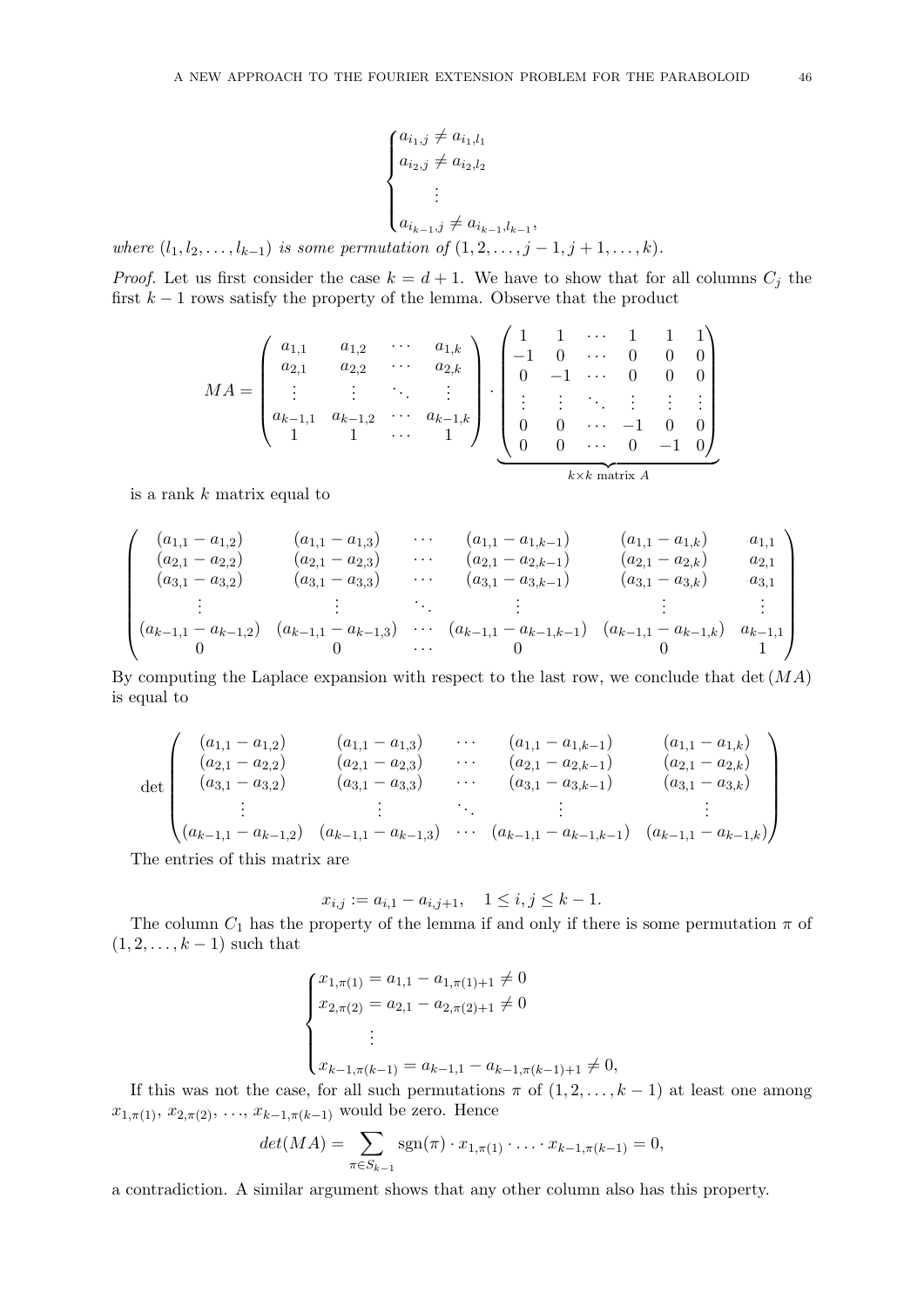The case  $k < d+1$  can be reduced to the previous one. Indeed, the rank k condition guarantees that there is a  $k \times k$  minor of M that has rank k. There are two possibilities:

(1) There is a  $k \times k$  minor of rank k that has a row of 1's.

This is identical to the case  $k = d + 1$  and we conclude that the rows that generate this minor are the ones that satisfy the property of the lemma.

(2) No  $k \times k$  minor of rank k has a row of 1's.

Here the rows of all non-singular minors are among the first  $d$  ones of  $M$ . Let  $R_{i_l}$ ,  $1 \leq l \leq k$ , be k rows of M that generate such a minor  $\widetilde{M}$ :

$$
\widetilde{M} = \begin{pmatrix} a_{i_1,1} & a_{i_1,2} & \cdots & a_{i_1,k} \\ a_{i_2,1} & a_{i_2,2} & \cdots & a_{i_2,k} \\ \vdots & \vdots & \ddots & \vdots \\ a_{i_{k-1},1} & a_{i_{k-1},2} & \cdots & a_{i_{k-1},k} \\ a_{i_k,1} & a_{i_k,2} & \cdots & a_{i_k,k} \end{pmatrix}
$$

Proceed as in the case  $k = d + 1$  and multiply M by the matrix A to obtain

$$
\widetilde{M}A = \begin{pmatrix}\n(a_{i_1,1} - a_{i_1,2}) & (a_{i_1,1} - a_{i_1,3}) & \cdots & (a_{i_1,1} - a_{i_1,k}) & a_{i_1,1} \\
(a_{i_2,1} - a_{i_2,2}) & (a_{i_2,1} - a_{i_2,3}) & \cdots & (a_{i_2,1} - a_{i_2,k}) & a_{i_2,1} \\
(a_{i_3,1} - a_{i_3,2}) & (a_{i_3,1} - a_{i_3,3}) & \cdots & (a_{i_3,1} - a_{i_3,k}) & a_{i_3,1} \\
\vdots & \vdots & \ddots & \vdots & \vdots \\
(a_{i_{k-1},1} - a_{i_{k-1,2}}) & (a_{i_{k-1},1} - a_{i_{k-1,3}}) & \cdots & (a_{i_{k-1},1} - a_{i_{k-1,k}}) & a_{i_{k-1,1}} \\
(a_{i_k,1} - a_{i_k,2}) & (a_{i_k,1} - a_{i_k,3}) & \cdots & (a_{i_k,1} - a_{i_k,k}) & a_{i_k,1}\n\end{pmatrix}
$$

By computing the Laplace expansion along the last column of  $\overline{M}A$ , we conclude that at least one  $(k-1) \times (k-1)$  minor obtained from the first  $(k-1)$  columns of MA is non-singular. We argue again as in the  $k = d + 1$  case to find the  $k - 1$  rows that satisfy the property of the lemma for the column  $C_1$ . An analogous argument works for any other column of M, but these  $k-1$  special rows may vary from column to column.

 $\Box$ 

## <span id="page-46-0"></span>**REFERENCES**

- <span id="page-46-1"></span>[1] J. Bennett, Aspects of multilinear Harmonic Analysis related to transversality, preprint, 2014.
- <span id="page-46-3"></span>[2] J. Bennett, A. Carbery, T. Tao, On the multilinear restriction and Kakeya conjectures. Acta Math., 2006.
- <span id="page-46-5"></span>[3] J. Bennett, A. Carbery, M. Christ and T. Tao, *The Brascamp-Lieb inequalities: finiteness*, structure and extremals, Geom. Funct. Anal. 17 (5) (2008), 1343-1415.
- <span id="page-46-6"></span>[4] J. Bennett, A. Carbery, M. Christ and T. Tao, Finite bounds for Hölder-Brascamp-Lieb multilinear inequalities, Math. Res. Lett. 17 (4) (2010), 647-666.
- <span id="page-46-4"></span>[5] I. Bejenaru, The almost optimal multilinear restriction estimate for hypersurfaces with curvature: the case of  $n-1$  hypersurfaces in  $\mathbb{R}^{n-1}$ , preprint, 2020.
- [6] I. Bejenaru, The multilinear restriction estimate: a short proof and a refinement, Math. Res. Lett. 24 (2017), no. 6, 1585-1603. MR 3762685
- [7] D. Beltran, J. Hickman, C. Sogge, Sharp local smoothing estimates for Fourier integral operators, Proceedings of the conference "Geometric Aspects of Harmonic Analysis".
- <span id="page-46-2"></span>[8] J. Bourgain, Besicovitch type maximal operators and applications to Fourier analysis. Geom. Funct. Anal., 1(2), 1991.
- [9] J. Bourgain,  $L^p$ -estimates for oscillatory integrals in several variables. Geom. Funct. Anal., 1, no. 4, 1991, 321-374.
- [10] J. Bourgain, Some new estimates on oscillatory integrals, Essays on Fourier analysis in honor of Elias M. Stein (Princeton, NJ, 1991), Princeton Math. Ser. 42, 83-112.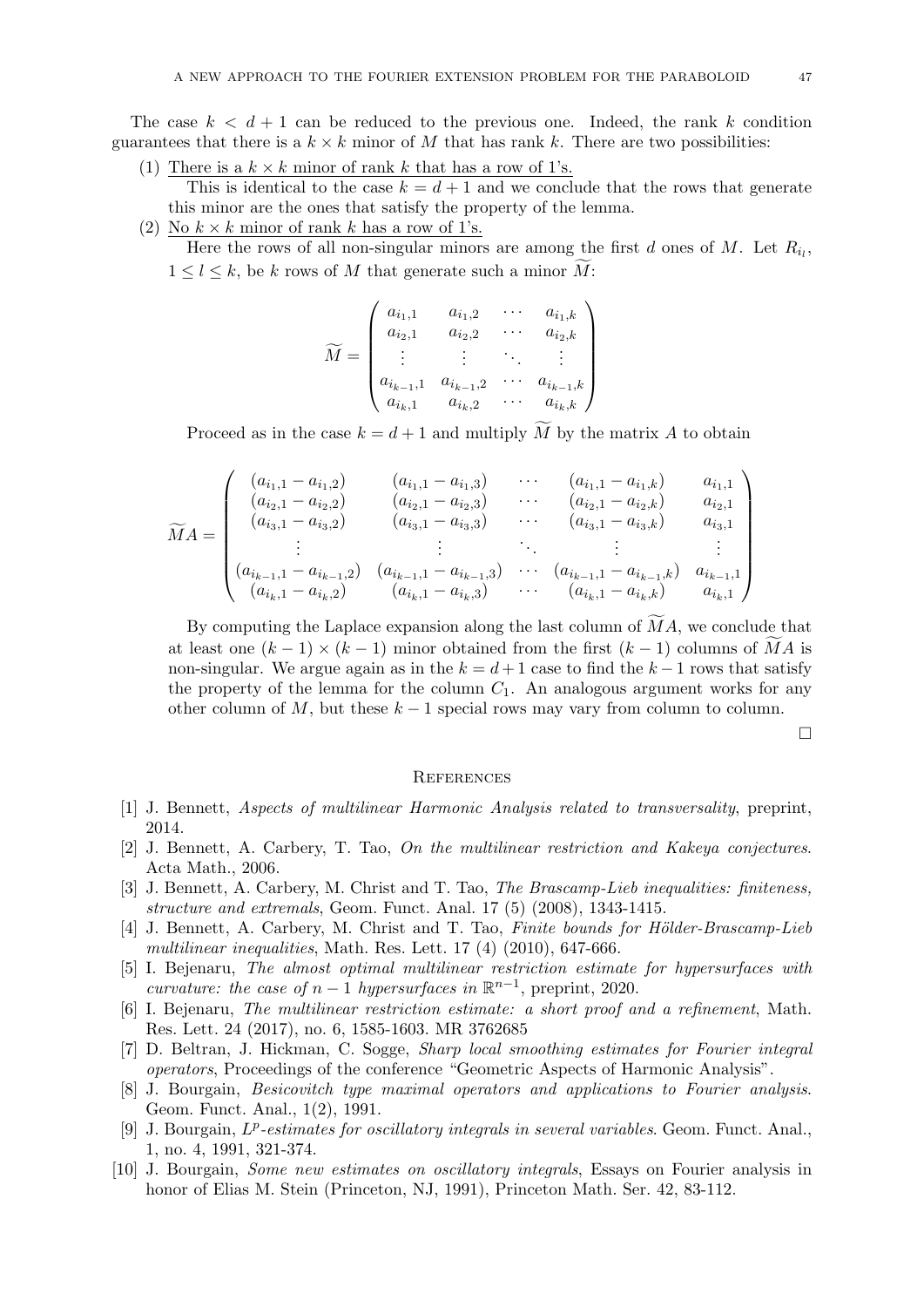- [11] J. Bourgain, On the dimension of Kakeya sets and related maximal inequalities, Geom. Funct. Anal. 9 (1999), no. 2, 256-282.
- [12] A. Carbery, Restriction implies Bochner-Riesz for paraboloids, Math. Proc. Cambridge Philos. Soc. 111 (1992), no. 3, 525-529.
- [13] C. Demeter, On the restriction theorem for paraboloid in  $\mathbb{R}^4$ , Colloq. Math. 156 (2019), 301-311.
- <span id="page-47-6"></span>[14] C. Fefferman, Inequalities for strongly singular convolution operators. Acta Math., 124, 1970.
- <span id="page-47-1"></span>[15] C. Fefferman, *The multiplier problem for the ball*. Ann. of Math., 94, 1971, 330-336.
- <span id="page-47-19"></span>[16] D. Foschi and S. Klainerman, Bilinear space-time estimates for homogeneous wave equations, Ann. Sci. É cole Norm. Sup. (4) 33 (2000), no. 2, 211-274. MR 1755116 (2001g:35145).
- <span id="page-47-16"></span>[17] L. Guth, Restriction estimates using polynomial partitioning I. J. Amer. Math. Soc. 29 (2016), no. 2, 371-413.
- <span id="page-47-10"></span>[18] L. Guth, Restriction estimates using polynomial partitioning II. Acta Math., 221, 2018.
- [19] L. Guth, J. Hickman, and M. Iliopoulou, Sharp estimates for oscillatory integral operators via polynomial partitioning. Acta Math., to appear, Preprint: arXiv:1710.10349.
- [20] L. Guth and N.H. Katz, On the Erdös distinct distances problem in the plane. Ann. of Math. (2) 181 (2015), no. 1, 155-190.
- [21] L. Grafakos and L. Carli, On the restriction conjecture. Michigan Math. J. 52(1): 163-180 (April 2004).
- [22] L. Guth, H. Wang, R. Zhang, A sharp square function estimate for the cone in  $\mathbb{R}^3$ . preprint, 2020.
- <span id="page-47-0"></span>[23] L. Hörmander, *Oscillatory integrals and multipliers on*  $FL^p$ *, Ark. Mat.* 11 (1973), 1-11.
- <span id="page-47-11"></span>[24] J. Hickman, K. Rogers, Improved Fourier restriction in higher dimensions. Camb. J. Math., 7(3), 2019.
- [25] J. Hickman, J. Zahl, A note on Fourier restriction and nested Polynomial Wolff axioms. preprint, 2020.
- <span id="page-47-3"></span>[26] S. Klainerman and M. Machedon, Space-time estimates for null forms and the local existence theorem, Comm. Pure Appl. Math. 46 (1993), no. 9, 1221-1268.
- <span id="page-47-4"></span>[27] S. Klainerman and M. Machedon, Finite energy solutions of the Yang-Mills equations in  $\mathbb{R}^{3+1}$ , Annals of Mathematics 142 (1995), 39-119.
- <span id="page-47-5"></span>[28] S. Klainerman and M. Machedon, *Estimates for null forms and the spaces*  $H_{s,\delta}$ , Int. Math. Res. Not. (1996), no. 17, 853-865.
- <span id="page-47-13"></span>[29] J. Lee, An endpoint estimate of the bilinear paraboloid restriction operator, preprint, 2021.
- <span id="page-47-9"></span>[30] A. Moyua, A. Vargas, L. Vega, *Schrödinger maximal function and restriction properties of* the Fourier transform. International Math. Research Notices, 16, 1996.
- <span id="page-47-17"></span>[31] C. Muscalu, W. Schlag, Classical and Multilinear Harmonic Analysis I. Cambridge University Press, New York NY 2013.
- <span id="page-47-14"></span>[32] C. Muscalu, W. Schlag, Classical and Multilinear Harmonic Analysis II. Cambridge University Press, New York NY 2013.
- [33] D. Oliveira e Silva, R. Mandel, *The Tomas-Stein Inequality under the effect of symmetries*. preprint, 2021.
- <span id="page-47-12"></span>[34] Y. Ou, H. Wang, A cone restriction estimate using polynomial partitioning. preprint, 2018.
- <span id="page-47-7"></span>[35] T. Tao, A. Vargas , A bilinear approach to cone multipliers I: Restriction estimates. Geom. Funct. Anal., 10, 2000.
- <span id="page-47-18"></span>[36] T. Tao, A. Vargas, L. Vega, A bilinear approach to the Restriction and Kakeya conjectures. Journal of the American Mathematical Society, 11(4), 1998.
- <span id="page-47-2"></span>[37] T. Tao, Recent progress on the Restriction conjecture. Park City proceedings, 2003.
- <span id="page-47-8"></span>[38] T. Tao, A sharp bilinear restriction estimate on paraboloids. Geom. Funct. Anal., (13), 2003.
- <span id="page-47-15"></span>[39] T. Tao, Bochner-Riesz conjecture implies the restriction conjecture. Duke Math. J. 96, 363-375.
- [40] H. Tanaka, An estimate for the Bochner-Riesz operator on functions of product type in  $\mathbb{R}^2$ . Tokyo J. Math., 24 (2001), no. 2, 567-578.